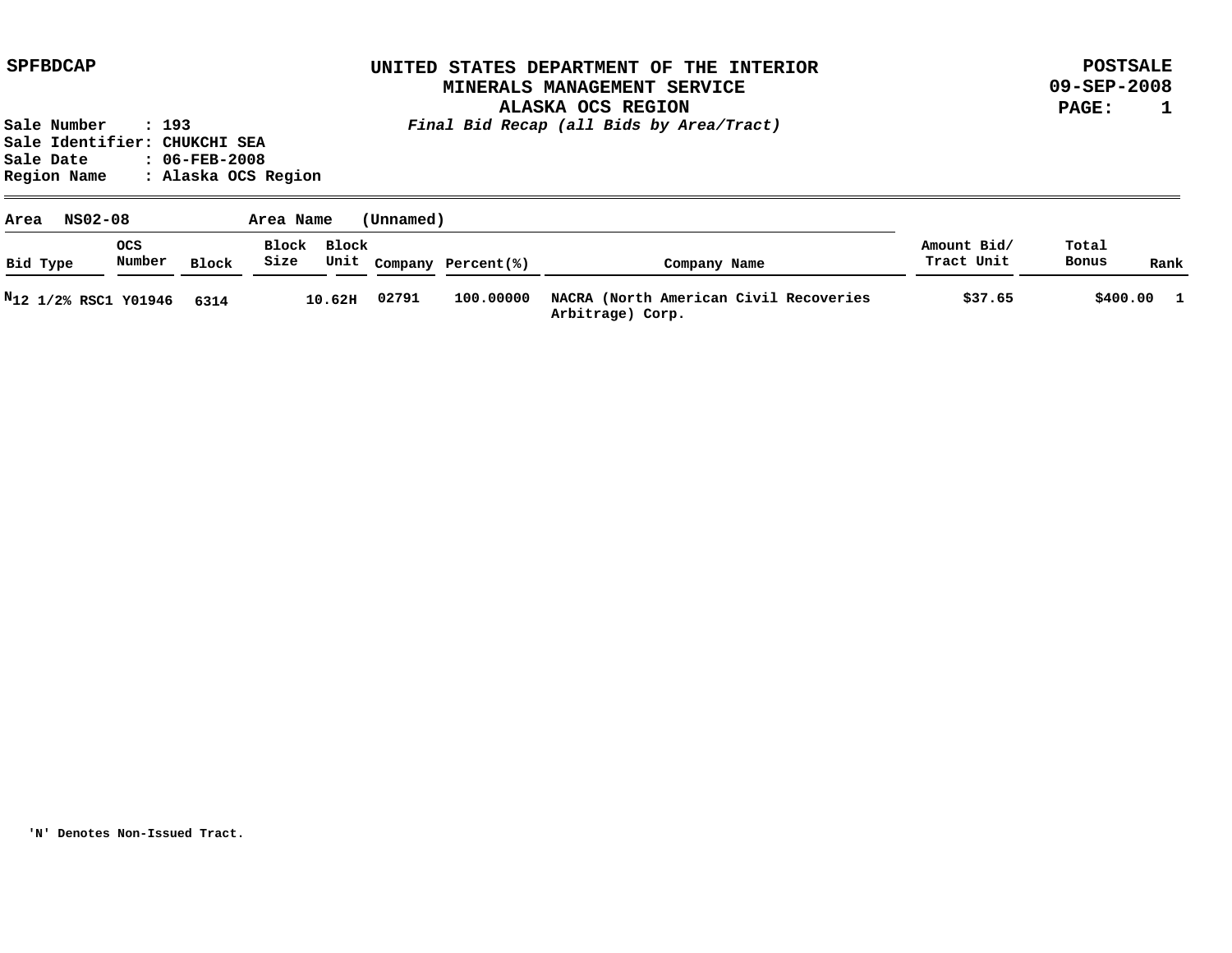**POSTSALE 09-SEP-2008 PAGE: 2**

**ALASKA OCS REGION Sale Number : 193** *Final Bid Recap (all Bids by Area/Tract)*

**Sale Identifier: CHUKCHI SEA Sale Date : 06-FEB-2008 Region Name : Alaska OCS Region**

| Area |          | NS03-08 |                      |       | Area Name     |               | (Unnamed) |                    |                     |              |                           |                |      |  |
|------|----------|---------|----------------------|-------|---------------|---------------|-----------|--------------------|---------------------|--------------|---------------------------|----------------|------|--|
|      | Bid Type |         | <b>OCS</b><br>Number | Block | Block<br>Size | Block<br>Unit |           | Company Percent(%) |                     | Company Name | Amount Bid/<br>Tract Unit | Total<br>Bonus | Rank |  |
|      |          |         | 12 1/2% RSC3 Y01948  | 6960  |               | 2,304.00H     | 02805     | 100.00000          | Repsol E&P USA Inc. |              | \$32.57                   | \$75,050.00 1  |      |  |
|      |          |         | 12 1/2% RSC3 Y01949  | 6961  |               | 2,304.00H     | 02805     | 100.00000          | Repsol E&P USA Inc. |              | \$32.57                   | $$75,050.00$ 1 |      |  |
|      |          |         | 12 1/2% RSC3 Y01950  | 6962  |               | 2,304.00H     | 02805     | 100.00000          | Repsol E&P USA Inc. |              | \$32.57                   | $$75,050.00$ 1 |      |  |
|      |          |         | 12 1/2% RSC3 Y01951  | 7009  |               | 2,304.00H     | 02805     | 100.00000          | Repsol E&P USA Inc. |              | \$32.57                   | $$75,050.00$ 1 |      |  |
|      |          |         | 12 1/2% RSC3 Y01952  | 7010  |               | 2,304.00H     | 02805     | 100.00000          | Repsol E&P USA Inc. |              | \$32.57                   | $$75,050.00$ 1 |      |  |
|      |          |         | 12 1/2% RSC3 Y01953  | 7011  |               | 2,304.00H     | 02805     | 100.00000          | Repsol E&P USA Inc. |              | \$32.57                   | $$75,050.00$ 1 |      |  |
|      |          |         | 12 1/2% RSC3 Y01954  | 7058  |               | 2,304.00H     | 02805     | 100.00000          | Repsol E&P USA Inc. |              | \$32.57                   | $$75,050.00$ 1 |      |  |
|      |          |         | 12 1/2% RSC3 Y01955  | 7059  |               | 2,304.00H     | 02805     | 100.00000          | Repsol E&P USA Inc. |              | \$32.57                   | $$75,050.00$ 1 |      |  |
|      |          |         | 12 1/2% RSC3 Y01956  | 7060  |               | 2,304.00H     | 02805     | 100.00000          | Repsol E&P USA Inc. |              | \$32.57                   | $$75,050.00$ 1 |      |  |
|      |          |         | 12 1/2% RSC3 Y01957  | 7108  |               | 2,304.00H     | 02805     | 100.00000          | Repsol E&P USA Inc. |              | \$32.57                   | \$75,050.00 1  |      |  |
|      |          |         | 12 1/2% RSC3 Y01958  | 7109  |               | 2,304.00H     | 02805     | 100.00000          | Repsol E&P USA Inc. |              | \$32.57                   | $$75,050.00$ 1 |      |  |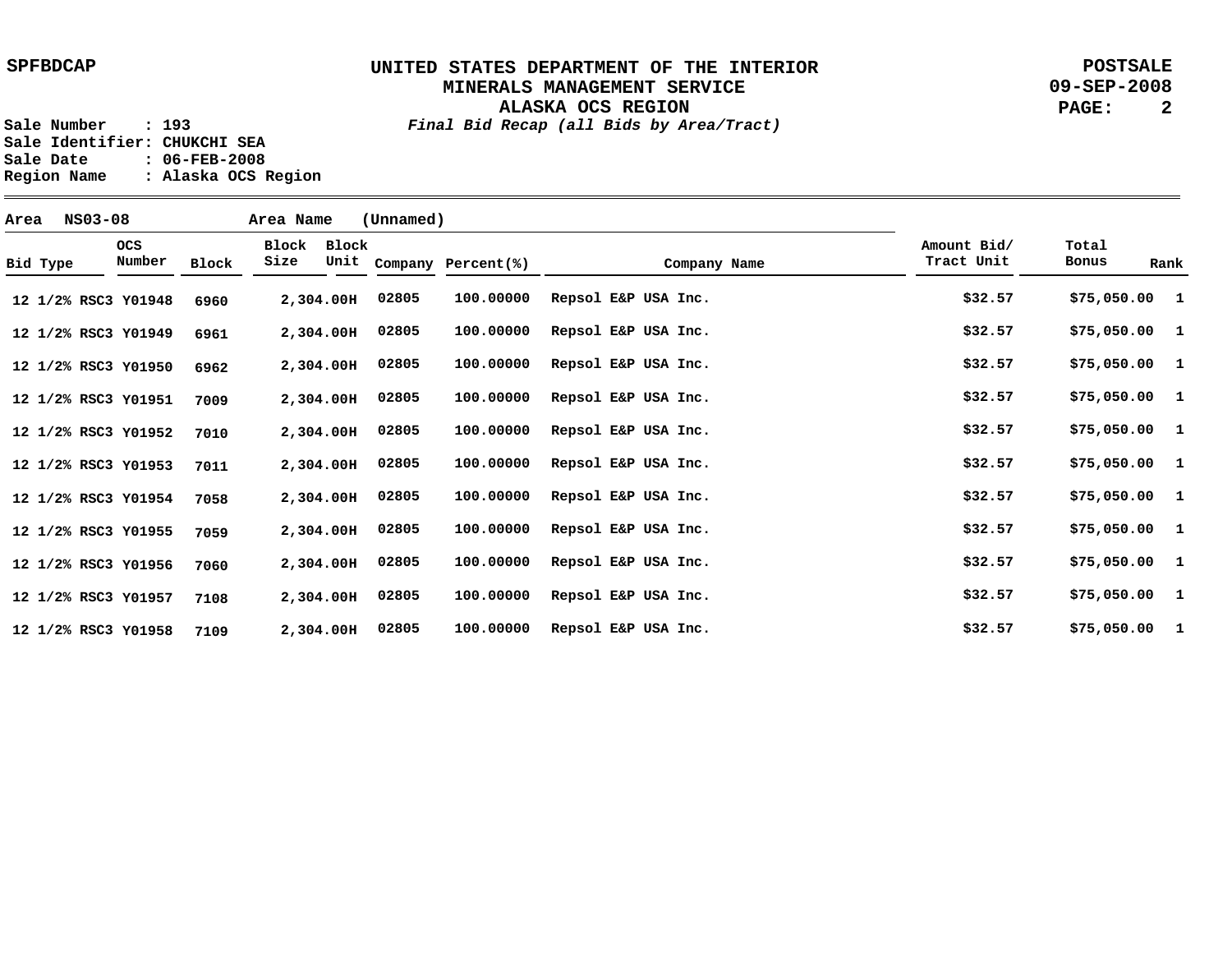**POSTSALE 09-SEP-2008 PAGE: 3**

**ALASKA OCS REGION Sale Number : 193** *Final Bid Recap (all Bids by Area/Tract)*

**Sale Identifier: CHUKCHI SEA Sale Date : 06-FEB-2008 Region Name : Alaska OCS Region**

| Area |          | NR02-02 |                      |              | Area Name     |               | Tison |                    |                           |                           |                   |              |
|------|----------|---------|----------------------|--------------|---------------|---------------|-------|--------------------|---------------------------|---------------------------|-------------------|--------------|
|      | Bid Type |         | <b>OCS</b><br>Number | <b>Block</b> | Block<br>Size | Block<br>Unit |       | Company Percent(%) | Company Name              | Amount Bid/<br>Tract Unit | Total<br>Bonus    | Rank         |
|      |          |         | 12 1/2% RSC3 Y01959  | 6819         |               | 2,304.00H     | 02117 | 100.00000          | Shell Gulf of Mexico Inc. | \$46.89                   | $$108,031.00$ 1   |              |
|      |          |         | 12 1/2% RSC3 Y01960  | 6820         |               | 2,304.00H     | 02117 | 100.00000          | Shell Gulf of Mexico Inc. | \$45.78                   | $$105,470.00$ 1   |              |
|      |          |         | 12 1/2% RSC3 Y01961  | 6821         |               | 2,304.00H     | 02117 | 100.00000          | Shell Gulf of Mexico Inc. | \$44.79                   | $$103, 202.00$ 1  |              |
|      |          |         | 12 1/2% RSC3 Y01962  | 6822         |               | 2,304.00H     | 02117 | 100.00000          | Shell Gulf of Mexico Inc. | \$46.97                   | $$108, 218.00$ 1  |              |
|      |          |         | 12 1/2% RSC3 Y01963  | 6868         |               | 2,304.00H     | 02117 | 100.00000          | Shell Gulf of Mexico Inc. | \$131.68                  | $$303,394.00$ 1   |              |
|      |          |         | 12 1/2% RSC3 Y01964  | 6869         |               | 2,304.00H     | 02117 | 100.00000          | Shell Gulf of Mexico Inc. | \$132.26                  | \$304,735.00 1    |              |
|      |          |         | 12 1/2% RSC3 Y01965  | 6870         |               | 2,304.00H     | 02117 | 100.00000          | Shell Gulf of Mexico Inc. | \$87.56                   | $$201,748.00$ 1   |              |
|      |          |         | 12 1/2% RSC3 Y01966  | 6871         |               | 2,304.00H     | 02117 | 100.00000          | Shell Gulf of Mexico Inc. | \$45.28                   | $$104,326.00$ 1   |              |
|      |          |         | 12 1/2% RSC3 Y01967  | 6872         |               | 2,304.00H     | 02117 | 100.00000          | Shell Gulf of Mexico Inc. | \$44.03                   | $$101,441.00$ 1   |              |
|      |          |         | 12 1/2% RSC3 Y01968  | 6918         |               | 2,304.00H     | 02117 | 100.00000          | Shell Gulf of Mexico Inc. | \$477.74                  | $$1,100,702.00$ 1 |              |
|      |          |         | 12 1/2% RSC3 Y01969  | 6919         |               | 2,304.00H     | 02117 | 100.00000          | Shell Gulf of Mexico Inc. | \$427.07                  | \$983,960.00 1    |              |
|      |          |         | 12 1/2% RSC3 Y01970  | 6920         |               | 2,304.00H     | 02117 | 100.00000          | Shell Gulf of Mexico Inc. | \$304.86                  | $$702,398.00$ 1   |              |
|      |          |         | 12 1/2% RSC3 Y01971  | 6921         |               | 2,304.00H     | 02117 | 100.00000          | Shell Gulf of Mexico Inc. | \$173.90                  | \$400,660.00 1    |              |
|      |          |         | 12 1/2% RSC3 Y01972  | 6922         |               | 2,304.00H     | 02117 | 100.00000          | Shell Gulf of Mexico Inc. | \$46.55                   | $$107,241.00$ 1   |              |
|      |          |         | 12 1/2% RSC3 Y01973  | 6968         |               | 2,304.00H     | 02117 | 100.00000          | Shell Gulf of Mexico Inc. | \$436.63                  | \$1,006,004.00    | $\mathbf{1}$ |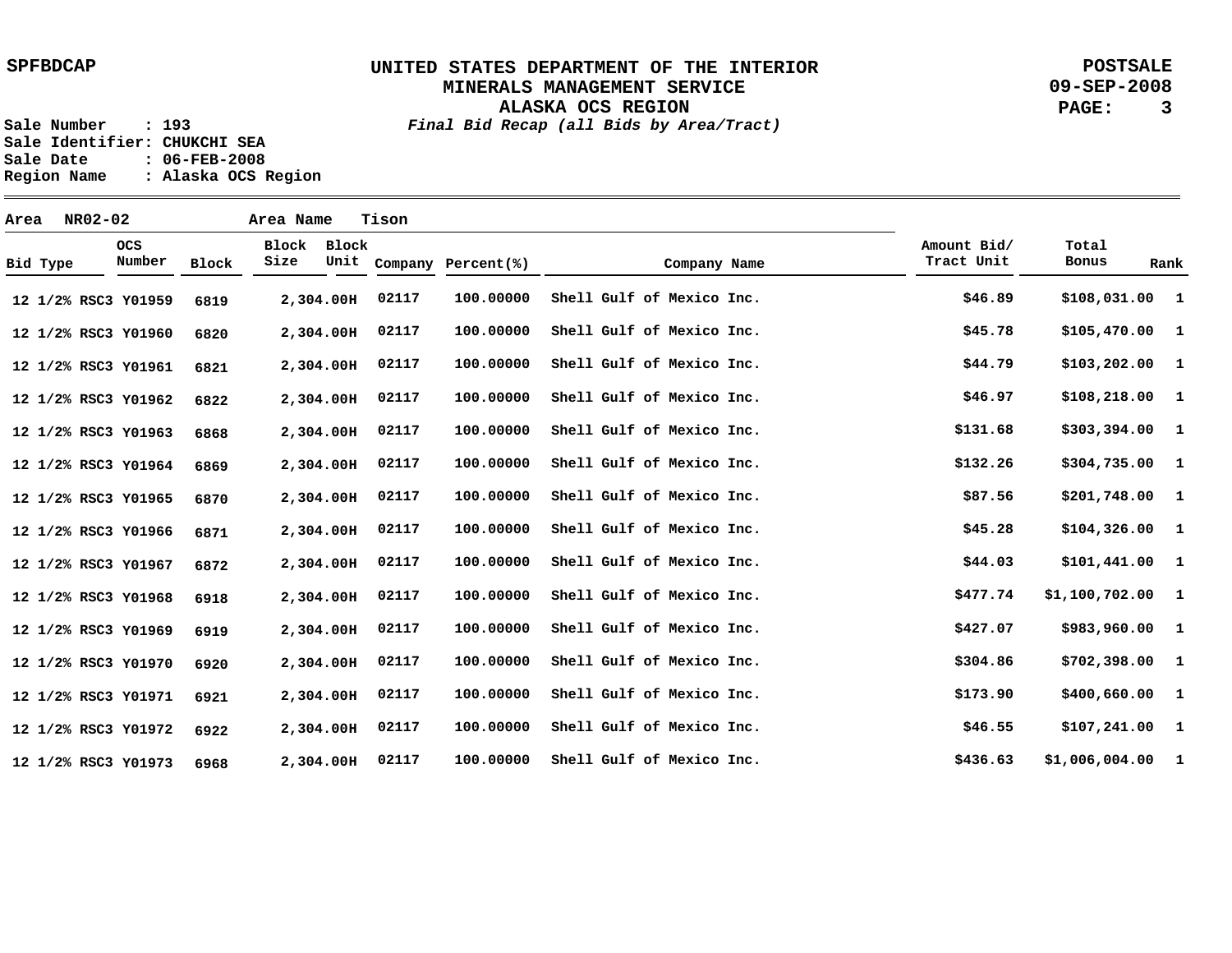**ALASKA OCS REGION**

**POSTSALE 09-SEP-2008 PAGE: 4**

**Sale Number : 193** *Final Bid Recap (all Bids by Area/Tract)* **Sale Identifier: CHUKCHI SEA Sale Date : 06-FEB-2008 Region Name : Alaska OCS Region**

**Area NR02-02 Area Name Tison Y01974 12 1/2% RSC3 Y01975 12 1/2% RSC3 Y01976 12 1/2% RSC3 Y01977 12 1/2% RSC3 Y01978 12 1/2% RSC3 Y01979 12 1/2% RSC3 Y01980 12 1/2% RSC3 Y01981 12 1/2% RSC3 Y01982 12 1/2% RSC3 Y01983 12 1/2% RSC2 Y01984 12 1/2% RSC3 Y01985 12 1/2% RSC3 Y01986 12 1/2% RSC3 2,304.00 H 2,304.00 H 2,304.00 H 2,304.00 H 2,304.00 H 2,304.00 H 2,304.00 H 2,304.00 H 2,304.00 H 1,410.59 H 2,304.00 H 2,304.00 H 2,304.00 H 6969 6970 6971 6972 7018 7019 7020 7021 7022 7023 7068 7069 7072 1 \$1,904,015.00 1 1 1 1 1 1 1 1 1 1 1 1 \$158,391.00 \$1,202,352.00 \$1,101,525.00 \$804,397.00 \$803,832.00 \$1,307,083.00 \$1,300,634.00 \$806,100.00 \$408,509.00 \$107,576.00 \$400,483.00 \$103,174.00 \$826.40 \$521.85 \$478.09 \$349.13 \$348.89 \$567.31 \$564.51 \$349.87 \$177.30 \$76.26 \$173.82 \$44.78 \$68.75 100.00000 100.00000 100.00000 100.00000 100.00000 100.00000 100.00000 100.00000 100.00000 100.00000 100.00000 100.00000 100.00000 02117 02117 02117 02117 02117 02117 02117 02117 02117 02117 02117 02117 02117 Shell Gulf of Mexico Inc. Shell Gulf of Mexico Inc. Shell Gulf of Mexico Inc. Shell Gulf of Mexico Inc. Shell Gulf of Mexico Inc. Shell Gulf of Mexico Inc. Shell Gulf of Mexico Inc. Shell Gulf of Mexico Inc. Shell Gulf of Mexico Inc. Shell Gulf of Mexico Inc. Shell Gulf of Mexico Inc. Shell Gulf of Mexico Inc. Shell Gulf of Mexico Inc. Bid Type OCS Number Block Block Block Size Unit Company Percent(%) Company Name Amount Bid/ Tract Unit Total Bonus Rank**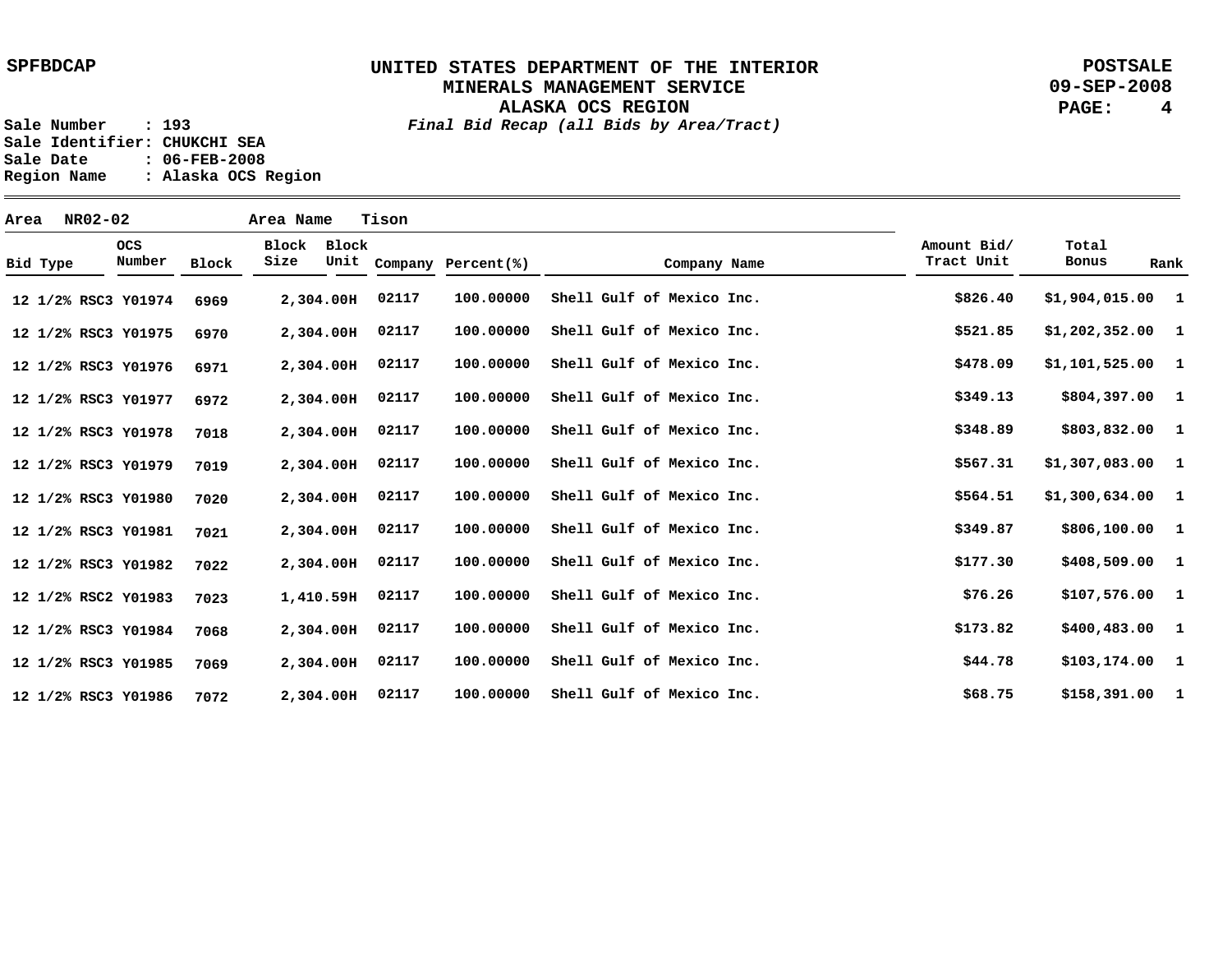**POSTSALE 09-SEP-2008 PAGE: 5**

**ALASKA OCS REGION Sale Number : 193** *Final Bid Recap (all Bids by Area/Tract)*

**Sale Identifier: CHUKCHI SEA Sale Date : 06-FEB-2008 Region Name : Alaska OCS Region**

| Area |          | NR03-01 |                      |              | Area Name     |               | Karo  |                    |                           |                           |                       |              |
|------|----------|---------|----------------------|--------------|---------------|---------------|-------|--------------------|---------------------------|---------------------------|-----------------------|--------------|
|      | Bid Type |         | <b>OCS</b><br>Number | <b>Block</b> | Block<br>Size | Block<br>Unit |       | Company Percent(%) | Company Name              | Amount Bid/<br>Tract Unit | Total<br><b>Bonus</b> | Rank         |
|      |          |         | 12 1/2% RSC3 Y01987  | 6105         |               | 2,304.00H     | 02117 | 100.00000          | Shell Gulf of Mexico Inc. | \$152.81                  | \$352,077.00 1        |              |
|      |          |         | 12 1/2% RSC3 Y01988  | 6106         |               | 2,304.00H     | 02117 | 100.00000          | Shell Gulf of Mexico Inc. | \$94.25                   | $$217,152.00$ 1       |              |
|      |          |         | 12 1/2% RSC3 Y01989  | 6154         |               | 2,304.00H     | 00056 | 100.00000          | ConocoPhillips Company    | \$54.30                   | \$125,110.00 1        |              |
|      |          |         | 12 1/2% RSC3 Y01990  | 6155         |               | 2,304.00H     | 02117 | 100.00000          | Shell Gulf of Mexico Inc. | \$1,782.55                | \$4,106,999.00        | -1           |
|      |          |         |                      |              |               |               | 00056 | 100.00000          | ConocoPhillips Company    | \$109.21                  | $$251,625.00$ 2       |              |
|      |          |         | *** Y01990 ***       |              | TRACT TOTALS  |               |       | <b>TOTAL BIDS</b>  | $\overline{a}$            | TOTAL AMOUNT EXPOSED      | \$4,358,624.00        |              |
|      |          |         | 12 1/2% RSC3 Y01991  | 6156         |               | 2,304.00H     | 02117 | 100,00000          | Shell Gulf of Mexico Inc. | \$1,607.62                | $$3,703,946.00$ 1     |              |
|      |          |         |                      |              |               |               | 00056 | 100.00000          | ConocoPhillips Company    | \$111.38                  | $$256,625.00$ 2       |              |
|      |          |         | *** Y01991 ***       |              | TRACT TOTALS  |               |       | TOTAL BIDS         | $\mathbf{2}$              | TOTAL AMOUNT EXPOSED      | \$3,960,571.00        |              |
|      |          |         | 12 1/2% RSC3 Y01992  | 6157         |               | 2,304.00H     | 00056 | 100.00000          | ConocoPhillips Company    | \$54.30                   | \$125,115.00 1        |              |
|      |          |         | 12 1/2% RSC3 Y01993  | 6161         |               | 2,304.00H     | 02117 | 100.00000          | Shell Gulf of Mexico Inc. | \$274.10                  | \$631,517.00 1        |              |
|      |          |         | 12 1/2% RSC3 Y01994  | 6162         |               | 2,304.00H     | 02117 | 100.00000          | Shell Gulf of Mexico Inc. | \$274.97                  | \$633,528.00 1        |              |
|      |          |         | 12 1/2% RSC3 Y01995  | 6167         |               | 2,304.00H     | 02805 | 100.00000          | Repsol E&P USA Inc.       | \$28.26                   | \$65,100.00 1         |              |
|      |          |         | 12 1/2% RSC3 Y01996  | 6168         |               | 2,304.00H     | 02805 | 100.00000          | Repsol E&P USA Inc.       | \$28.26                   | \$65,100.00 1         |              |
|      |          |         | 12 1/2% RSC3 Y01997  | 6169         |               | 2,304.00H     | 02805 | 100.00000          | Repsol E&P USA Inc.       | \$28.26                   | \$65,100.00           | $\mathbf{1}$ |
|      |          |         | 12 1/2% RSC3 Y01998  | 6170         |               | 2,304.00H     | 02805 | 100,00000          | Repsol E&P USA Inc.       | \$28.26                   | \$65,100.00           | $\mathbf{1}$ |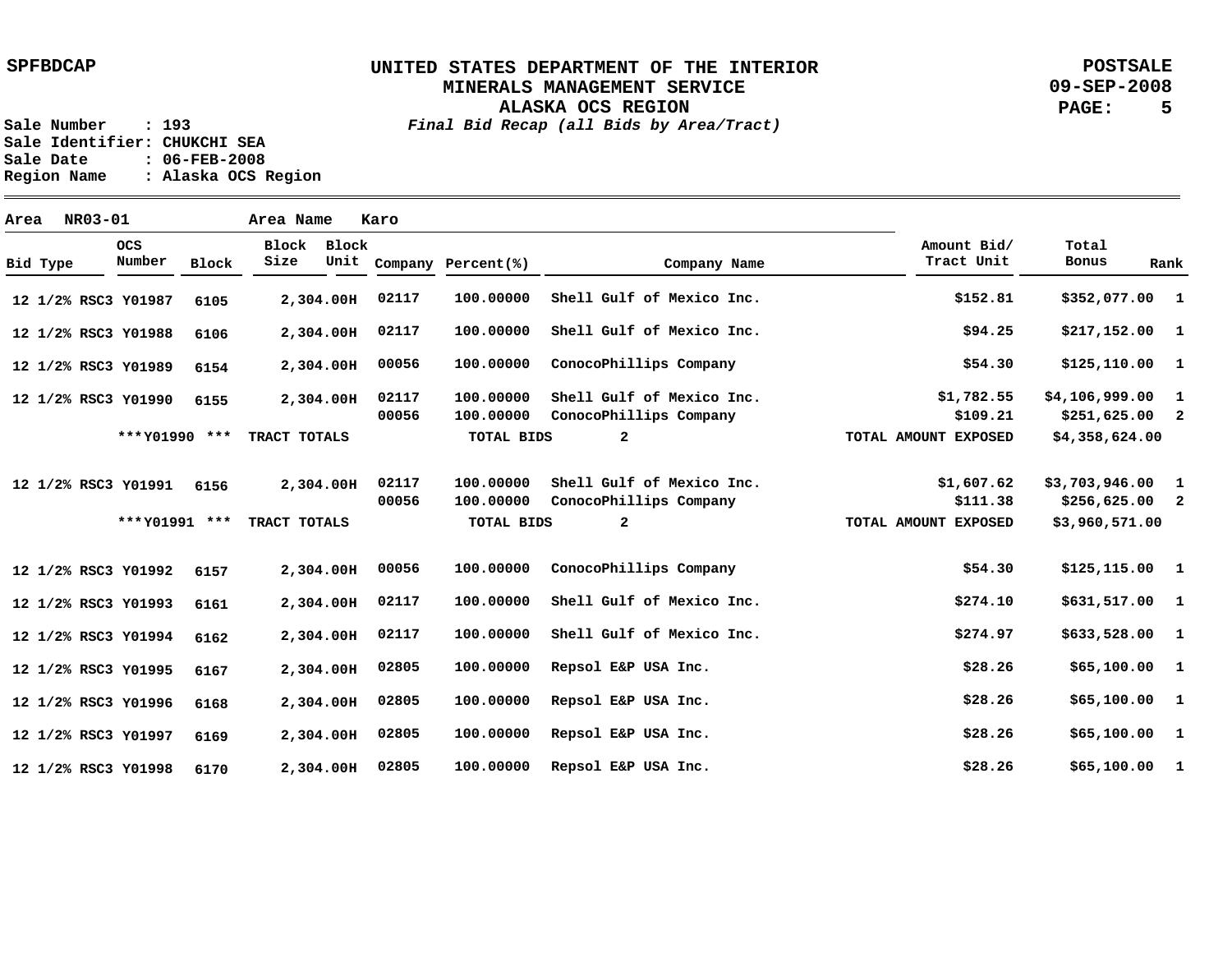**ALASKA OCS REGION**

**POSTSALE 09-SEP-2008 PAGE: 6**

**Sale Number : 193** *Final Bid Recap (all Bids by Area/Tract)* **Sale Identifier: CHUKCHI SEA Sale Date : 06-FEB-2008 Region Name : Alaska OCS Region**

**Area NR03-01 Area Name Karo Y01999 12 1/2% RSC3 Y02000 12 1/2% RSC3 Y02001 12 1/2% RSC3 Y02002 12 1/2% RSC3 Y02003 12 1/2% RSC3 Y02004 12 1/2% RSC3 Y02005 12 1/2% RSC3 Y02006 12 1/2% RSC3 Y02007 12 1/2% RSC3 Y02008 12 1/2% RSC3 Y02009 12 1/2% RSC3 Y02010 12 1/2% RSC3 Y02011 12 1/2% RSC3 Y02012 12 1/2% RSC3 Y02013 12 1/2% RSC3 2,304.00 H 2,304.00 H 2,304.00 H 2,304.00 H 2,304.00 H 2,304.00 H 2,304.00 H 2,304.00 H 2,304.00 H 2,304.00 H 2,304.00 H 2,304.00 H 2,304.00 H 2,304.00 H 2,304.00 H 6204 6205 6206 6207 6208 6211 6212 6218 6219 6220 6221 6256 6257 6258 6261 1 \$201,625.00 1 1 1 1 1 1 1 1 1 1 1 1 1 1 \$1,201,625.00 \$1,606,625.00 \$301,625.00 \$125,615.00 \$627,798.00 \$626,131.00 \$65,100.00 \$65,100.00 \$65,100.00 \$65,100.00 \$1,105,615.00 \$251,615.00 \$126,610.00 \$629,814.00 \$87.51 \$521.54 \$697.32 \$130.91 \$54.52 \$272.48 \$271.76 \$28.26 \$28.26 \$28.26 \$28.26 \$479.87 \$109.21 \$54.95 \$273.36 100.00000 100.00000 100.00000 100.00000 100.00000 100.00000 100.00000 100.00000 100.00000 100.00000 100.00000 100.00000 100.00000 100.00000 100.00000 00056 00056 00056 00056 00056 02117 02117 02805 02805 02805 02805 00056 00056 00056 02117 ConocoPhillips Company ConocoPhillips Company ConocoPhillips Company ConocoPhillips Company ConocoPhillips Company Shell Gulf of Mexico Inc. Shell Gulf of Mexico Inc. Repsol E&P USA Inc. Repsol E&P USA Inc. Repsol E&P USA Inc. Repsol E&P USA Inc. ConocoPhillips Company ConocoPhillips Company ConocoPhillips Company Shell Gulf of Mexico Inc. Bid Type OCS Number Block Block Block Size Unit Company Percent(%) Company Name Amount Bid/ Tract Unit Total Bonus Rank**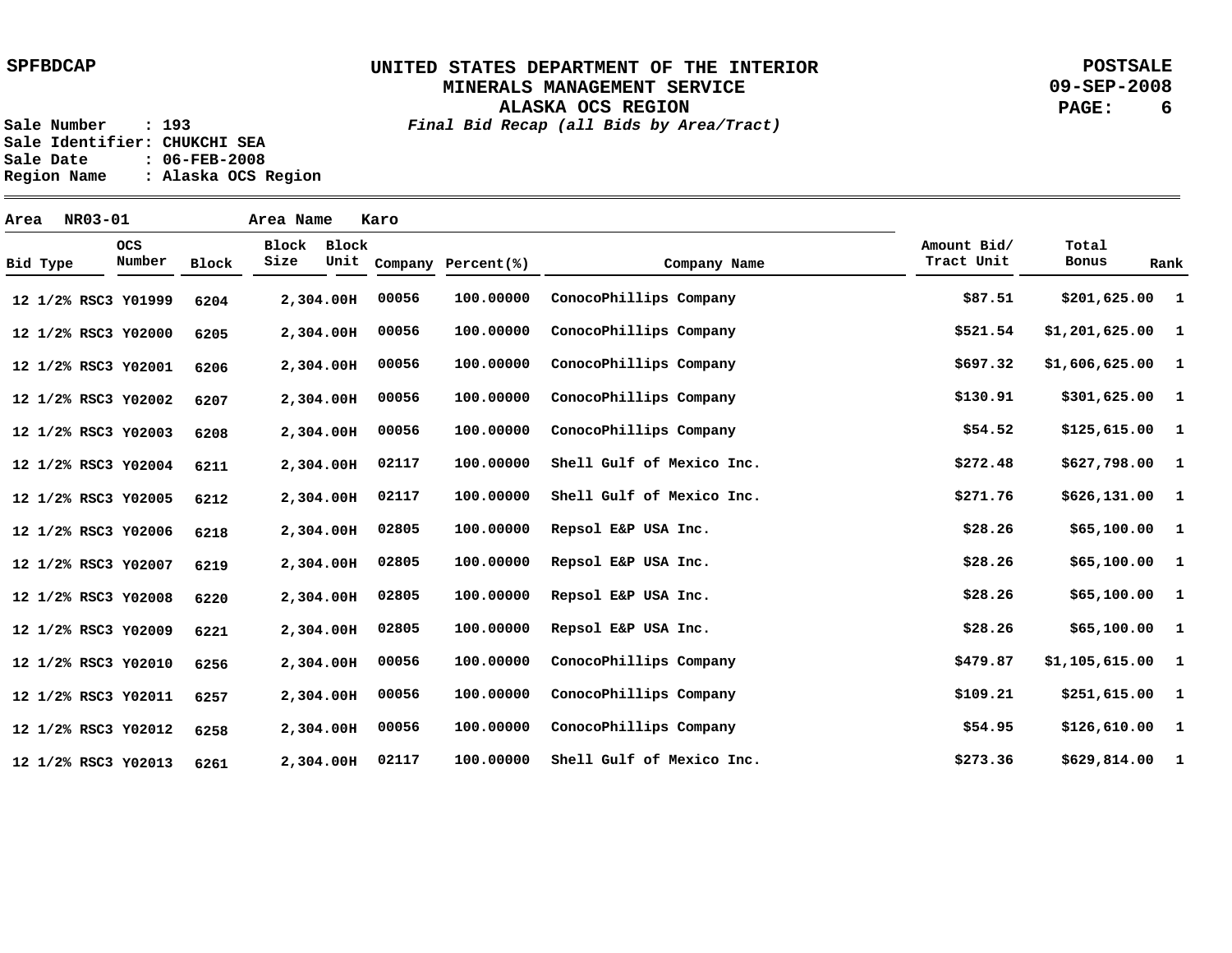**POSTSALE 09-SEP-2008 PAGE: 7**

**ALASKA OCS REGION Sale Number : 193** *Final Bid Recap (all Bids by Area/Tract)*

Sale Identifier: CHUKCHI SEA<br>Sale Date : 06-FEB-2008 **Sale Date : 06-FEB-2008 Region Name : Alaska OCS Region**

| Area |          | NR03-01 |                      |       | Area Name     |               | Karo  |                    |                           |                           |                 |      |
|------|----------|---------|----------------------|-------|---------------|---------------|-------|--------------------|---------------------------|---------------------------|-----------------|------|
|      | Bid Type |         | <b>OCS</b><br>Number | Block | Block<br>Size | Block<br>Unit |       | Company Percent(%) | Company Name              | Amount Bid/<br>Tract Unit | Total<br>Bonus  | Rank |
|      |          |         | 12 1/2% RSC3 Y02014  | 6268  |               | 2,304.00H     | 02805 | 100.00000          | Repsol E&P USA Inc.       | \$28.26                   | \$65,100.00 1   |      |
|      |          |         | 12 1/2% RSC3 Y02015  | 6269  |               | 2,304.00H     | 02805 | 100.00000          | Repsol E&P USA Inc.       | \$28.26                   | \$65,100.00 1   |      |
|      |          |         | 12 1/2% RSC3 Y02016  | 6270  |               | 2,304.00H     | 02805 | 100.00000          | Repsol E&P USA Inc.       | \$28.26                   | \$65,100.00 1   |      |
|      |          |         | 12 1/2% RSC3 Y02017  | 6271  |               | 2,304.00H     | 02805 | 100.00000          | Repsol E&P USA Inc.       | \$28.26                   | \$65,100.00 1   |      |
|      |          |         | 12 1/2% RSC3 Y02018  | 6318  |               | 2,304.00H     | 02805 | 100.00000          | Repsol E&P USA Inc.       | \$28.26                   | \$65,100.00 1   |      |
|      |          |         | 12 1/2% RSC3 Y02019  | 6319  |               | 2,304.00H     | 02805 | 100.00000          | Repsol E&P USA Inc.       | \$28.26                   | \$65,100.00 1   |      |
|      |          |         | 12 1/2% RSC3 Y02020  | 6320  |               | 2,304.00H     | 02805 | 100.00000          | Repsol E&P USA Inc.       | \$28.26                   | \$65,100.00 1   |      |
|      |          |         | 12 1/2% RSC3 Y02021  | 6363  |               | 2,304.00H     | 02117 | 100.00000          | Shell Gulf of Mexico Inc. | \$55.69                   | $$128,307.00$ 1 |      |
|      |          |         | 12 1/2% RSC3 Y02022  | 6364  |               | 2,304.00H     | 02117 | 100.00000          | Shell Gulf of Mexico Inc. | \$55.32                   | $$127,455.00$ 1 |      |
|      |          |         | 12 1/2% RSC3 Y02023  | 6368  |               | 2,304.00H     | 02805 | 100.00000          | Repsol E&P USA Inc.       | \$28.26                   | \$65,100.00 1   |      |
|      |          |         | 12 1/2% RSC3 Y02024  | 6369  |               | 2,304.00H     | 02805 | 100.00000          | Repsol E&P USA Inc.       | \$28.26                   | \$65,100.00 1   |      |
|      |          |         | 12 1/2% RSC3 Y02025  | 6370  |               | 2,304.00H     | 02805 | 100.00000          | Repsol E&P USA Inc.       | \$28.26                   | \$65,100.00 1   |      |
|      |          |         | 12 1/2% RSC3 Y02026  | 6413  |               | 2,304.00H     | 02117 | 100.00000          | Shell Gulf of Mexico Inc. | \$130.41                  | \$300,460.00 1  |      |
|      |          |         | 12 1/2% RSC3 Y02027  | 6414  |               | 2,304.00H     | 02117 | 100.00000          | Shell Gulf of Mexico Inc. | \$130.56                  | \$300,817.00 1  |      |
|      |          |         | 12 1/2% RSC3 Y02028  | 6415  |               | 2,304.00H     | 02117 | 100.00000          | Shell Gulf of Mexico Inc. | \$58.52                   | $$134,827.00$ 1 |      |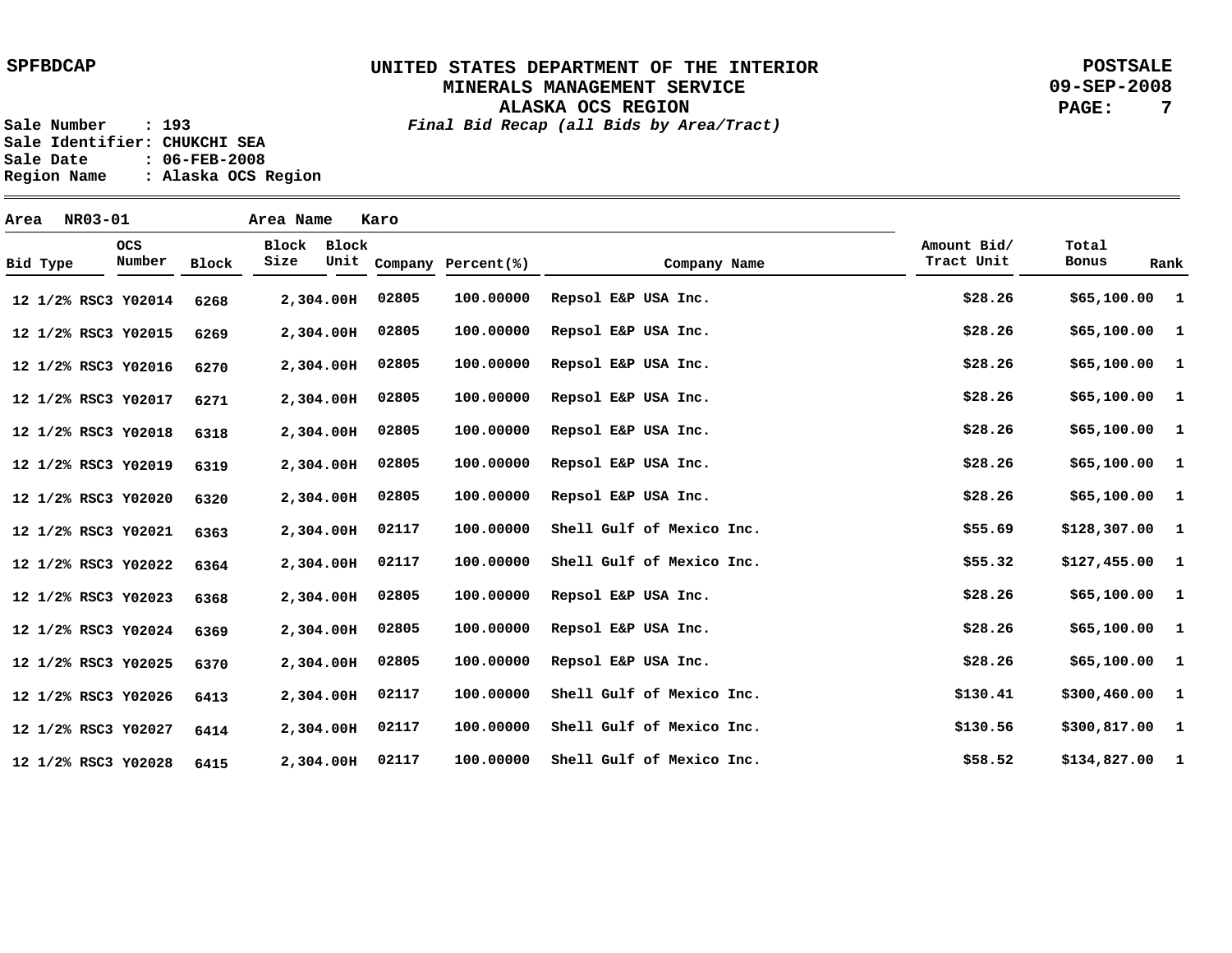### **UNITED STATES DEPARTMENT OF THE INTERIOR MINERALS MANAGEMENT SERVICE**

**POSTSALE 09-SEP-2008 PAGE: 8**

**ALASKA OCS REGION Sale Number : 193** *Final Bid Recap (all Bids by Area/Tract)*

**Sale Identifier: CHUKCHI SEA Sale Date : 06-FEB-2008 Region Name : Alaska OCS Region**

| Area |          | <b>NR03-01</b> |                      |       | Area Name     |               | Karo           |                        |                                                  |              |                           |                                    |      |
|------|----------|----------------|----------------------|-------|---------------|---------------|----------------|------------------------|--------------------------------------------------|--------------|---------------------------|------------------------------------|------|
|      | Bid Type |                | <b>OCS</b><br>Number | Block | Block<br>Size | Block<br>Unit |                | Company Percent(%)     |                                                  | Company Name | Amount Bid/<br>Tract Unit | Total<br>Bonus                     | Rank |
|      |          |                | 12 1/2% RSC3 Y02029  | 6418  |               | 2,304.00H     | 02117          | 100.00000              | Shell Gulf of Mexico Inc.                        |              | \$196.76                  | \$453,324.00 1                     |      |
|      |          |                | 12 1/2% RSC3 Y02030  | 6419  |               | 2,304.00H     | 02117<br>02805 | 100.00000<br>100.00000 | Shell Gulf of Mexico Inc.<br>Repsol E&P USA Inc. |              | \$131.19<br>\$28.26       | $$302, 262.00$ 1<br>$$65,100.00$ 2 |      |
|      |          |                | *** Y02030 ***       |       | TRACT TOTALS  |               |                | TOTAL BIDS             | $\mathbf{2}$                                     |              | TOTAL AMOUNT EXPOSED      | \$367,362.00                       |      |
|      |          |                | 12 1/2% RSC3 Y02031  | 6462  |               | 2,304.00H     | 02117          | 100.00000              | Shell Gulf of Mexico Inc.                        |              | \$84.71                   | \$195,173.00 1                     |      |
|      |          |                | 12 1/2% RSC3 Y02032  | 6463  |               | 2,304.00H     | 02117          | 100.00000              | Shell Gulf of Mexico Inc.                        |              | \$696.03                  | $$1,603,655.00$ 1                  |      |
|      |          |                | 12 1/2% RSC3 Y02033  | 6464  |               | 2,304.00H     | 02117          | 100.00000              | Shell Gulf of Mexico Inc.                        |              | \$697.52                  | $$1,607,096.00$ 1                  |      |
|      |          |                | 12 1/2% RSC3 Y02034  | 6465  |               | 2,304.00H     | 02117          | 100.00000              | Shell Gulf of Mexico Inc.                        |              | \$350.75                  | \$808,130.00 1                     |      |
|      |          |                | 12 1/2% RSC3 Y02035  | 6467  |               | 2,304.00H     | 02117          | 100.00000              | Shell Gulf of Mexico Inc.                        |              | \$199.38                  | $$459,368.00$ 1                    |      |
|      |          |                | 12 1/2% RSC3 Y02036  | 6468  |               | 2,304.00H     | 02117          | 100.00000              | Shell Gulf of Mexico Inc.                        |              | \$199.41                  | \$459,447.00 1                     |      |
|      |          |                | 12 1/2% RSC3 Y02037  | 6469  |               | 2,304.00H     | 02117          | 100.00000              | Shell Gulf of Mexico Inc.                        |              | \$195.80                  | \$451,132.00 1                     |      |
|      |          |                | 12 1/2% RSC3 Y02038  | 6512  |               | 2,304.00H     | 02117          | 100.00000              | Shell Gulf of Mexico Inc.                        |              | \$150.67                  | \$347,140.00 1                     |      |
|      |          |                | 12 1/2% RSC3 Y02039  | 6513  |               | 2,304.00H     | 02117          | 100.00000              | Shell Gulf of Mexico Inc.                        |              | \$348.11                  | \$802,038.00 1                     |      |
|      |          |                | 12 1/2% RSC3 Y02040  | 6514  |               | 2,304.00H     | 02117          | 100.00000              | Shell Gulf of Mexico Inc.                        |              | \$694.91                  | $$1,601,081.00$ 1                  |      |
|      |          |                | 12 1/2% RSC3 Y02041  | 6515  |               | 2,304.00H     | 02117          | 100.00000              | Shell Gulf of Mexico Inc.                        |              | \$225.22                  | \$518,900.00 1                     |      |
|      |          |                | 12 1/2% RSC3 Y02042  | 6516  |               | 2,304.00H     | 02117          | 100.00000              | Shell Gulf of Mexico Inc.                        |              | \$139.46                  | \$321,312.00 1                     |      |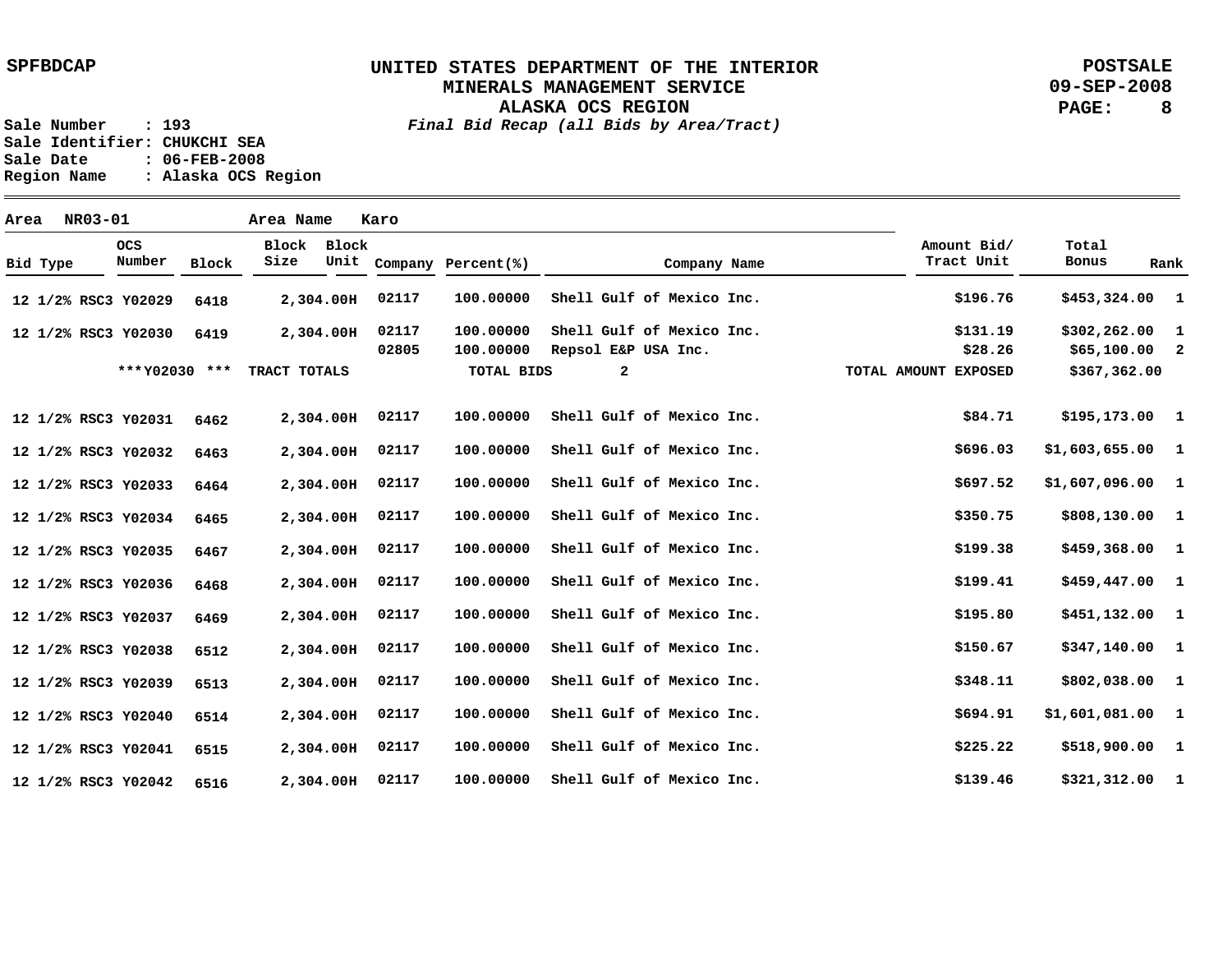**ALASKA OCS REGION**

**POSTSALE 09-SEP-2008 PAGE: 9**

**Sale Number : 193** *Final Bid Recap (all Bids by Area/Tract)* **Sale Identifier: CHUKCHI SEA Sale Date : 06-FEB-2008 Region Name : Alaska OCS Region**

**Area NR03-01 Area Name Karo Y02043 12 1/2% RSC3 Y02044 12 1/2% RSC3 Y02045 12 1/2% RSC3 Y02046 12 1/2% RSC3 Y02047 12 1/2% RSC3 Y02048 12 1/2% RSC3 Y02049 12 1/2% RSC3 Y02050 12 1/2% RSC3 Y02051 12 1/2% RSC3 Y02052 12 1/2% RSC3 Y02053 12 1/2% RSC3 Y02054 12 1/2% RSC3 Y02055 12 1/2% RSC3 Y02056 12 1/2% RSC3 Y02057 12 1/2% RSC3 2,304.00 H 2,304.00 H 2,304.00 H 2,304.00 H 2,304.00 H 2,304.00 H 2,304.00 H 2,304.00 H 2,304.00 H 2,304.00 H 2,304.00 H 2,304.00 H 2,304.00 H 2,304.00 H 2,304.00 H 6517 6518 6519 6522 6523 6562 6563 6564 6565 6567 6568 6569 6572 6573 6612 1 \$4,105,958.00 1 1 1 1 1 1 1 1 1 1 1 1 1 1 \$293,312.00 \$2,300,250.00 \$455,749.00 \$151,023.00 \$451,023.00 \$363,038.00 \$1,413,641.00 \$800,839.00 \$601,283.00 \$14,003,435.00 \$1,106,919.00 \$309,643.00 \$151,023.00 \$451,023.00 \$1,782.10 \$998.37 \$197.81 \$65.55 \$195.76 \$157.57 \$613.56 \$347.59 \$260.97 \$6,077.88 \$480.43 \$134.39 \$65.55 \$195.76 \$127.31 100.00000 100.00000 100.00000 100.00000 100.00000 100.00000 100.00000 100.00000 100.00000 100.00000 100.00000 100.00000 100.00000 100.00000 100.00000 02117 02117 02117 02805 02805 02117 02117 02117 02117 02117 02117 02117 02805 02805 02117 Shell Gulf of Mexico Inc. Shell Gulf of Mexico Inc. Shell Gulf of Mexico Inc. Repsol E&P USA Inc. Repsol E&P USA Inc. Shell Gulf of Mexico Inc. Shell Gulf of Mexico Inc. Shell Gulf of Mexico Inc. Shell Gulf of Mexico Inc. Shell Gulf of Mexico Inc. Shell Gulf of Mexico Inc. Shell Gulf of Mexico Inc. Repsol E&P USA Inc. Repsol E&P USA Inc. Shell Gulf of Mexico Inc. Bid Type OCS Number Block Block Block Size Unit Company Percent(%) Company Name Amount Bid/ Tract Unit Total Bonus Rank**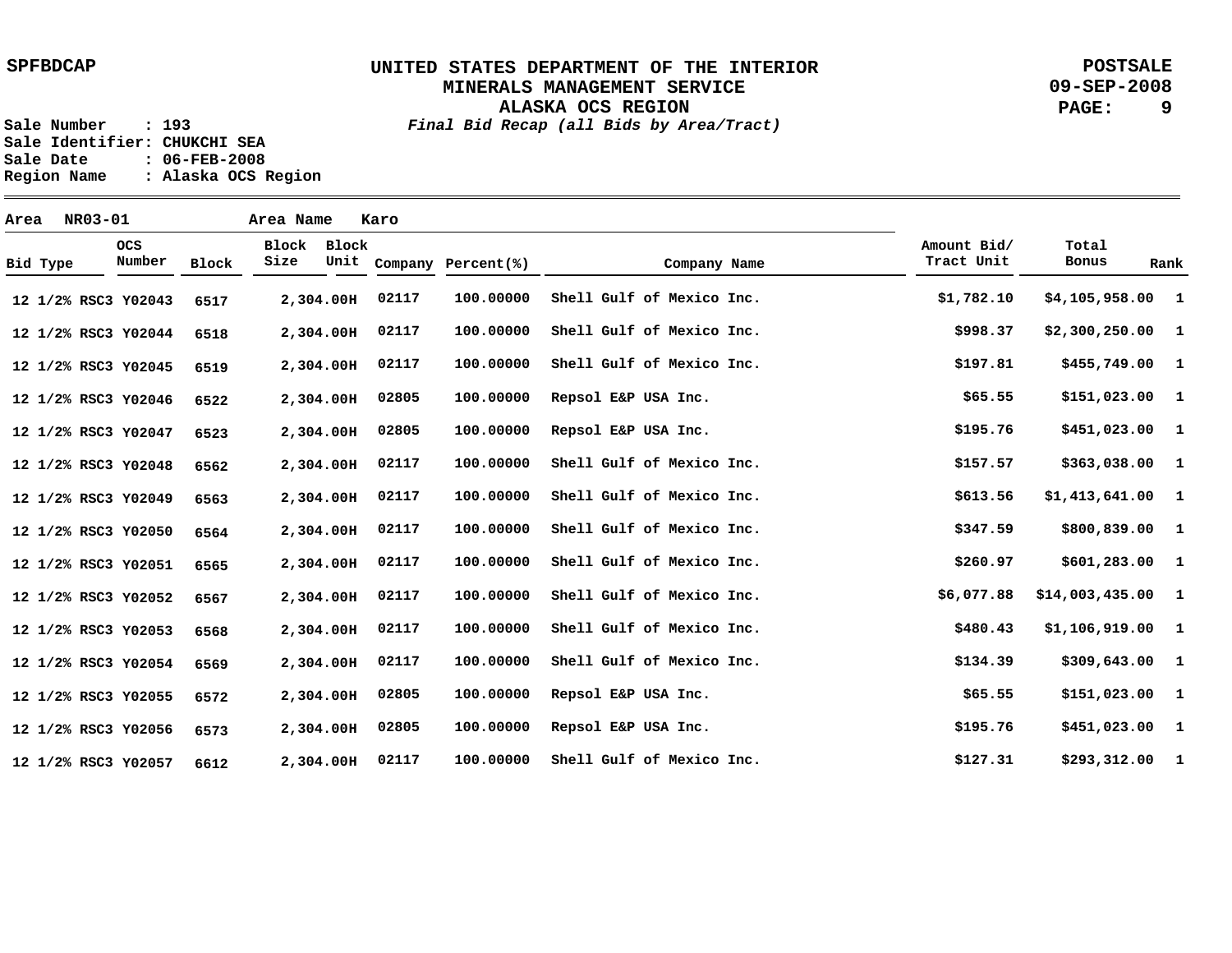**ALASKA OCS REGION**

**POSTSALE 09-SEP-2008 PAGE: 10**

**Sale Number : 193** *Final Bid Recap (all Bids by Area/Tract)* Sale Identifier: CHUKCHI SEA<br>Sale Date : 06-FEB-2008 **Sale Date : 06-FEB-2008**

**Region Name : Alaska OCS Region**

| Area |          | NR03-01 |                      |              | Area Name     |               | Karo  |                    |                           |                           |                    |      |
|------|----------|---------|----------------------|--------------|---------------|---------------|-------|--------------------|---------------------------|---------------------------|--------------------|------|
|      | Bid Type |         | <b>OCS</b><br>Number | <b>Block</b> | Block<br>Size | Block<br>Unit |       | Company Percent(%) | Company Name              | Amount Bid/<br>Tract Unit | Total<br>Bonus     | Rank |
|      |          |         | 12 1/2% RSC3 Y02058  | 6613         |               | 2,304.00H     | 02117 | 100.00000          | Shell Gulf of Mexico Inc. | \$348.46                  | \$802,855.00 1     |      |
|      |          |         | 12 1/2% RSC3 Y02059  | 6614         |               | 2,304.00H     | 02117 | 100.00000          | Shell Gulf of Mexico Inc. | \$266.68                  | $$614,438.00$ 1    |      |
|      |          |         | 12 1/2% RSC3 Y02060  | 6615         |               | 2,304.00H     | 02117 | 100.00000          | Shell Gulf of Mexico Inc. | \$88.61                   | $$204,149.00$ 1    |      |
|      |          |         | 12 1/2% RSC3 Y02061  | 6616         |               | 2,304.00H     | 02117 | 100.00000          | Shell Gulf of Mexico Inc. | \$3,692.16                | \$8,506,748.00 1   |      |
|      |          |         | 12 1/2% RSC3 Y02062  | 6617         |               | 2,304.00H     | 02117 | 100.00000          | Shell Gulf of Mexico Inc. | \$4,994.33                | $$11,506,926.00$ 1 |      |
|      |          |         | 12 1/2% RSC3 Y02063  | 6618         |               | 2,304.00H     | 02117 | 100.00000          | Shell Gulf of Mexico Inc. | \$163.86                  | \$377,524.00 1     |      |
|      |          |         | 12 1/2% RSC3 Y02064  | 6622         |               | 2,304.00H     | 02805 | 100.00000          | Repsol E&P USA Inc.       | \$65.55                   | $$151,023.00$ 1    |      |
|      |          |         | 12 1/2% RSC3 Y02065  | 6623         |               | 2,304.00H     | 02805 | 100.00000          | Repsol E&P USA Inc.       | \$195.76                  | $$451,023.00$ 1    |      |
|      |          |         | 12 1/2% RSC3 Y02066  | 6665         |               | 2,304.00H     | 02117 | 100.00000          | Shell Gulf of Mexico Inc. | \$162.02                  | \$373,304.00 1     |      |
|      |          |         | 12 1/2% RSC3 Y02067  | 6666         |               | 2,304.00H     | 02117 | 100.00000          | Shell Gulf of Mexico Inc. | \$4,991.66                | \$11,500,777.00 1  |      |
|      |          |         | 12 1/2% RSC3 Y02068  | 6667         |               | 2,304.00H     | 02117 | 100.00000          | Shell Gulf of Mexico Inc. | \$480.79                  | $$1,107,745.00$ 1  |      |
|      |          |         | 12 1/2% RSC3 Y02069  | 6668         |               | 2,304.00H     | 02117 | 100.00000          | Shell Gulf of Mexico Inc. | \$164.59                  | $$379,206.00$ 1    |      |
|      |          |         | 12 1/2% RSC3 Y02070  | 6672         |               | 2,304.00H     | 02805 | 100.00000          | Repsol E&P USA Inc.       | \$65.55                   | \$151,023.00 1     |      |
|      |          |         | 12 1/2% RSC3 Y02071  | 6673         |               | 2,304.00H     | 02805 | 100.00000          | Repsol E&P USA Inc.       | \$368.97                  | \$850,115.00 1     |      |
|      |          |         | 12 1/2% RSC3 Y02072  | 6705         |               | 2,304.00H     | 02117 | 100.00000          | Shell Gulf of Mexico Inc. | \$46.90                   | \$108,055.00 1     |      |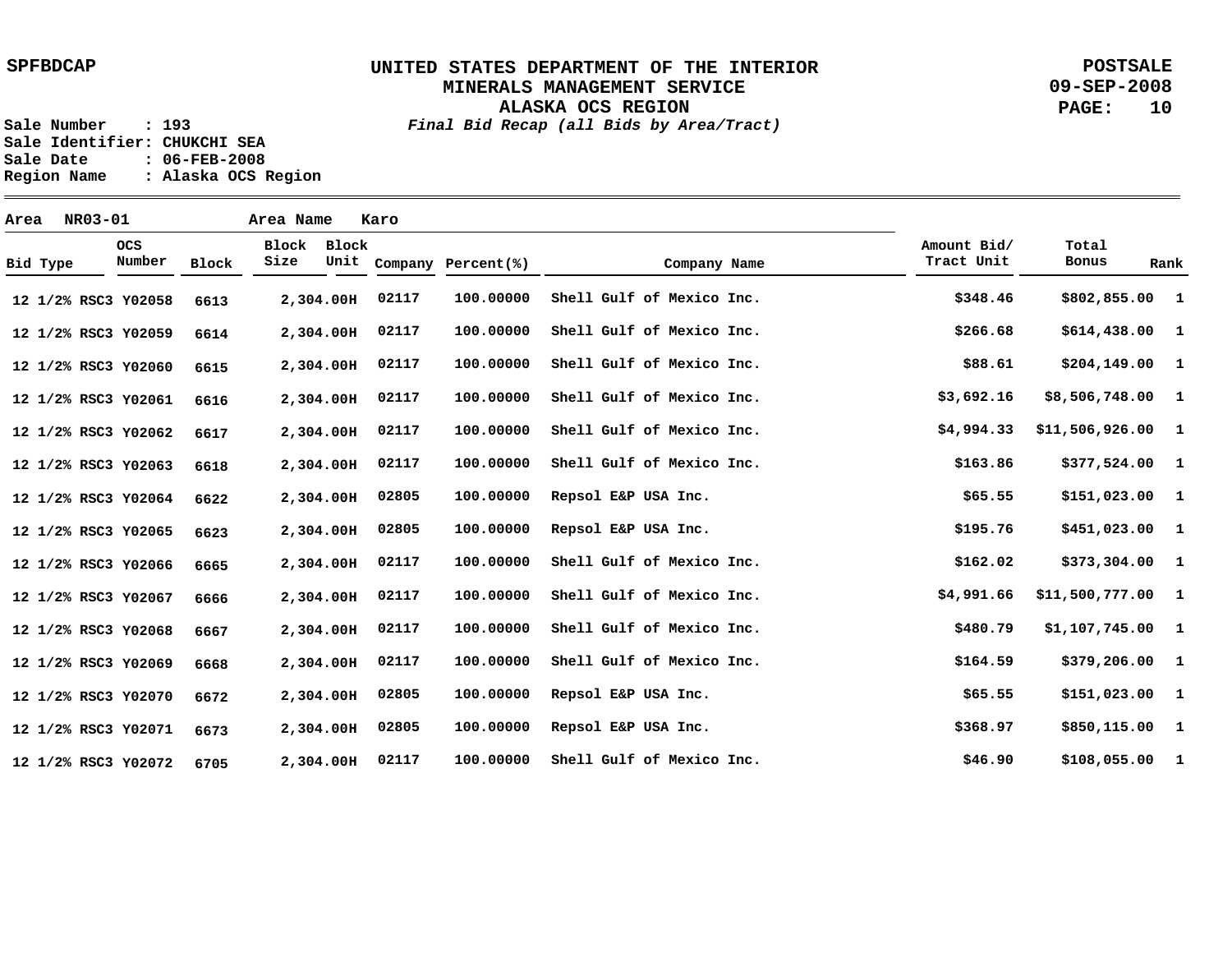**POSTSALE 09-SEP-2008 PAGE: 11**

**Sale Number : 193** *Final Bid Recap (all Bids by Area/Tract)*

**ALASKA OCS REGION**

Sale Identifier: CHUKCHI SEA<br>Sale Date : 06-FEB-2008 **Sale Date : 06-FEB-2008 Region Name : Alaska OCS Region**

| Area |          | <b>NR03-01</b> |                      |              | Area Name     |               | Karo  |                    |                           |                           |                    |              |
|------|----------|----------------|----------------------|--------------|---------------|---------------|-------|--------------------|---------------------------|---------------------------|--------------------|--------------|
|      | Bid Type |                | <b>OCS</b><br>Number | <b>Block</b> | Block<br>Size | Block<br>Unit |       | Company Percent(%) | Company Name              | Amount Bid/<br>Tract Unit | Total<br>Bonus     | Rank         |
|      |          |                | 12 1/2% RSC3 Y02073  | 6706         |               | 2,304.00H     | 02117 | 100.00000          | Shell Gulf of Mexico Inc. | \$65.31                   | \$150,467.00 1     |              |
|      |          |                | 12 1/2% RSC3 Y02074  | 6712         |               | 2,304.00H     | 02117 | 100.00000          | Shell Gulf of Mexico Inc. | \$1,305.51                | $$3,007,899.00$ 1  |              |
|      |          |                | 12 1/2% RSC3 Y02075  | 6715         |               | 2,304.00H     | 02117 | 100.00000          | Shell Gulf of Mexico Inc. | \$884.34                  | $$2,037,516.00$ 1  |              |
|      |          |                | 12 1/2% RSC3 Y02076  | 6716         |               | 2,304.00H     | 02117 | 100.00000          | Shell Gulf of Mexico Inc. | \$6,514.05                | \$15,008,369.00    | $\mathbf{1}$ |
|      |          |                | 12 1/2% RSC3 Y02077  | 6717         |               | 2,304.00H     | 02117 | 100.00000          | Shell Gulf of Mexico Inc. | \$164.78                  | \$379,659.00 1     |              |
|      |          |                | 12 1/2% RSC3 Y02078  | 6722         |               | 2,304.00H     | 02805 | 100.00000          | Repsol E&P USA Inc.       | \$65.55                   | $$151,023.00$ 1    |              |
|      |          |                | 12 1/2% RSC3 Y02079  | 6723         |               | 2,304.00H     | 02805 | 100.00000          | Repsol E&P USA Inc.       | \$368.97                  | \$850,115.00 1     |              |
|      |          |                | 12 1/2% RSC3 Y02080  | 6753         |               | 2,304.00H     | 02117 | 100.00000          | Shell Gulf of Mexico Inc. | \$872.08                  | $$2,009,275.00$ 1  |              |
|      |          |                | 12 1/2% RSC3 Y02081  | 6754         |               | 2,304.00H     | 02117 | 100.00000          | Shell Gulf of Mexico Inc. | \$827.60                  | $$1,906,791.00$ 1  |              |
|      |          |                | 12 1/2% RSC3 Y02082  | 6755         |               | 2,304.00H     | 02117 | 100.00000          | Shell Gulf of Mexico Inc. | \$781.48                  | $$1,800,538.00$ 1  |              |
|      |          |                | 12 1/2% RSC3 Y02083  | 6756         |               | 2,304.00H     | 02117 | 100.00000          | Shell Gulf of Mexico Inc. | \$108.65                  | $$250,322.00$ 1    |              |
|      |          |                | 12 1/2% RSC3 Y02084  | 6761         |               | 2,304.00H     | 02117 | 100.00000          | Shell Gulf of Mexico Inc. | \$7,466.40                | $$17,202,592.00$ 1 |              |
|      |          |                | 12 1/2% RSC3 Y02085  | 6762         |               | 2,304.00H     | 02117 | 100.00000          | Shell Gulf of Mexico Inc. | \$2,604.52                | $$6,000,817.00$ 1  |              |
|      |          |                | 12 1/2% RSC3 Y02086  | 6765         |               | 2,304.00H     | 02117 | 100.00000          | Shell Gulf of Mexico Inc. | \$5,645.61                | $$13,007,496.00$ 1 |              |
|      |          |                | 12 1/2% RSC3 Y02087  | 6766         |               | 2,304.00H     | 02117 | 100.00000          | Shell Gulf of Mexico Inc. | \$2,044.30                | \$4,710,073.00     | $\mathbf{1}$ |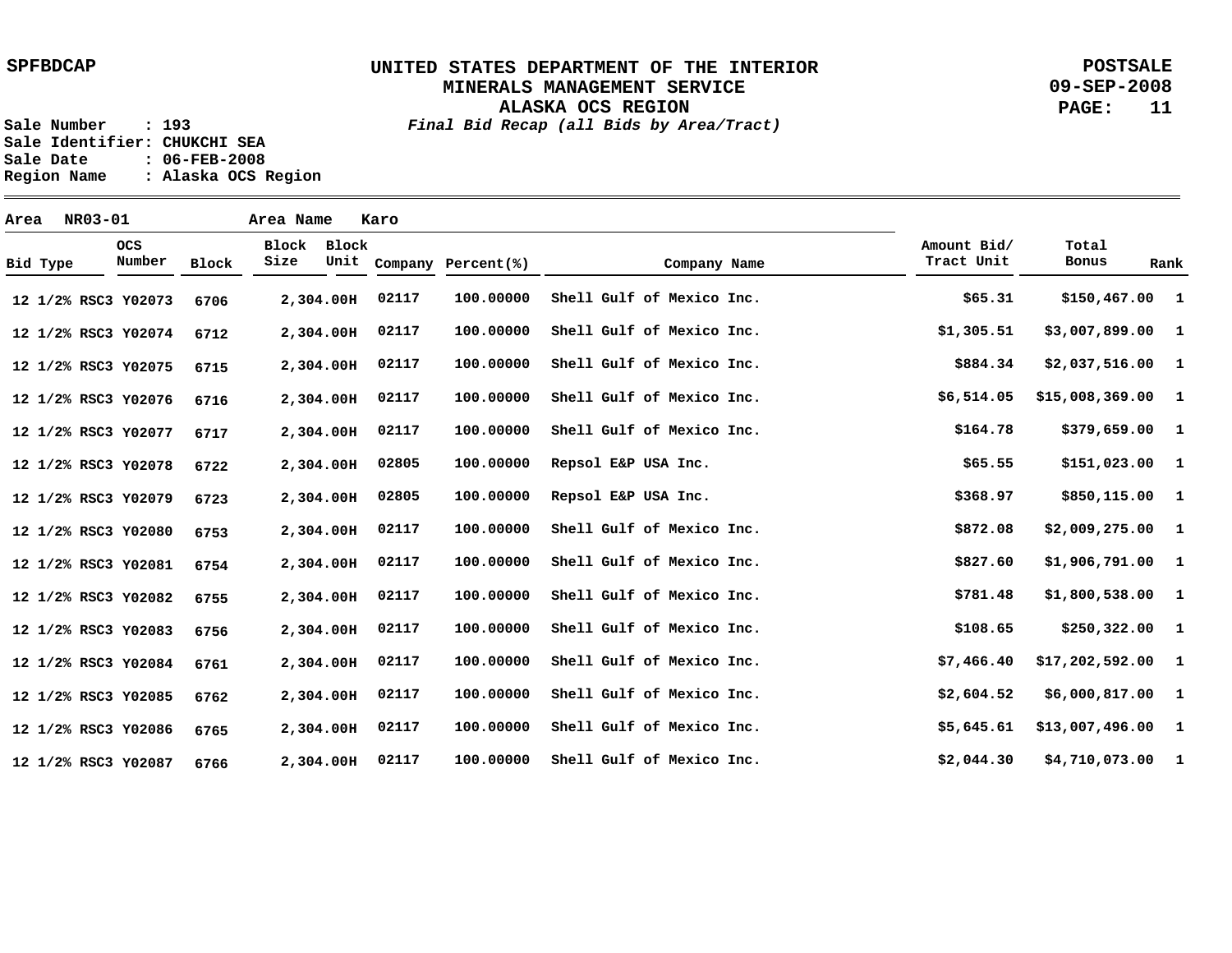**ALASKA OCS REGION**

**POSTSALE 09-SEP-2008 PAGE: 12**

**Sale Number : 193** *Final Bid Recap (all Bids by Area/Tract)* **Sale Identifier: CHUKCHI SEA Sale Date : 06-FEB-2008 Region Name : Alaska OCS Region**

**Area NR03-01 Area Name Karo Y02088 12 1/2% RSC3 Y02089 12 1/2% RSC3 Y02090 12 1/2% RSC3 Y02091 12 1/2% RSC3 Y02092 12 1/2% RSC3 Y02093 12 1/2% RSC3 Y02094 12 1/2% RSC3 Y02095 12 1/2% RSC3 Y02096 12 1/2% RSC3 Y02097 12 1/2% RSC3 Y02098 12 1/2% RSC3 Y02099 12 1/2% RSC3 2,304.00 H 2,304.00 H 2,304.00 H 2,304.00 H 2,304.00 H 2,304.00 H 2,304.00 H 2,304.00 H 2,304.00 H 2,304.00 H 2,304.00 H 2,304.00 H 6767 6772 6773 6803 6804 6805 6810 6811 6812 6813 6814 6815 1 \$374,231.00 1 1 1 1 1 1 1 1 1 \$454,892.00 1 2 1 2 \$61,125.00 \$151,023.00 \$451,023.00 \$1,309,960.00 \$1,804,551.00 \$909,155.00 \$1,588,479.00 \$11,003,718.00 \$673,687.00 \$3,605,055.00 \$61,615.00 \$20,508,528.00 \$162.43 \$65.55 \$195.76 \$568.56 \$783.23 \$394.60 \$689.44 \$4,775.92 \$292.40 \$197.44 \$1,564.69 \$26.74 \$8,901.27 \$26.53 100.00000 100.00000 100.00000 100.00000 100.00000 100.00000 100.00000 100.00000 100.00000 100.00000 100.00000 100.00000 100.00000 100.00000 02117 02805 02805 02117 02117 02117 02117 02117 02117 02117 02117 00056 02117 00056 Shell Gulf of Mexico Inc. Repsol E&P USA Inc. Repsol E&P USA Inc. Shell Gulf of Mexico Inc. Shell Gulf of Mexico Inc. Shell Gulf of Mexico Inc. Shell Gulf of Mexico Inc. Shell Gulf of Mexico Inc. Shell Gulf of Mexico Inc. Shell Gulf of Mexico Inc. Shell Gulf of Mexico Inc. ConocoPhillips Company Shell Gulf of Mexico Inc. ConocoPhillips Company Bid Type OCS Number Block Block Block Size Unit Company Percent(%) Company Name Amount Bid/ Tract Unit Total Bonus Rank \$3,666,670.00 \$20,569,653.00 2 2 \*\*\* Y02098 \*\*\* \*\*\* TRACT TOTALS Y02099** TRACT TOTALS **TOTAL BIDS TOTAL BIDS TOTAL AMOUNT EXPOSED TOTAL AMOUNT EXPOSED**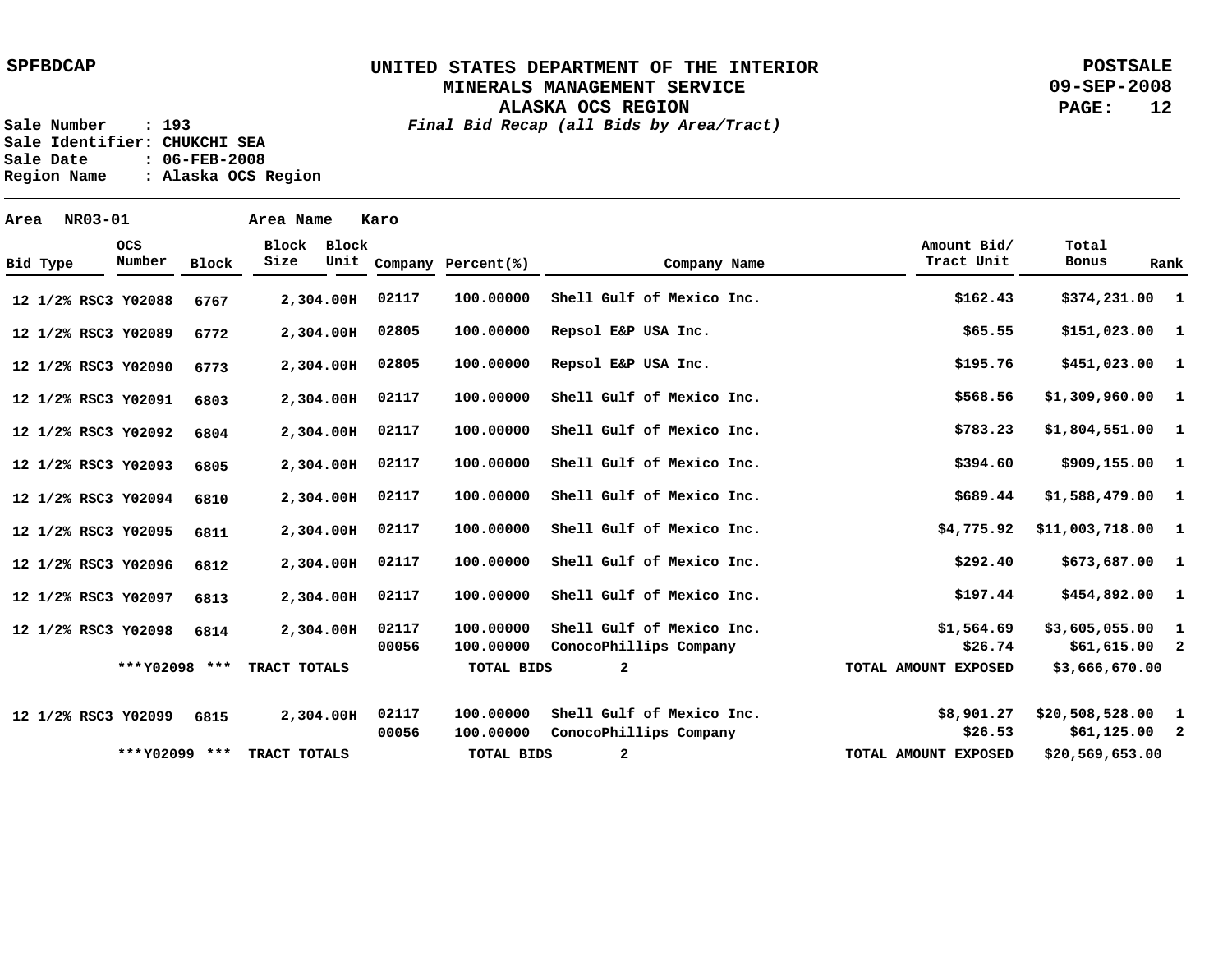**ALASKA OCS REGION**

**POSTSALE 09-SEP-2008 PAGE: 13**

**Sale Number : 193** *Final Bid Recap (all Bids by Area/Tract)* **Sale Identifier: CHUKCHI SEA Sale Date : 06-FEB-2008 Region Name : Alaska OCS Region**

**Area NR03-01 Area Name Karo Y02100 12 1/2% RSC3 Y02101 12 1/2% RSC3 Y02102 12 1/2% RSC3 Y02103 12 1/2% RSC3 Y02104 12 1/2% RSC3 Y02105 12 1/2% RSC3 Y02106 12 1/2% RSC3 Y02107 12 1/2% RSC3 Y02108 12 1/2% RSC3 Y02109 12 1/2% RSC3 Y02110 12 1/2% RSC3 Y02111 12 1/2% RSC3 2,304.00 H 2,304.00 H 2,304.00 H 2,304.00 H 2,304.00 H 2,304.00 H 2,304.00 H 2,304.00 H 2,304.00 H 2,304.00 H 2,304.00 H 2,304.00 H 6816 6817 6822 6823 6853 6854 6855 6860 6861 6862 6863 6864 1 \$438,594.00 1 1 1 1 1 1 1 1 1 \$657,413.00 1 2 1 2 \$61,625.00 \$375,533.00 \$151,023.00 \$451,023.00 \$428,549.00 \$612,330.00 \$101,508.00 \$3,006,805.00 \$1,515,383.00 \$2,750,644.00 \$60,100.00 \$21,001,341.00 \$190.36 \$162.99 \$65.55 \$195.76 \$186.00 \$265.77 \$44.06 \$1,305.04 \$657.72 \$285.34 \$1,193.86 \$26.09 \$9,115.17 \$26.75 100.00000 100.00000 100.00000 100.00000 100.00000 100.00000 100.00000 100.00000 100.00000 100.00000 100.00000 100.00000 100.00000 100.00000 02117 02117 02805 02805 02117 02117 02117 02117 02117 02117 02117 00056 02117 00056 Shell Gulf of Mexico Inc. Shell Gulf of Mexico Inc. Repsol E&P USA Inc. Repsol E&P USA Inc. Shell Gulf of Mexico Inc. Shell Gulf of Mexico Inc. Shell Gulf of Mexico Inc. Shell Gulf of Mexico Inc. Shell Gulf of Mexico Inc. Shell Gulf of Mexico Inc. Shell Gulf of Mexico Inc. ConocoPhillips Company Shell Gulf of Mexico Inc. ConocoPhillips Company Bid Type OCS Number Block Block Block Size Unit Company Percent(%) Company Name Amount Bid/ Tract Unit Total Bonus Rank \$2,810,744.00 \$21,062,966.00 2 2 \*\*\* Y02110 \*\*\* \*\*\* TRACT TOTALS Y02111** TRACT TOTALS **TOTAL BIDS TOTAL BIDS TOTAL AMOUNT EXPOSED TOTAL AMOUNT EXPOSED**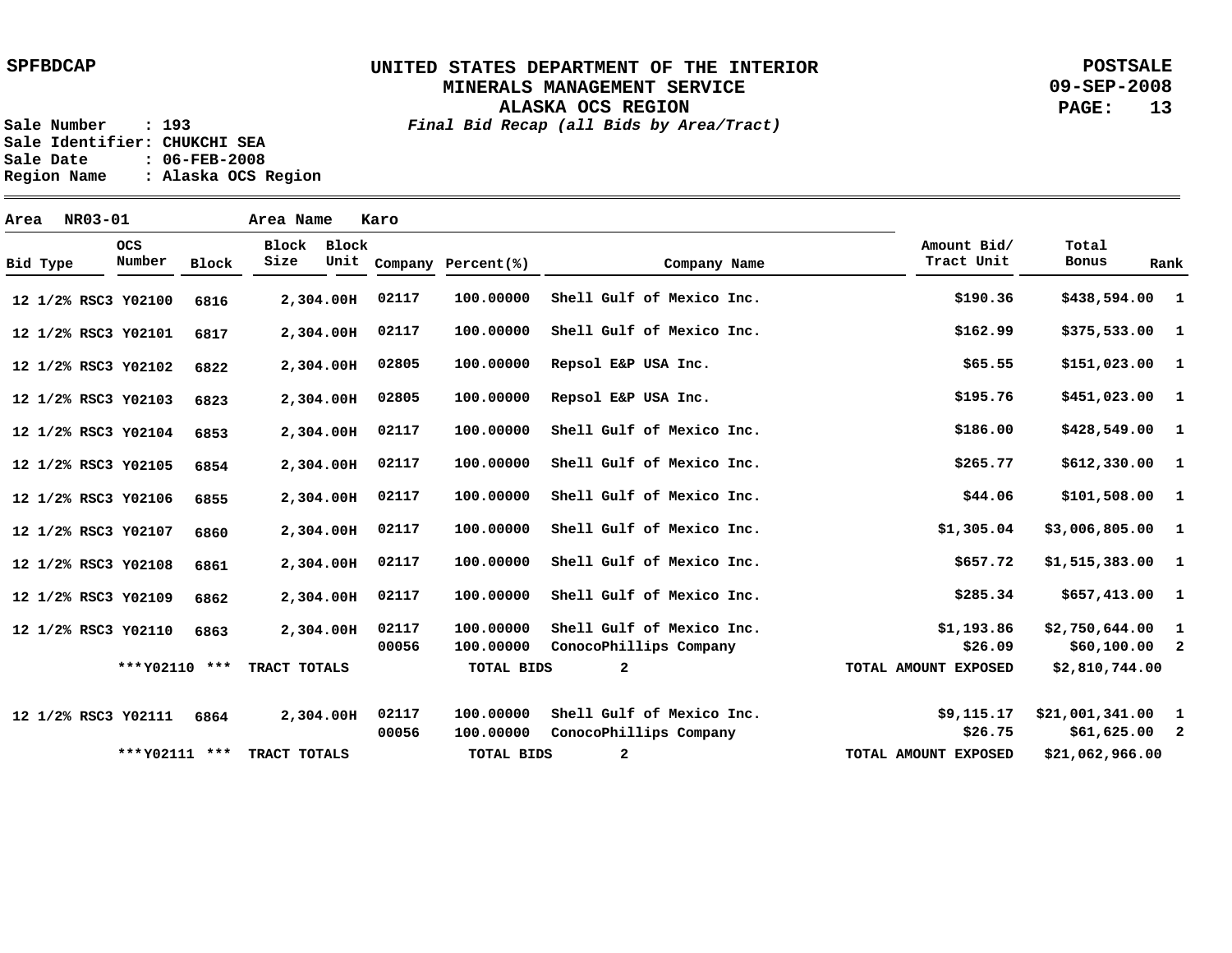**ALASKA OCS REGION**

**POSTSALE 09-SEP-2008 PAGE: 14**

**Sale Number : 193** *Final Bid Recap (all Bids by Area/Tract)* **Sale Identifier: CHUKCHI SEA Sale Date : 06-FEB-2008 Region Name : Alaska OCS Region**

**Area NR03-01 Area Name Karo Y02112 12 1/2% RSC3 Y02113 12 1/2% RSC3 Y02114 12 1/2% RSC3 Y02115 12 1/2% RSC3 Y02116 12 1/2% RSC3 Y02117 12 1/2% RSC3 Y02118 12 1/2% RSC3 Y02119 12 1/2% RSC3 Y02120 12 1/2% RSC3 Y02121 12 1/2% RSC3 Y02122 12 1/2% RSC3 Y02123 12 1/2% RSC3 2,304.00 H 2,304.00 H 2,304.00 H 2,304.00 H 2,304.00 H 2,304.00 H 2,304.00 H 2,304.00 H 2,304.00 H 2,304.00 H 2,304.00 H 2,304.00 H 6865 6866 6872 6873 6903 6904 6905 6908 6909 6910 6911 6912 1 \$8,002,546.00 1 1 1 1 1 1 1 \$804,375.00 1 1 \$3,500,943.00 1 \$2,907,612.00 1 2 \$225,135.00 \$370,559.00 \$151,023.00 \$451,023.00 \$376,012.00 \$1,007,758.00 \$308,171.00 \$2,075,125.00 \$12,002,189.00 \$3,473.33 \$160.83 \$65.55 \$195.76 \$163.20 \$437.39 \$133.75 \$349.12 \$900.66 \$1,519.51 \$1,261.98 \$5,209.28 \$97.71 100.00000 100.00000 100.00000 100.00000 100.00000 100.00000 100.00000 100.00000 100.00000 100.00000 100.00000 100.00000 100.00000 02117 02117 02805 02805 02117 02117 02117 02117 02117 02117 02117 02117 00056 Shell Gulf of Mexico Inc. Shell Gulf of Mexico Inc. Repsol E&P USA Inc. Repsol E&P USA Inc. Shell Gulf of Mexico Inc. Shell Gulf of Mexico Inc. Shell Gulf of Mexico Inc. Shell Gulf of Mexico Inc. Shell Gulf of Mexico Inc. Shell Gulf of Mexico Inc. Shell Gulf of Mexico Inc. Shell Gulf of Mexico Inc. ConocoPhillips Company Bid Type OCS Number Block Block Block Size Unit Company Percent(%) Company Name Amount Bid/ Tract Unit Total Bonus Rank \*\*\*Y02123 \*\*\* TRACT TOTALS TOTAL BIDS 2 TOTAL AMOUNT EXPOSED \$12,227,324.00**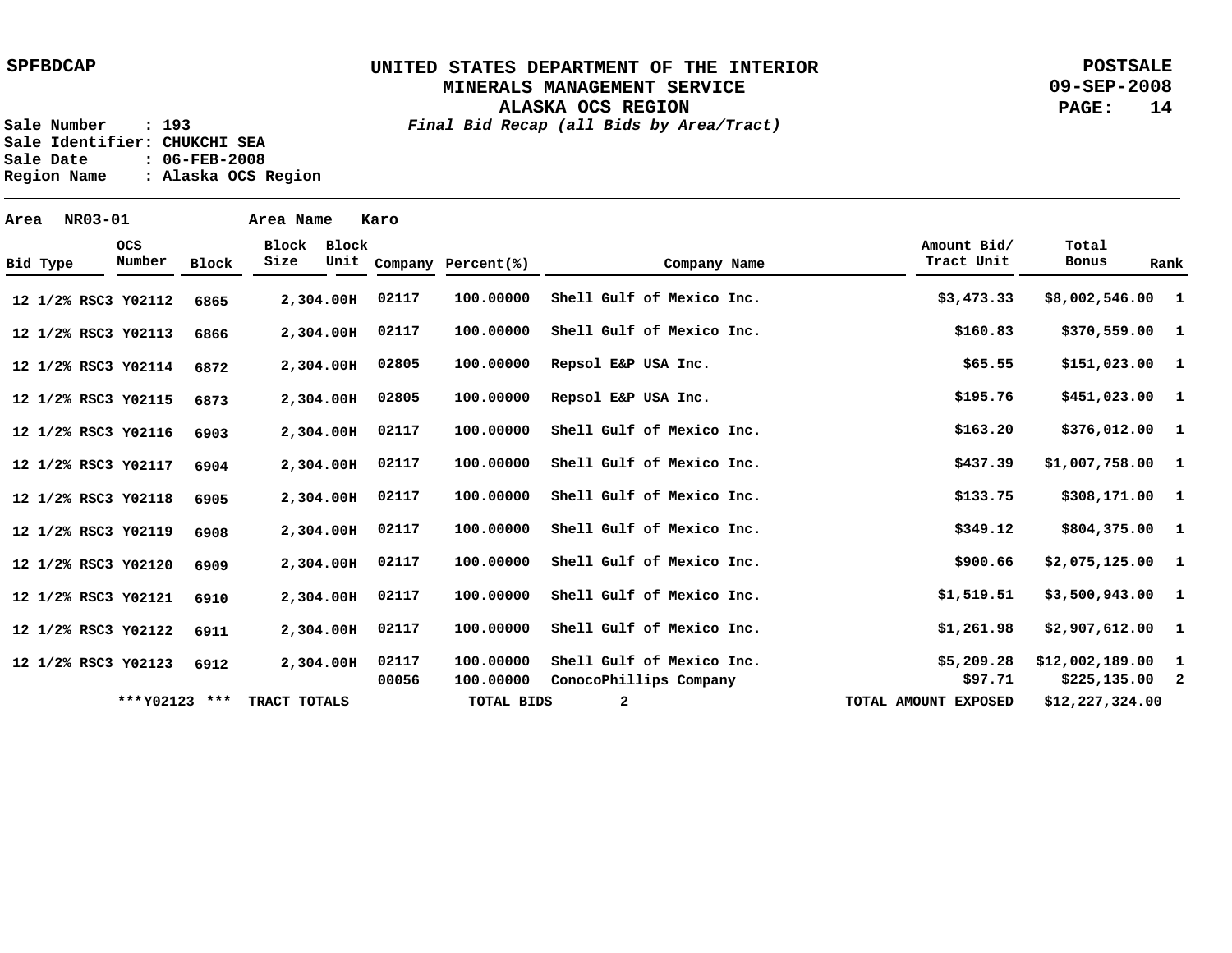# **UNITED STATES DEPARTMENT OF THE INTERIOR MINERALS MANAGEMENT SERVICE**

**ALASKA OCS REGION**

**POSTSALE 09-SEP-2008 PAGE: 15**

**Sale Number : 193** *Final Bid Recap (all Bids by Area/Tract)* **Sale Identifier: CHUKCHI SEA Sale Date : 06-FEB-2008 Region Name : Alaska OCS Region**

**Area NR03-01 Area Name Karo Y02124 12 1/2% RSC3 Y02125 12 1/2% RSC3 Y02126 12 1/2% RSC3 Y02127 12 1/2% RSC3 Y02128 12 1/2% RSC3 Y02129 12 1/2% RSC3 Y02130 12 1/2% RSC3 Y02131 12 1/2% RSC3 Y02132 12 1/2% RSC3 Y02133 12 1/2% RSC3 Y02134 12 1/2% RSC3 2,304.00 H 2,304.00 H 2,304.00 H 2,304.00 H 2,304.00 H 2,304.00 H 2,304.00 H 2,304.00 H 2,304.00 H 2,304.00 H 2,304.00 H 02117 6913 6914 6915 6916 6953 6954 6955 6956 6957 6958 6959 1 \$31,005,358.00 2 1 2 1 1 \$372,201.00 1 1 1 1 \$2,356,224.00 1 \$8,007,968.00 1 1 \$4,508,132.00 \$101,635.00 \$34,500,207.00 \$60,115.00 \$2,408,405.00 \$307,058.00 \$5,101,143.00 \$2,104,407.00 \$8,304,994.00 \$13,457.19 \$44.11 \$14,974.05 \$26.09 \$1,045.31 \$161.55 \$133.27 \$2,214.04 \$913.37 \$1,022.67 \$3,475.68 \$3,604.60 \$1,956.65 100.00000 100.00000 100.00000 100.00000 100.00000 100.00000 100.00000 100.00000 100.00000 100.00000 100.00000 100.00000 100.00000 02117 00056 02117 00056 02117 02117 02117 02117 02117 02117 02117 02117 Shell Gulf of Mexico Inc. ConocoPhillips Company Shell Gulf of Mexico Inc. ConocoPhillips Company Shell Gulf of Mexico Inc. Shell Gulf of Mexico Inc. Shell Gulf of Mexico Inc. Shell Gulf of Mexico Inc. Shell Gulf of Mexico Inc. Shell Gulf of Mexico Inc. Shell Gulf of Mexico Inc. Shell Gulf of Mexico Inc. Shell Gulf of Mexico Inc. Bid Type OCS Number Block Block Block Size Unit Company Percent(%) Company Name Amount Bid/ Tract Unit Total Bonus Rank \$31,106,993.00 \$34,560,322.00 2 2 \*\*\* Y02124 \*\*\* \*\*\* TRACT TOTALS Y02125** TRACT TOTALS **TOTAL BIDS TOTAL BIDS TOTAL AMOUNT EXPOSED TOTAL AMOUNT EXPOSED**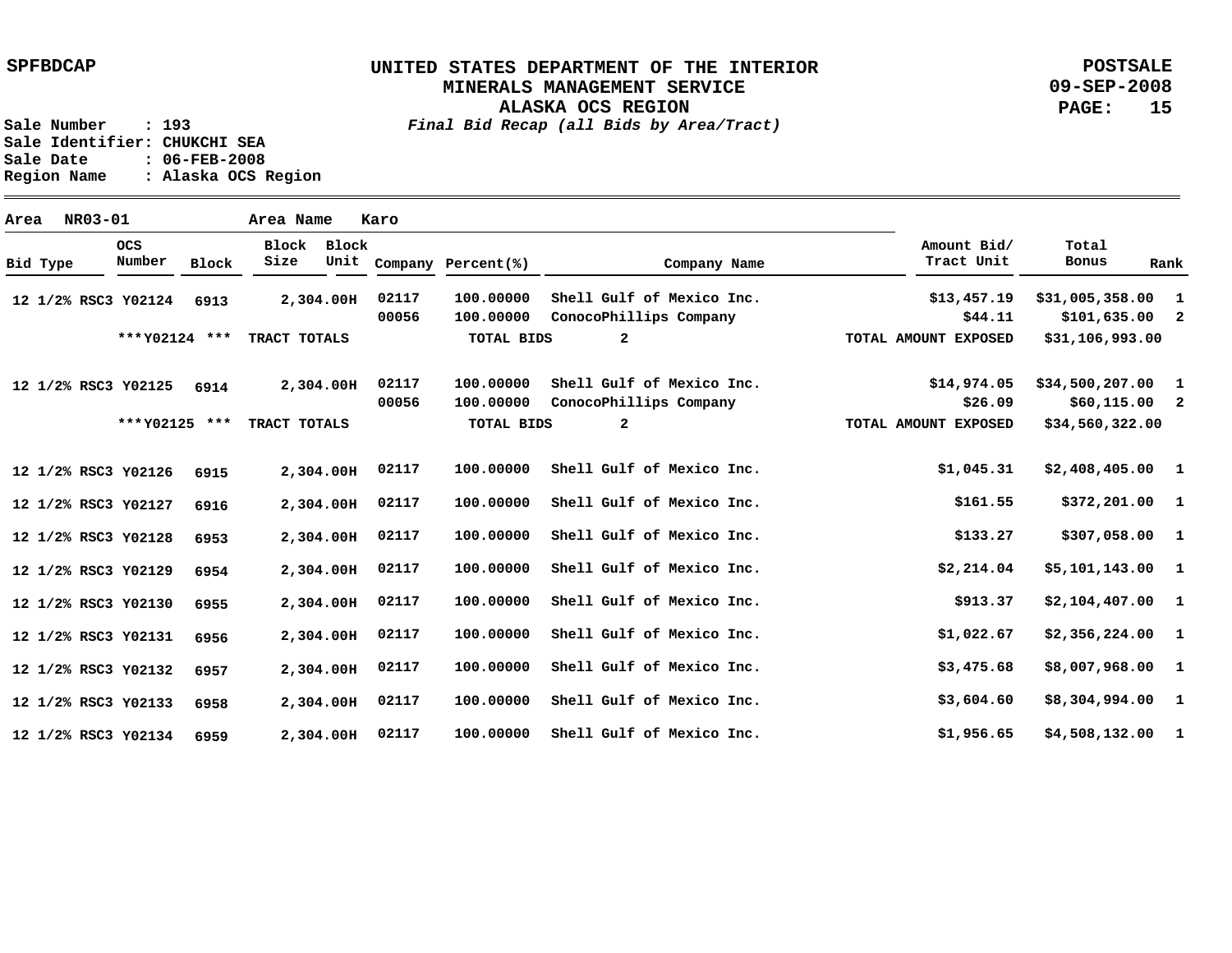**POSTSALE 09-SEP-2008 PAGE: 16**

| Area | NR03-01             |                      |              | Area Name           |           | Karo  |                    |                           |                           |                    |              |
|------|---------------------|----------------------|--------------|---------------------|-----------|-------|--------------------|---------------------------|---------------------------|--------------------|--------------|
|      | Bid Type            | <b>OCS</b><br>Number | <b>Block</b> | Block Block<br>Size | Unit      |       | Company Percent(%) | Company Name              | Amount Bid/<br>Tract Unit | Total<br>Bonus     | Rank         |
|      | 12 1/2% RSC3 Y02135 |                      | 6960         |                     | 2,304.00H | 02117 | 100.00000          | Shell Gulf of Mexico Inc. | \$517.82                  | \$1,193,048.00     | -1           |
|      |                     |                      |              |                     |           | 00056 | 100.00000          | ConocoPhillips Company    | \$26.70                   | $$61,520.00$ 2     |              |
|      |                     | *** Y02135 ***       |              | TRACT TOTALS        |           |       | <b>TOTAL BIDS</b>  | $\overline{a}$            | TOTAL AMOUNT EXPOSED      | \$1,254,568.00     |              |
|      | 12 1/2% RSC3 Y02136 |                      | 6961         |                     | 2,304.00H | 02117 | 100,00000          | Shell Gulf of Mexico Inc. | \$8,682.08                | \$20,003,522.00    | $\mathbf{1}$ |
|      |                     |                      |              |                     |           | 00056 | 100.00000          | ConocoPhillips Company    | \$109.00                  | $$251,135.00$ 2    |              |
|      |                     | ***Y02136 ***        |              | TRACT TOTALS        |           |       | <b>TOTAL BIDS</b>  | $\overline{a}$            | TOTAL AMOUNT EXPOSED      | \$20,254,657.00    |              |
|      | 12 1/2% RSC3 Y02137 |                      | 6962         |                     | 2,304.00H | 02117 | 100,00000          | Shell Gulf of Mexico Inc. | \$22,135.81               | \$51,000,909.00    | - 1          |
|      |                     |                      |              |                     |           | 00056 | 100.00000          | ConocoPhillips Company    | \$76.00                   | $$175,115.00$ 2    |              |
|      |                     | *** Y02137 ***       |              | TRACT TOTALS        |           |       | <b>TOTAL BIDS</b>  | $\overline{a}$            | TOTAL AMOUNT EXPOSED      | \$51,176,024.00    |              |
|      | 12 1/2% RSC3 Y02138 |                      | 6963         |                     | 2,304.00H | 02117 | 100,00000          | Shell Gulf of Mexico Inc. | \$13,935.93               | $$32,108,389.00$ 1 |              |
|      |                     |                      |              |                     |           | 00056 | 100.00000          | ConocoPhillips Company    | \$26.09                   | $$60,115.00$ 2     |              |
|      |                     | *** Y02138 ***       |              | TRACT TOTALS        |           |       | <b>TOTAL BIDS</b>  | $\overline{a}$            | TOTAL AMOUNT EXPOSED      | \$32,168,504.00    |              |
|      | 12 1/2% RSC3 Y02139 |                      | 6964         |                     | 2,304.00H | 02117 | 100.00000          | Shell Gulf of Mexico Inc. | \$2,649.33                | $$6,104,063.00$ 1  |              |
|      | 12 1/2% RSC3 Y02140 |                      | 6965         |                     | 2,304.00H | 02117 | 100,00000          | Shell Gulf of Mexico Inc. | \$163.20                  | \$376,003.00 1     |              |
|      | 12 1/2% RSC3 Y02141 |                      | 7006         |                     | 2,304.00H | 02117 | 100.00000          | Shell Gulf of Mexico Inc. | \$1,042.04                | $$2,400,859.00$ 1  |              |
|      | 12 1/2% RSC3 Y02142 |                      | 7007         |                     | 2,304.00H | 02117 | 100.00000          | Shell Gulf of Mexico Inc. | \$4,431.46                | \$10, 210, 074.00  | $\mathbf{1}$ |
|      | 12 1/2% RSC3 Y02143 |                      | 7008         |                     | 2,304.00H | 02117 | 100,00000          | Shell Gulf of Mexico Inc. | \$2,604.54                | \$6,000,866.00     | $\mathbf{1}$ |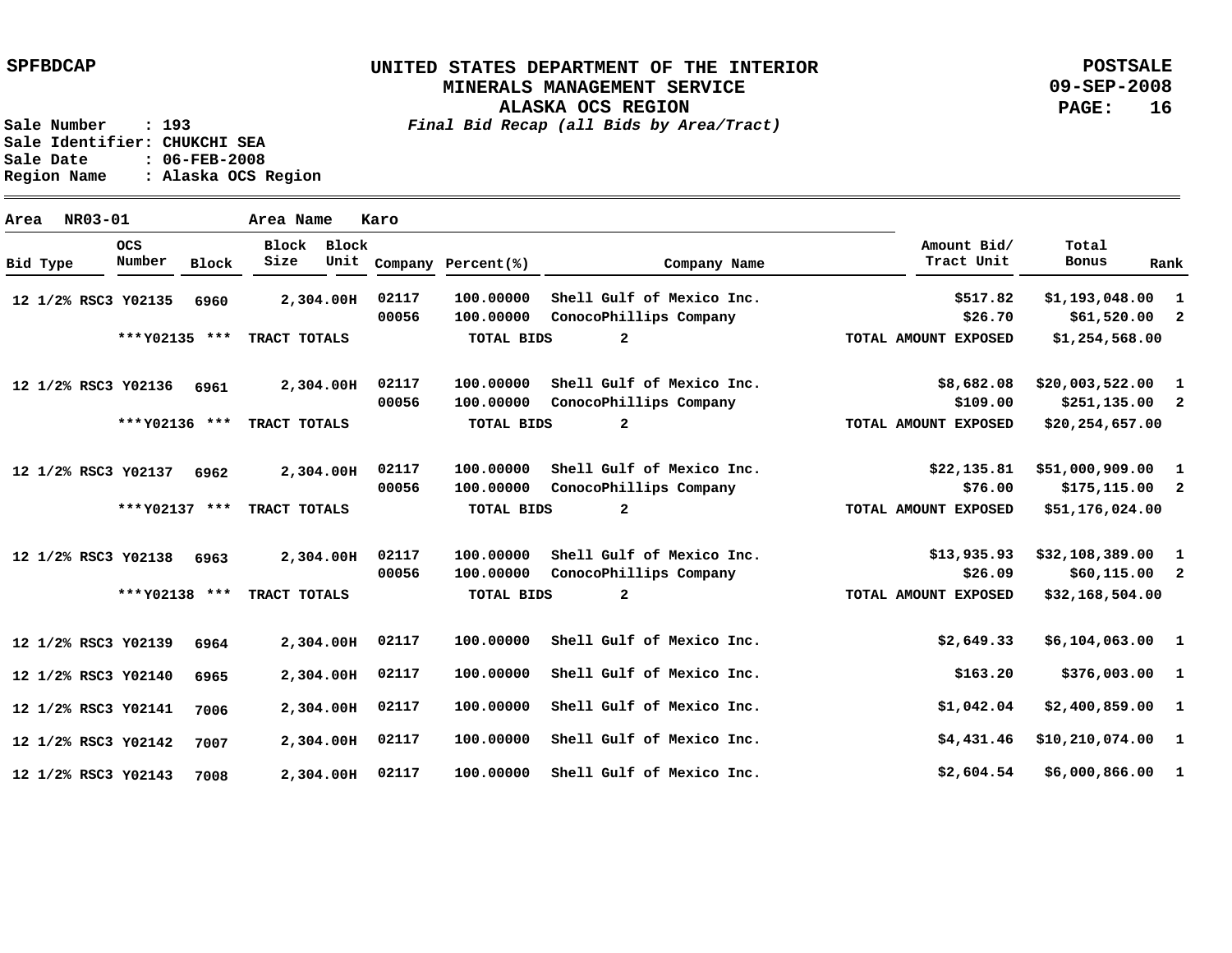## **UNITED STATES DEPARTMENT OF THE INTERIOR MINERALS MANAGEMENT SERVICE**

**ALASKA OCS REGION**

**POSTSALE 09-SEP-2008 PAGE: 17**

**Sale Number : 193** *Final Bid Recap (all Bids by Area/Tract)*

Sale Identifier: CHUKCHI SEA<br>Sale Date : 06-FEB-2008 **Sale Date : 06-FEB-2008 Region Name : Alaska OCS Region**

| Area |          | NR03-01 |                      |              | Area Name     |               | Karo           |                        |                                                     |                           |                                      |      |
|------|----------|---------|----------------------|--------------|---------------|---------------|----------------|------------------------|-----------------------------------------------------|---------------------------|--------------------------------------|------|
|      | Bid Type |         | <b>OCS</b><br>Number | <b>Block</b> | Block<br>Size | Block<br>Unit |                | Company Percent(%)     | Company Name                                        | Amount Bid/<br>Tract Unit | Total<br>Bonus                       | Rank |
|      |          |         | 12 1/2% RSC3 Y02144  | 7009         |               | 2,304.00H     | 02117          | 100.00000              | Shell Gulf of Mexico Inc.                           | \$1,443.92                | $$3,326,790.00$ 1                    |      |
|      |          |         | 12 1/2% RSC3 Y02145  | 7010         |               | 2,304.00H     | 02117<br>00056 | 100.00000<br>100,00000 | Shell Gulf of Mexico Inc.<br>ConocoPhillips Company | \$3,473.81<br>\$76.44     | \$8,003,668.00 1<br>$$176, 125.00$ 2 |      |
|      |          |         |                      |              |               |               | 02920          | 100.00000              | Eni Petroleum US LLC                                | \$25.51                   | $$58,777.00$ 3                       |      |
|      |          |         | *** Y02145 ***       |              | TRACT TOTALS  |               |                | <b>TOTAL BIDS</b>      | 3                                                   | TOTAL AMOUNT EXPOSED      | \$8,238,570.00                       |      |
|      |          |         | 12 1/2% RSC3 Y02146  | 7011         |               | 2,304.00H     | 02117          | 100,00000              | Shell Gulf of Mexico Inc.                           | \$10,461.76               | \$24,103,901.00                      | 1    |
|      |          |         |                      |              |               |               | 00056          | 100.00000              | ConocoPhillips Company                              | \$76.22                   | $$175,615.00$ 2                      |      |
|      |          |         |                      |              |               |               | 02920          | 100.00000              | Eni Petroleum US LLC                                | \$25.51                   | $$58,777.00$ 3                       |      |
|      |          |         | ***Y02146 ***        |              | TRACT TOTALS  |               |                | <b>TOTAL BIDS</b>      | 3                                                   | TOTAL AMOUNT EXPOSED      | \$24,338,293.00                      |      |
|      |          |         | 12 1/2% RSC3 Y02147  | 7012         |               | 2,304.00H     | 02117          | 100,00000              | Shell Gulf of Mexico Inc.                           | \$4,343.07                | $$10,006,427.00$ 1                   |      |
|      |          |         | 12 1/2% RSC3 Y02148  | 7013         |               | 2,304.00H     | 02117          | 100,00000              | Shell Gulf of Mexico Inc.                           | \$163.53                  | \$376,779.00 1                       |      |
|      |          |         | 12 1/2% RSC3 Y02149  | 7014         |               | 2,304.00H     | 02117          | 100.00000              | Shell Gulf of Mexico Inc.                           | \$162.30                  | \$373,947.00 1                       |      |
|      |          |         | 12 1/2% RSC3 Y02150  | 7056         |               | 2,304.00H     | 02117          | 100.00000              | Shell Gulf of Mexico Inc.                           | \$1,179.82                | $$2,718,300.00$ 1                    |      |
|      |          |         | 12 1/2% RSC3 Y02151  | 7057         |               | 2,304.00H     | 02117          | 100.00000              | Shell Gulf of Mexico Inc.                           | \$3,038.83                | $$7,001,461.00$ 1                    |      |
|      |          |         | 12 1/2% RSC3 Y02152  | 7058         |               | 2,304.00H     | 02117          | 100,00000              | Shell Gulf of Mexico Inc.                           | \$1,521.64                | $$3,505,856.00$ 1                    |      |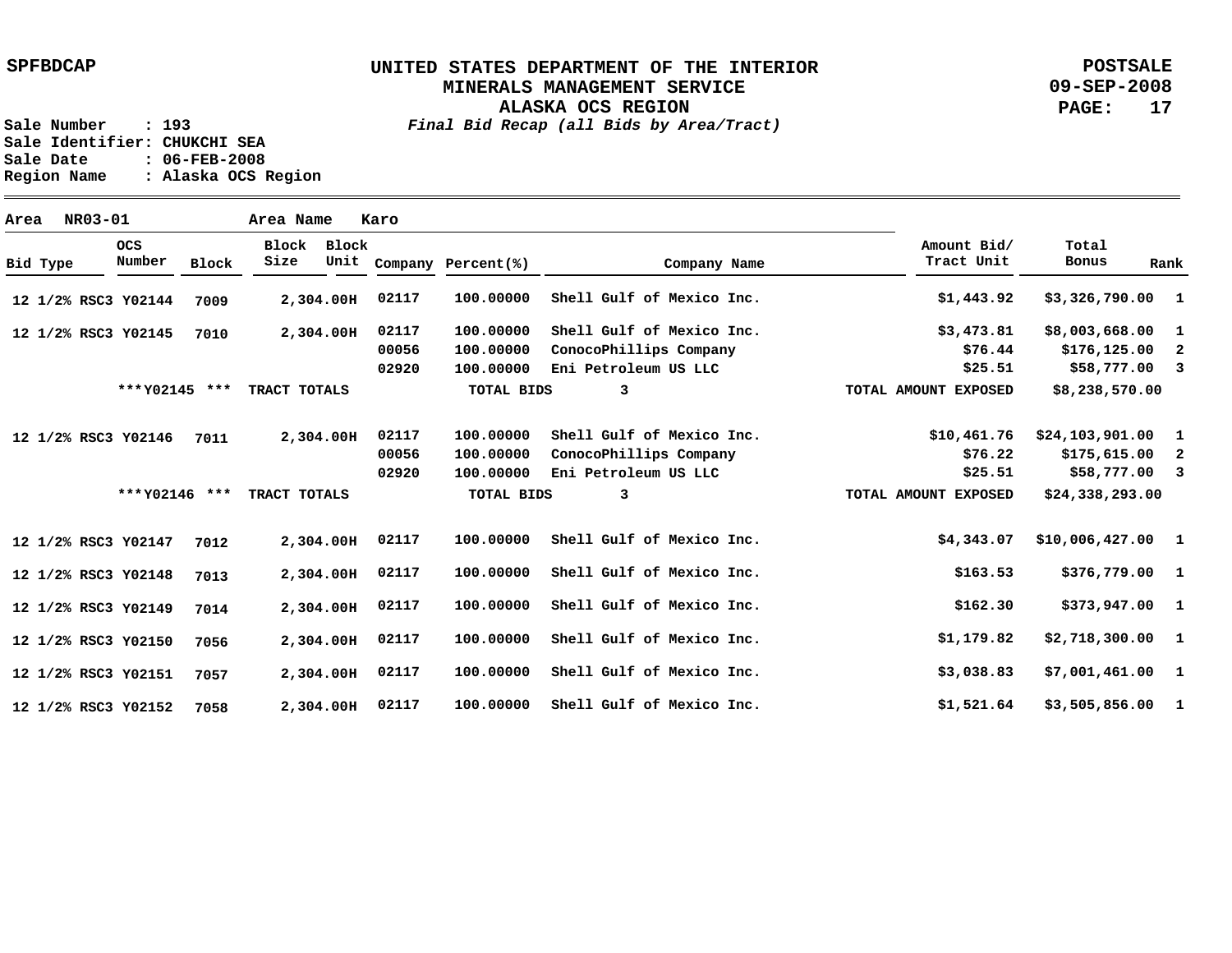# **UNITED STATES DEPARTMENT OF THE INTERIOR MINERALS MANAGEMENT SERVICE**

**ALASKA OCS REGION**

**POSTSALE 09-SEP-2008 PAGE: 18**

**Sale Number : 193** *Final Bid Recap (all Bids by Area/Tract)* Sale Identifier: CHUKCHI SEA<br>Sale Date : 06-FEB-2008 **Sale Date : 06-FEB-2008**

**Region Name : Alaska OCS Region**

| Area     | NR03-01 |                      |              | Area Name     |               | Karo  |                    |                           |                           |                   |              |
|----------|---------|----------------------|--------------|---------------|---------------|-------|--------------------|---------------------------|---------------------------|-------------------|--------------|
| Bid Type |         | <b>OCS</b><br>Number | <b>Block</b> | Block<br>Size | Block<br>Unit |       | Company Percent(%) | Company Name              | Amount Bid/<br>Tract Unit | Total<br>Bonus    | Rank         |
|          |         | 12 1/2% RSC3 Y02153  | 7059         |               | 2,304.00H     | 02117 | 100.00000          | Shell Gulf of Mexico Inc. | \$1,650.68                | \$3,803,161.00    | $\mathbf{1}$ |
|          |         |                      |              |               |               | 02920 | 100.00000          | Eni Petroleum US LLC      | \$33.84                   | $$77,972.00$ 2    |              |
|          |         | *** Y02153 ***       |              | TRACT TOTALS  |               |       | TOTAL BIDS         | 2                         | TOTAL AMOUNT EXPOSED      | \$3,881,133.00    |              |
|          |         | 12 1/2% RSC3 Y02154  | 7060         |               | 2,304.00H     | 02117 | 100.00000          | Shell Gulf of Mexico Inc. | \$1,289.89                | $$2,971,898.00$ 1 |              |
|          |         |                      |              |               |               | 02920 | 100.00000          | Eni Petroleum US LLC      | \$145.18                  | $$334,499.00$ 2   |              |
|          |         | *** Y02154 ***       |              | TRACT TOTALS  |               |       | <b>TOTAL BIDS</b>  | $\mathbf{2}$              | TOTAL AMOUNT EXPOSED      | \$3,306,397.00    |              |
|          |         | 12 1/2% RSC3 Y02155  | 7061         |               | 2,304.00H     | 02117 | 100.00000          | Shell Gulf of Mexico Inc. | \$217.32                  | \$500,696.00 1    |              |
|          |         |                      |              |               |               | 02920 | 100.00000          | Eni Petroleum US LLC      | \$25.51                   | \$58,777.00 2     |              |
|          |         | *** Y02155 ***       |              | TRACT TOTALS  |               |       | TOTAL BIDS         | $\mathbf{2}$              | TOTAL AMOUNT EXPOSED      | \$559,473.00      |              |
|          |         | 12 1/2% RSC3 Y02156  | 7062         |               | 2,304.00H     | 02117 | 100.00000          | Shell Gulf of Mexico Inc. | \$162.50                  | \$374,400.00 1    |              |
|          |         | 12 1/2% RSC3 Y02157  | 7063         |               | 2,304.00H     | 02117 | 100.00000          | Shell Gulf of Mexico Inc. | \$163.09                  | \$375,758.00 1    |              |
|          |         | 12 1/2% RSC3 Y02158  | 7106         |               | 2,304.00H     | 02117 | 100.00000          | Shell Gulf of Mexico Inc. | \$348.09                  | \$801,999.00 1    |              |
|          |         | 12 1/2% RSC3 Y02159  | 7107         |               | 2,304.00H     | 02117 | 100.00000          | Shell Gulf of Mexico Inc. | \$1,522.46                | $$3,507,758.00$ 1 |              |
|          |         | 12 1/2% RSC3 Y02160  | 7108         |               | 2,304.00H     | 02117 | 100.00000          | Shell Gulf of Mexico Inc. | \$1,396.38                | $$3,217,262.00$ 1 |              |
|          |         |                      |              |               |               | 02920 | 100.00000          | Eni Petroleum US LLC      | \$25.51                   | $$58,777.00$ 2    |              |
|          |         | *** Y02160 ***       |              | TRACT TOTALS  |               |       | TOTAL BIDS         | 2                         | TOTAL AMOUNT EXPOSED      | \$3,276,039.00    |              |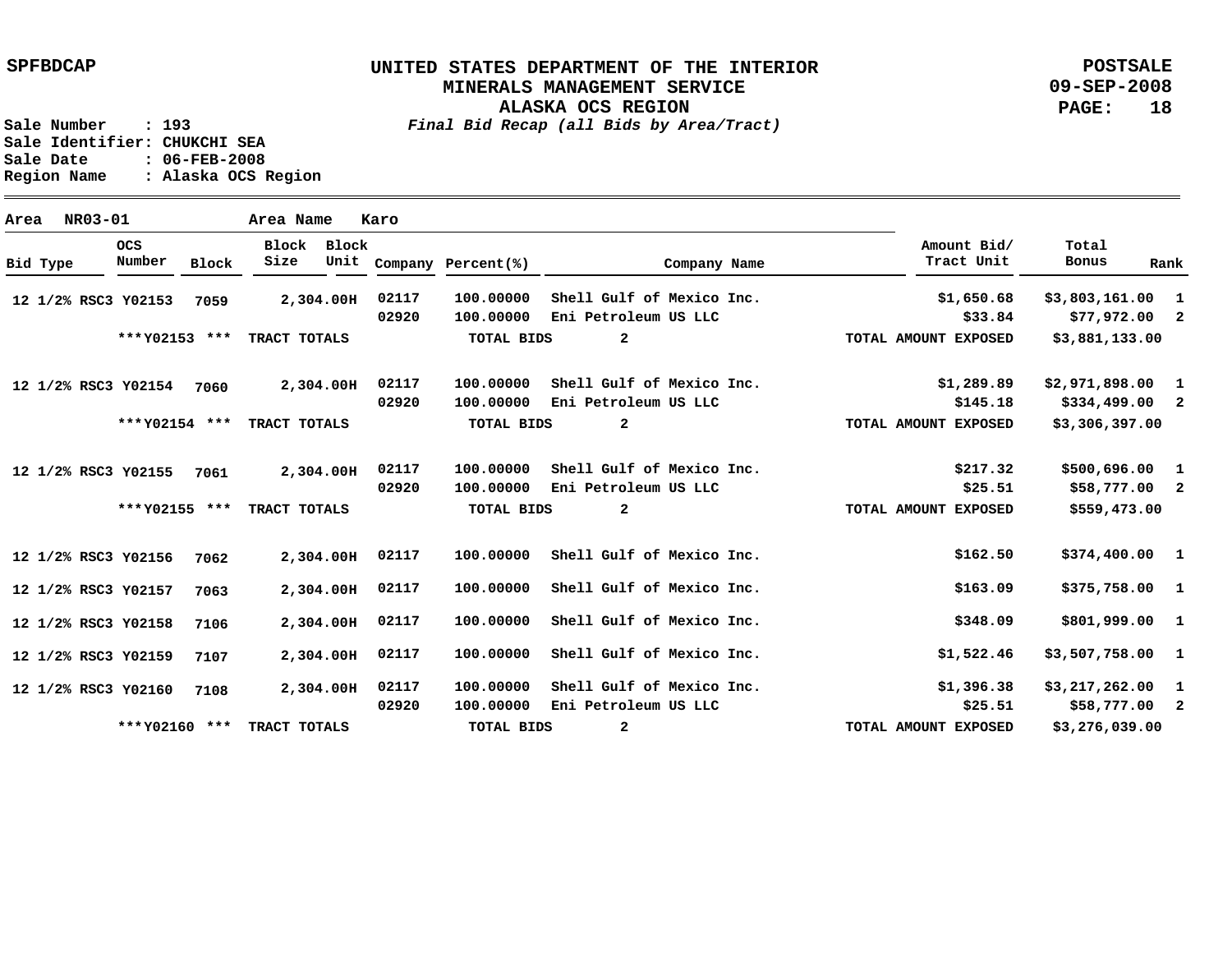### **UNITED STATES DEPARTMENT OF THE INTERIOR MINERALS MANAGEMENT SERVICE**

**ALASKA OCS REGION**

**POSTSALE 09-SEP-2008 PAGE: 19**

**Sale Number : 193** *Final Bid Recap (all Bids by Area/Tract)* **Sale Identifier: CHUKCHI SEA Sale Date : 06-FEB-2008 Region Name : Alaska OCS Region**

**Area NR03-01 Area Name Karo Y02161 7109 12 1/2% RSC3 Y02162 7110 12 1/2% RSC3 Y02163 12 1/2% RSC3 Y02164 12 1/2% RSC3 Y02165 12 1/2% RSC3 Y02166 12 1/2% RSC3 2,304.00 H 02117 2,304.00 H 2,304.00 H 2,304.00 H 00056 2,304.00 H 00056 2,304.00 H 00056 7119 7121 7122 7123 1 \$4,904,912.00 2 \$388,932.00 1 \$2,609,368.00 2 1 \$1,156,245.00 1 \$101,125.00 1 \$101,135.00 1 \$525,125.00 \$58,777.00 \$2,128.87 \$168.81 \$1,132.54 \$25.51 \$501.84 \$43.89 \$43.90 \$227.92 100.00000 Shell Gulf of Mexico Inc. 100.00000 Eni Petroleum US LLC 100.00000 Shell Gulf of Mexico Inc. 100.00000 Eni Petroleum US LLC 100.00000 100.00000 ConocoPhillips Company 100.00000 100.00000 ConocoPhillips Company 02920 02117 02920 02117 Shell Gulf of Mexico Inc. ConocoPhillips Company Bid Type OCS Number Block Block Block Size Unit Company Percent(%) Company Name Amount Bid/ Tract Unit Total Bonus Rank \$5,293,844.00 \$2,668,145.00 2 2 \*\*\* \*\*\* TRACT TOTALS Y02161 \*\*\* \*\*\* TRACT TOTALS Y02162 TOTAL BIDS TOTAL BIDS TOTAL AMOUNT EXPOSED TOTAL AMOUNT EXPOSED**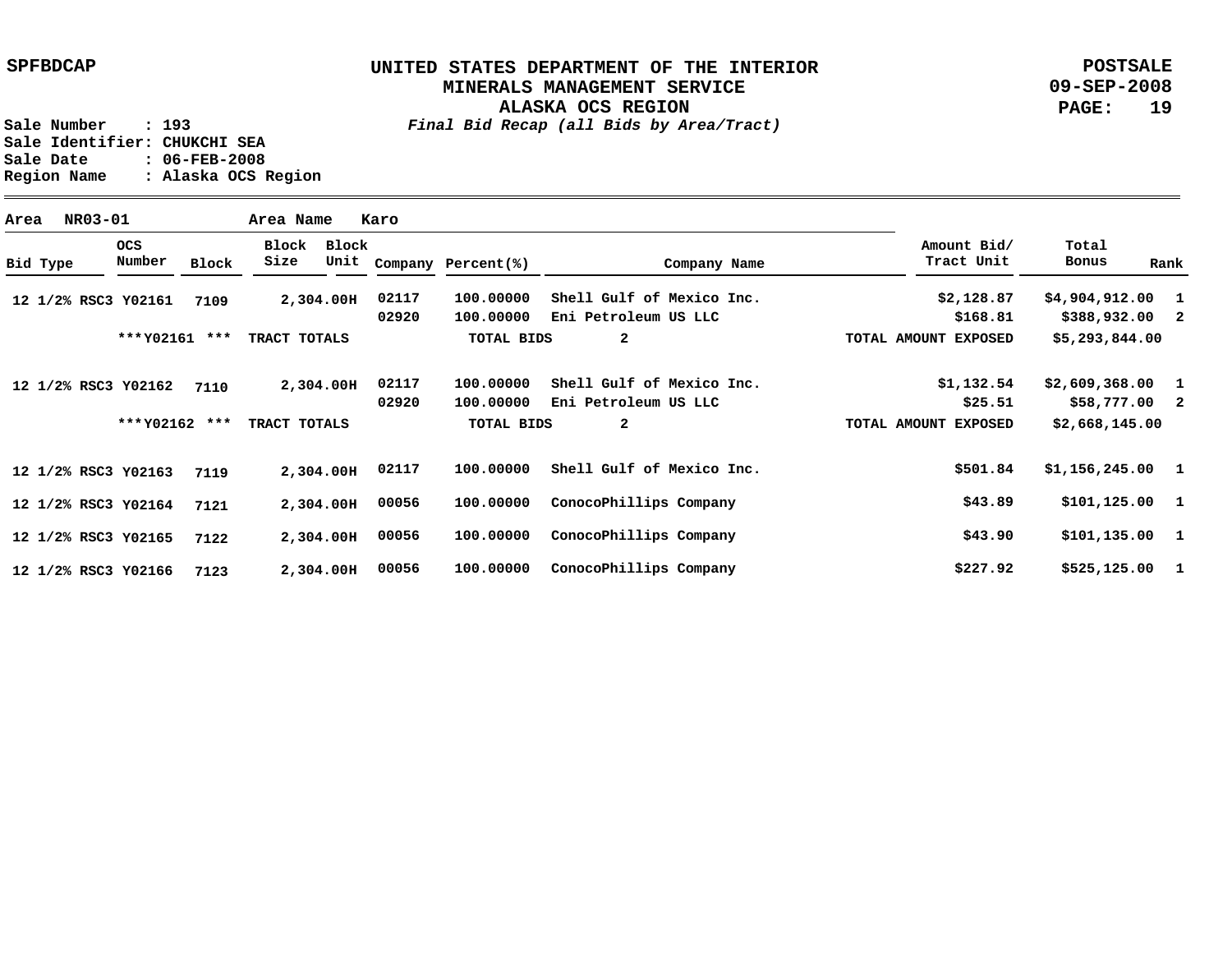**ALASKA OCS REGION**

**POSTSALE 09-SEP-2008 PAGE: 20**

| Area | NR03-02             |                      |              | Area Name     |               | Posey          |                      |                                                    |                           |                   |              |
|------|---------------------|----------------------|--------------|---------------|---------------|----------------|----------------------|----------------------------------------------------|---------------------------|-------------------|--------------|
|      | Bid Type            | <b>OCS</b><br>Number | <b>Block</b> | Block<br>Size | Block<br>Unit |                | Company Percent(%)   | Company Name                                       | Amount Bid/<br>Tract Unit | Total<br>Bonus    | Rank         |
|      | 12 1/2% RSC3 Y01947 |                      | 6008         |               | 2,304.00H     | 02805          | 100.00000            | Repsol E&P USA Inc.                                | \$32.57                   | \$75,050.00 1     |              |
|      | 12 1/2% RSC3 Y02167 |                      | 6114         |               | 2,304.00H     | 02117          | 100.00000            | Shell Gulf of Mexico Inc.                          | \$88.48                   | $$203,855.00$ 1   |              |
|      | 12 1/2% RSC3 Y02168 |                      | 6115         |               | 2,304.00H     | 02117          | 100.00000            | Shell Gulf of Mexico Inc.                          | \$132.35                  | $$304,936.00$ 1   |              |
|      | 12 1/2% RSC3 Y02169 |                      | 6157         |               | 2,304.00H     | 02528          | 100,00000            | StatoilHydro USA E&P, Inc.                         | \$143.41                  | \$330,410.00 1    |              |
|      | 12 1/2% RSC3 Y02170 |                      | 6160         |               | 2,304.00H     | 02528<br>02920 | 60.00000<br>40.00000 | StatoilHydro USA E&P, Inc.<br>Eni Petroleum US LLC | \$464.68                  | $$1,070,618.00$ 1 |              |
|      |                     |                      |              |               |               | 02805          | 100.00000            | Repsol E&P USA Inc.                                | \$47.77                   | $$110,051.00$ 2   |              |
|      |                     | *** Y02170 ***       |              | TRACT TOTALS  |               |                | <b>TOTAL BIDS</b>    | 2                                                  | TOTAL AMOUNT EXPOSED      | \$1,180,669.00    |              |
|      | 12 1/2% RSC3 Y02171 |                      | 6161         |               | 2,304.00H     | 02117          | 100.00000            | Shell Gulf of Mexico Inc.                          | \$145.97                  | $$336,314.00$ 1   |              |
|      |                     |                      |              |               |               | 02805          | 100.00000            | Repsol E&P USA Inc.                                | \$47.77                   | $$110,051.00$ 2   |              |
|      |                     | *** Y02171 ***       |              | TRACT TOTALS  |               |                | <b>TOTAL BIDS</b>    | $\overline{\mathbf{2}}$                            | TOTAL AMOUNT EXPOSED      | \$446,365.00      |              |
|      | 12 1/2% RSC3 Y02172 |                      | 6163         |               | 2,304.00H     | 02117          | 100.00000            | Shell Gulf of Mexico Inc.                          | \$153.07                  | \$352,681.00      | $\mathbf{1}$ |
|      |                     |                      |              |               |               | 02528<br>02920 | 60.00000<br>40.00000 | StatoilHydro USA E&P, Inc.<br>Eni Petroleum US LLC | \$50.34                   | $$115,992.00$ 2   |              |
|      |                     | *** Y02172 ***       |              | TRACT TOTALS  |               |                | <b>TOTAL BIDS</b>    | $\mathbf{2}$                                       | TOTAL AMOUNT EXPOSED      | \$468,673.00      |              |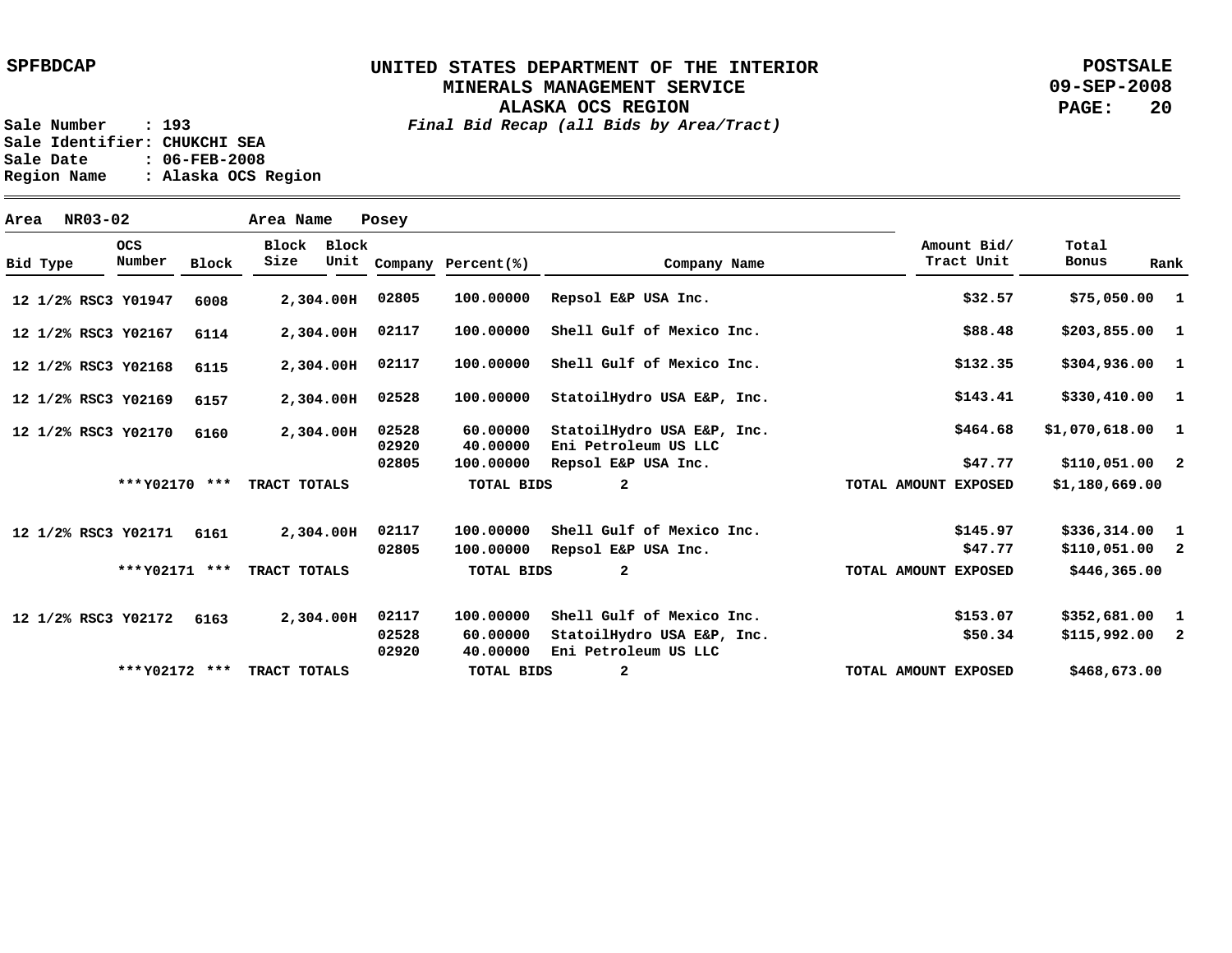**POSTSALE 09-SEP-2008 PAGE: 21**

**Sale Number : 193** *Final Bid Recap (all Bids by Area/Tract)*

**ALASKA OCS REGION**

**Sale Identifier: CHUKCHI SEA Sale Date : 06-FEB-2008 Region Name : Alaska OCS Region**

| Area |          | NR03-02        |                     |              | Area Name     |               | Posey             |                      |                                                    |                           |                   |      |
|------|----------|----------------|---------------------|--------------|---------------|---------------|-------------------|----------------------|----------------------------------------------------|---------------------------|-------------------|------|
|      | Bid Type |                | OCS<br>Number       | <b>Block</b> | Block<br>Size | Block<br>Unit |                   | Company Percent(%)   | Company Name                                       | Amount Bid/<br>Tract Unit | Total<br>Bonus    | Rank |
|      |          |                | 12 1/2% RSC3 Y02173 | 6164         |               | 2,304.00H     | 02117             | 100.00000            | Shell Gulf of Mexico Inc.                          | \$198.29                  | $$456,867.00$ 1   |      |
|      |          |                |                     |              |               |               | 02528<br>02920    | 60.00000<br>40.00000 | StatoilHydro USA E&P, Inc.<br>Eni Petroleum US LLC | \$70.63                   | $$162,725.00$ 2   |      |
|      |          |                | *** Y02173 ***      |              | TRACT TOTALS  |               |                   | <b>TOTAL BIDS</b>    | $\mathbf{2}$                                       | TOTAL AMOUNT EXPOSED      | \$619,592.00      |      |
|      |          |                | 12 1/2% RSC3 Y02174 | 6165         |               | 2,304.00H     | 02117             | 100.00000            | Shell Gulf of Mexico Inc.                          | \$198.37                  | \$457,055.00      | 1    |
|      |          |                |                     |              |               |               | 02528<br>02920    | 60.00000<br>40.00000 | StatoilHydro USA E&P, Inc.<br>Eni Petroleum US LLC | \$73.78                   | $$169,998.00$ 2   |      |
|      |          | *** Y02174 *** |                     | TRACT TOTALS |               |               | <b>TOTAL BIDS</b> | $\mathbf{2}$         | TOTAL AMOUNT EXPOSED                               | \$627,053.00              |                   |      |
|      |          |                | 12 1/2% RSC3 Y02175 | 6166         |               | 2,304.00H     | 02528<br>02920    | 60.00000<br>40.00000 | StatoilHydro USA E&P, Inc.<br>Eni Petroleum US LLC | \$77.26                   | $$177,998.00$ 1   |      |
|      |          |                | 12 1/2% RSC3 Y02176 | 6206         |               | 2,304.00H     | 02528<br>02920    | 60.00000<br>40.00000 | StatoilHydro USA E&P, Inc.<br>Eni Petroleum US LLC | \$166.70                  | \$384,075.00 1    |      |
|      |          |                | 12 1/2% RSC3 Y02177 | 6207         |               | 2,304.00H     | 02528             | 100.00000            | StatoilHydro USA E&P, Inc.                         | \$94.58                   | $$217,921.00$ 1   |      |
|      |          |                | 12 1/2% RSC3 Y02178 | 6210         |               | 2,304.00H     | 02528<br>02920    | 60.00000<br>40.00000 | StatoilHydro USA E&P, Inc.<br>Eni Petroleum US LLC | \$2,067.52                | $$4,763,577.00$ 1 |      |
|      |          |                |                     |              |               |               | 02117             | 100.00000            | Shell Gulf of Mexico Inc.                          | \$162.37                  | \$374,111.00 2    |      |
|      |          |                |                     |              |               |               | 02805             | 100.00000            | Repsol E&P USA Inc.                                | \$47.77                   | $$110,051.00$ 3   |      |
|      |          |                | ***Y02178           | ***          | TRACT TOTALS  |               |                   | TOTAL BIDS           | 3                                                  | TOTAL AMOUNT EXPOSED      | \$5,247,739.00    |      |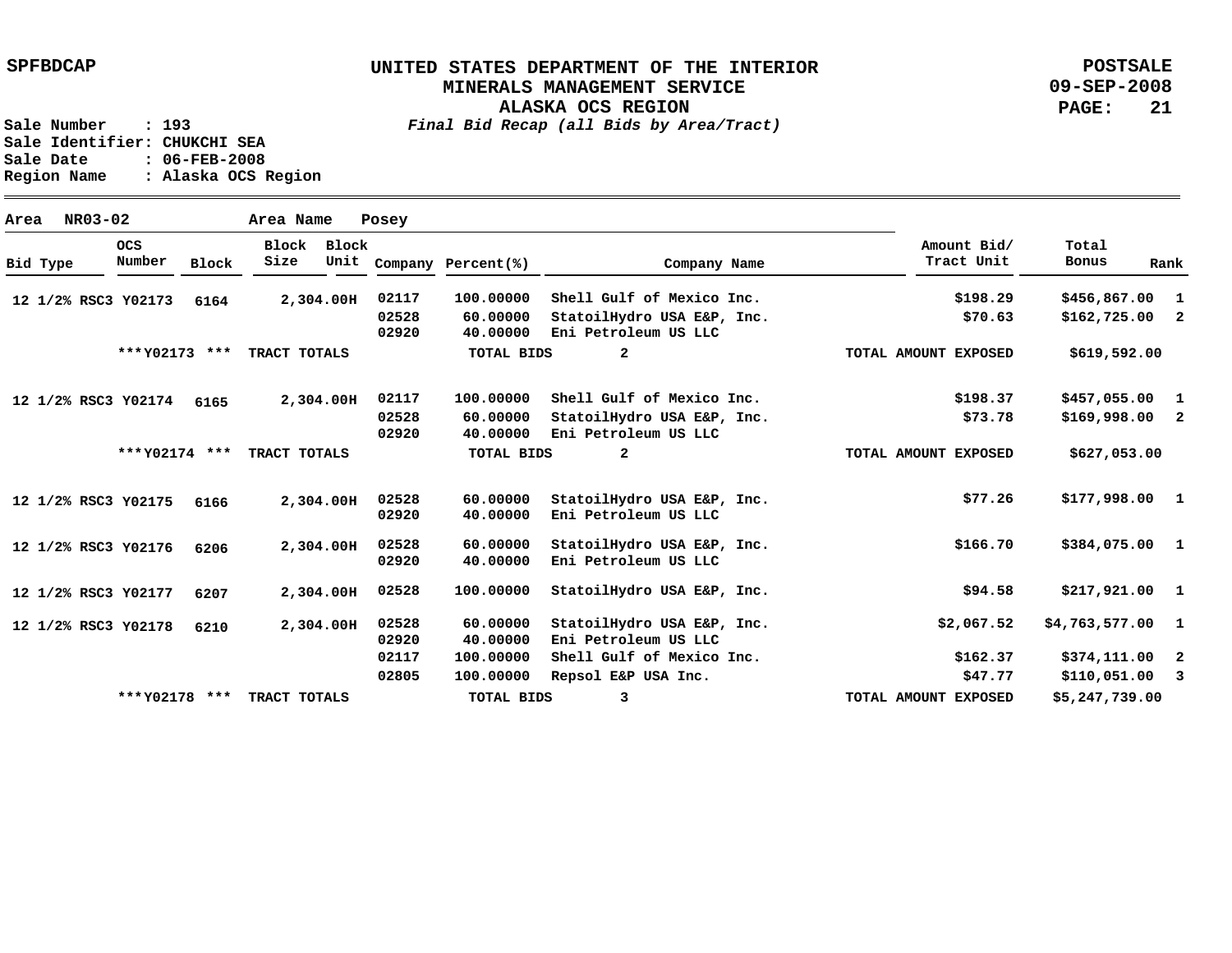**ALASKA OCS REGION**

**POSTSALE 09-SEP-2008 PAGE: 22**

| Area     | NR03-02 |                      |              | Area Name     |               | Posey          |                      |                                                    |                           |                 |                          |
|----------|---------|----------------------|--------------|---------------|---------------|----------------|----------------------|----------------------------------------------------|---------------------------|-----------------|--------------------------|
| Bid Type |         | <b>OCS</b><br>Number | <b>Block</b> | Block<br>Size | Block<br>Unit |                | Company Percent(%)   | Company Name                                       | Amount Bid/<br>Tract Unit | Total<br>Bonus  | Rank                     |
|          |         | 12 1/2% RSC3 Y02179  | 6211         |               | 2,304.00H     | 02528<br>02920 | 60.00000<br>40.00000 | StatoilHydro USA E&P, Inc.<br>Eni Petroleum US LLC | \$1,740.78                | \$4,010,754.00  | $\mathbf{1}$             |
|          |         |                      |              |               |               | 02117          | 100.00000            | Shell Gulf of Mexico Inc.                          | \$868.97                  | \$2,002,110.00  | $\overline{\mathbf{2}}$  |
|          |         |                      |              |               |               | 02805          | 100.00000            | Repsol E&P USA Inc.                                | \$47.77                   | \$110,051.00    | $\overline{\mathbf{3}}$  |
|          |         | *** Y02179 ***       |              | TRACT TOTALS  |               |                | TOTAL BIDS           | 3                                                  | TOTAL AMOUNT EXPOSED      | \$6,122,915.00  |                          |
|          |         | 12 1/2% RSC3 Y02180  | 6213         |               | 2,304.00H     | 02117          | 100.00000            | Shell Gulf of Mexico Inc.                          | \$198.16                  | \$456,557.00    | $\mathbf{1}$             |
|          |         |                      |              |               |               | 02528<br>02920 | 60.00000<br>40.00000 | StatoilHydro USA E&P, Inc.<br>Eni Petroleum US LLC | \$58.04                   | $$133,725.00$ 2 |                          |
|          |         | *** Y02180 ***       |              | TRACT TOTALS  |               |                | TOTAL BIDS           | $\mathbf{2}$                                       | TOTAL AMOUNT EXPOSED      | \$590,282.00    |                          |
|          |         | 12 1/2% RSC3 Y02181  | 6214         |               | 2,304.00H     | 02117          | 100.00000            | Shell Gulf of Mexico Inc.                          | \$199.19                  | \$458,938.00    | 1                        |
|          |         |                      |              |               |               | 02528<br>02920 | 60.00000<br>40.00000 | StatoilHydro USA E&P, Inc.<br>Eni Petroleum US LLC | \$75.52                   | $$173,998.00$ 2 |                          |
|          |         | *** Y02181 ***       |              | TRACT TOTALS  |               |                | TOTAL BIDS           | 2                                                  | TOTAL AMOUNT EXPOSED      | \$632,936.00    |                          |
|          |         | 12 1/2% RSC3 Y02182  | 6215         |               | 2,304.00H     | 02117          | 100.00000            | Shell Gulf of Mexico Inc.                          | \$198.12                  | \$456,477.00    | $\mathbf{1}$             |
|          |         |                      |              |               |               | 02528<br>02920 | 60.00000<br>40.00000 | StatoilHydro USA E&P, Inc.<br>Eni Petroleum US LLC | \$45.56                   | \$104,976.00    | $\overline{\mathbf{2}}$  |
|          |         | *** Y02182 ***       |              | TRACT TOTALS  |               |                | TOTAL BIDS           | $\mathbf{2}$                                       | TOTAL AMOUNT EXPOSED      | \$561,453.00    |                          |
|          |         | 12 1/2% RSC3 Y02183  | 6220         |               | 2,304.00H     | 02117          | 100.00000            | Shell Gulf of Mexico Inc.                          | \$93.06                   | $$214,417.00$ 1 |                          |
|          |         | 12 1/2% RSC3 Y02184  | 6256         |               | 2,304.00H     | 02528<br>02920 | 60.00000<br>40.00000 | StatoilHydro USA E&P, Inc.<br>Eni Petroleum US LLC | \$176.45                  | \$406,543.00    | $\overline{\phantom{a}}$ |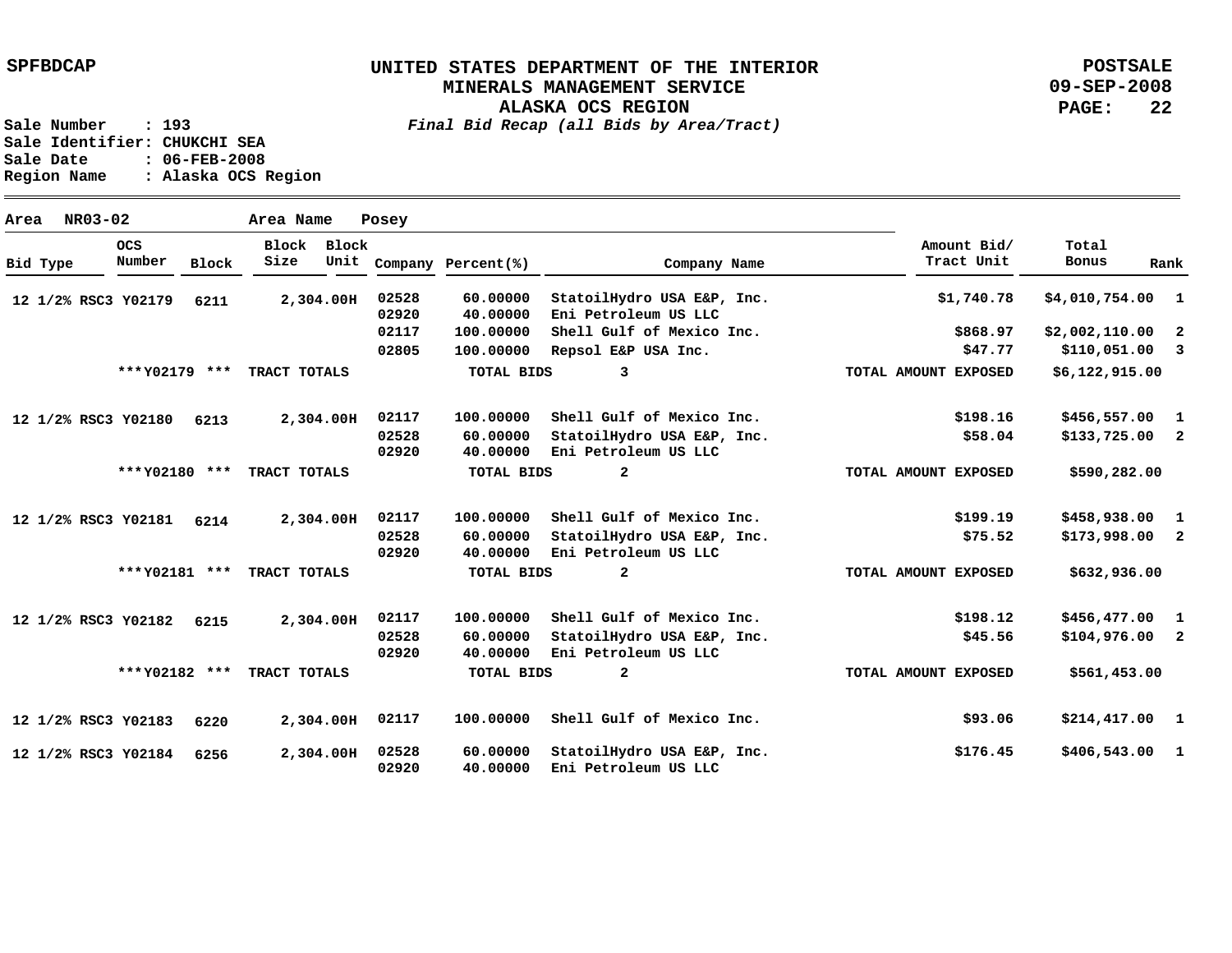**ALASKA OCS REGION**

**POSTSALE 09-SEP-2008 PAGE: 23**

**Sale Number : 193** *Final Bid Recap (all Bids by Area/Tract)* **Sale Identifier: CHUKCHI SEA Sale Date : 06-FEB-2008 Region Name : Alaska OCS Region**

**Area NR03-02 Area Name Posey Y02185 12 1/2% RSC3 Y02186 12 1/2% RSC3 Y02187 12 1/2% RSC3 Y02188 12 1/2% RSC3 Y02189 12 1/2% RSC3 Y02190 12 1/2% RSC3 Y02191 12 1/2% RSC3 Y02192 12 1/2% RSC3 2,304.00 H 2,304.00 H 2,304.00 H 2,304.00 H 2,304.00 H 2,304.00 H 2,304.00 H 2,304.00 H 02117 6259 6260 6261 6262 6263 6264 6265 6270 1 \$158,520.00 2 1 \$5,763,577.00 2 3 1 2 3 \$110,051.00 1 1 1 \$207,293.00 1 \$204,216.00 1 \$104,666.00 \$110,577.00 \$1,906,789.00 \$110,051.00 \$1,700,235.00 \$1,143,159.00 \$110,051.00 \$203,021.00 \$68.80 \$47.99 \$2,501.55 \$827.60 \$47.77 \$737.95 \$496.16 \$47.77 \$47.77 \$88.12 \$89.97 \$88.64 \$45.43 100.00000 60.00000 40.00000 60.00000 40.00000 100.00000 100.00000 100.00000 Shell Gulf of Mexico Inc. 60.00000 40.00000 100.00000 Repsol E&P USA Inc. 100.00000 100.00000 100.00000 100.00000 100.00000 Shell Gulf of Mexico Inc. 02117 02528 02920 02528 02920 02117 02805 02117 02528 02920 02805 02805 02117 02117 02117 Shell Gulf of Mexico Inc. StatoilHydro USA E&P, Inc. Eni Petroleum US LLC StatoilHydro USA E&P, Inc. Eni Petroleum US LLC Shell Gulf of Mexico Inc. Repsol E&P USA Inc. StatoilHydro USA E&P, Inc. Eni Petroleum US LLC Repsol E&P USA Inc. Shell Gulf of Mexico Inc. Shell Gulf of Mexico Inc. Shell Gulf of Mexico Inc. Bid Type OCS Number Block Block Block Size Unit Company Percent(%) Company Name Amount Bid/ Tract Unit Total Bonus Rank \$269,097.00 \$7,780,417.00 \$2,953,445.00 2 3 3 \*\*\* \*\*\* TRACT TOTALS Y02185 \*\*\* \*\*\* TRACT TOTALS Y02186 \*\*\* \*\*\* TRACT TOTALS Y02187 TOTAL BIDS TOTAL BIDS TOTAL BIDS TOTAL AMOUNT EXPOSED TOTAL AMOUNT EXPOSED TOTAL AMOUNT EXPOSED**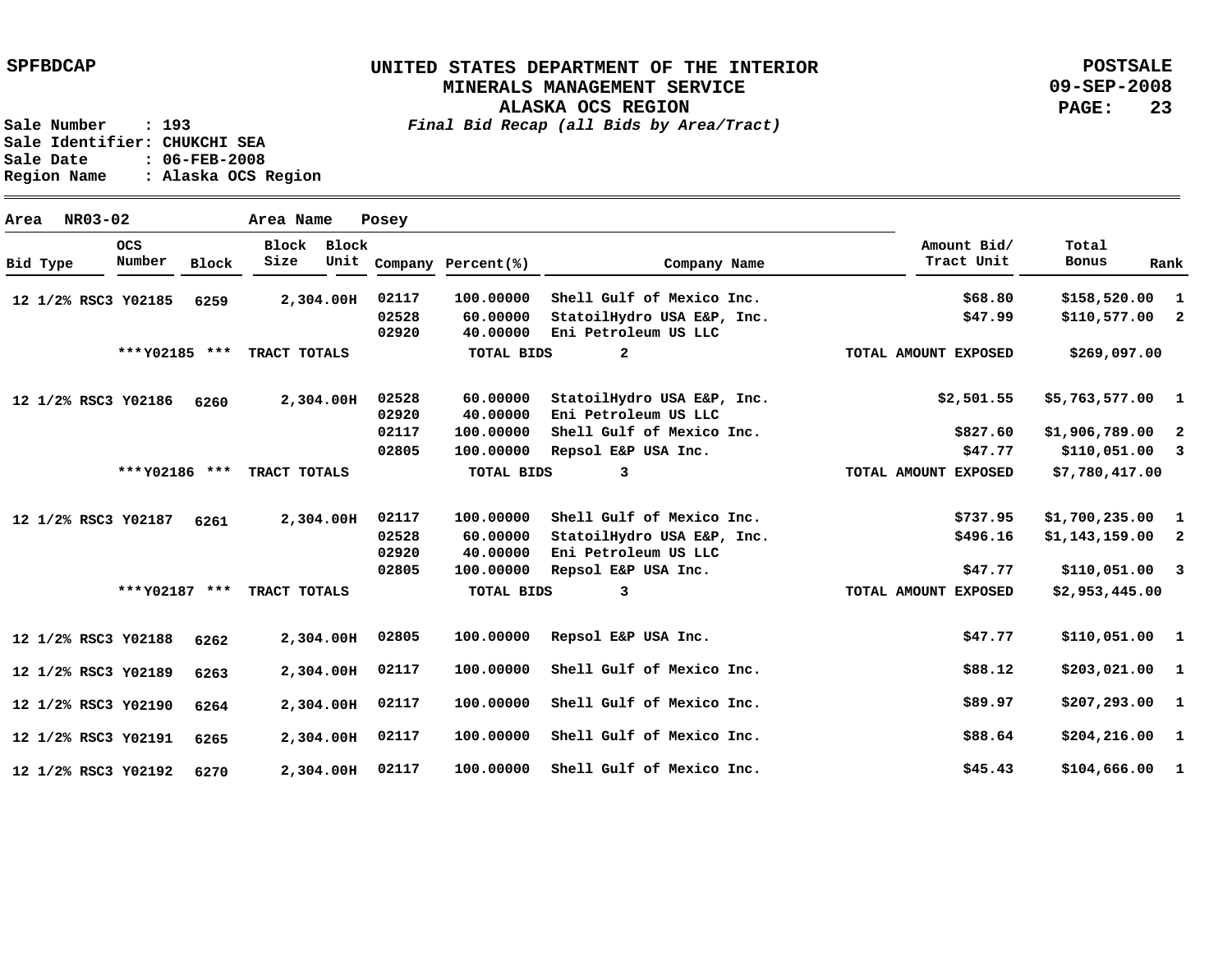**ALASKA OCS REGION**

**POSTSALE 09-SEP-2008 PAGE: 24**

**Sale Number : 193** *Final Bid Recap (all Bids by Area/Tract)* **Sale Identifier: CHUKCHI SEA Sale Date : 06-FEB-2008 Region Name : Alaska OCS Region**

**Area NR03-02 Area Name Posey Y02193 12 1/2% RSC3 Y02194 12 1/2% RSC3 Y02195 12 1/2% RSC3 Y02196 12 1/2% RSC3 Y02197 6310 12 1/2% RSC3 Y02198 12 1/2% RSC3 Y02199 12 1/2% RSC3 Y02200 12 1/2% RSC3 2,304.00 H 2,304.00 H 02528 2,304.00 H 02528 2,304.00 H 2,304.00 H 2,304.00 H 2,304.00 H 2,304.00 H 02117 6271 6305 6306 6309 6311 6312 6321 1 \$394,110.00 1 1 \$390,007.00 1 \$113,124.00 2 \$106,620.00 1 \$4,810,124.00 2 3 \$110,051.00 1 \$187,431.00 2 \$110,051.00 1 \$110,051.00 1 \$446,545.00 \$101,097.00 \$3,004,720.00 \$171.05 \$43.88 \$169.27 \$49.10 \$46.28 \$2,087.73 \$1,304.13 \$47.77 \$81.35 \$47.77 \$47.77 \$193.81 100.00000 60.00000 40.00000 60.00000 40.00000 Eni Petroleum US LLC 60.00000 40.00000 Eni Petroleum US LLC 100.00000 Shell Gulf of Mexico Inc. 60.00000 40.00000 100.00000 Shell Gulf of Mexico Inc. 100.00000 Repsol E&P USA Inc. 60.00000 40.00000 100.00000 100.00000 100.00000 Shell Gulf of Mexico Inc. 02117 02920 02920 02528 02920 02117 02528 02920 02117 02805 02528 02920 02805 02805 Shell Gulf of Mexico Inc. StatoilHydro USA E&P, Inc. Eni Petroleum US LLC StatoilHydro USA E&P, Inc. StatoilHydro USA E&P, Inc. StatoilHydro USA E&P, Inc. Eni Petroleum US LLC StatoilHydro USA E&P, Inc. Eni Petroleum US LLC Repsol E&P USA Inc. Repsol E&P USA Inc. Bid Type OCS Number Block Block Block Size Unit Company Percent(%) Company Name Amount Bid/ Tract Unit Total Bonus Rank \$219,744.00 \$7,924,895.00 \$297,482.00 2 3 2 \*\*\* \*\*\* TRACT TOTALS Y02196 \*\*\* \*\*\* TRACT TOTALS Y02197 \*\*\* \*\*\* TRACT TOTALS Y02198 TOTAL BIDS TOTAL BIDS TOTAL BIDS TOTAL AMOUNT EXPOSED TOTAL AMOUNT EXPOSED TOTAL AMOUNT EXPOSED**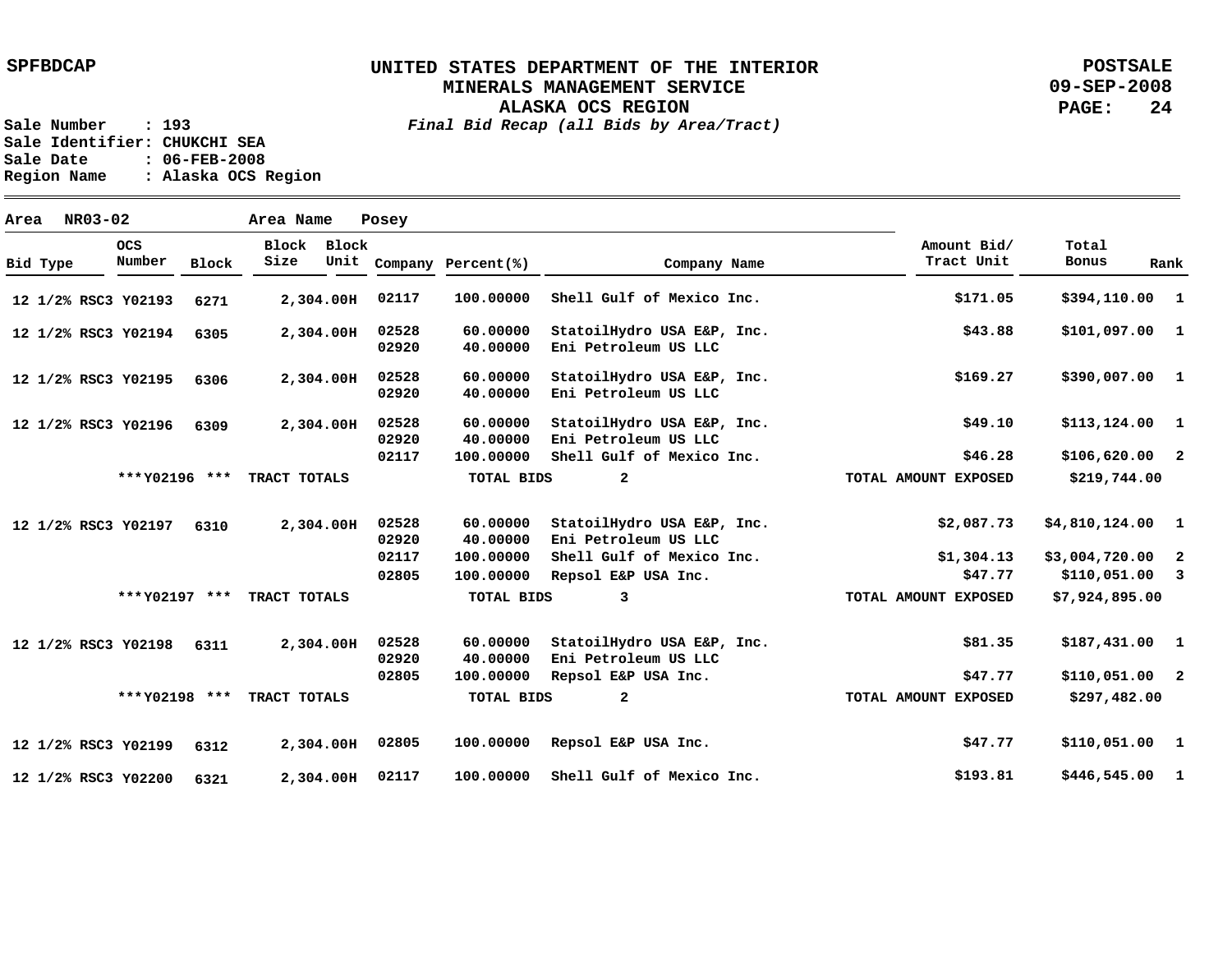**ALASKA OCS REGION**

**POSTSALE 09-SEP-2008 PAGE: 25**

| Area |          | NR03-02 |                      |              | Area Name     |               | Posey          |                        |                                                    |                           |                                   |                |
|------|----------|---------|----------------------|--------------|---------------|---------------|----------------|------------------------|----------------------------------------------------|---------------------------|-----------------------------------|----------------|
|      | Bid Type |         | <b>OCS</b><br>Number | <b>Block</b> | Block<br>Size | Block<br>Unit |                | Company Percent(%)     | Company Name                                       | Amount Bid/<br>Tract Unit | Total<br>Bonus                    | Rank           |
|      |          |         | 12 1/2% RSC3 Y02201  | 6322         |               | 2,112.62H     | 02117          | 100.00000              | Shell Gulf of Mexico Inc.                          | \$190.63                  | \$402,730.00 1                    |                |
|      |          |         | 12 1/2% RSC3 Y02202  | 6355         |               | 2,304.00H     | 02528<br>02920 | 60.00000<br>40.00000   | StatoilHydro USA E&P, Inc.<br>Eni Petroleum US LLC | \$43.88                   | $$101,097.00$ 1                   |                |
|      |          |         | 12 1/2% RSC3 Y02203  | 6356         |               | 2,304.00H     | 02528<br>02920 | 60.00000<br>40.00000   | StatoilHydro USA E&P, Inc.<br>Eni Petroleum US LLC | \$58.64                   | $$135,097.00$ 1                   |                |
|      |          |         | 12 1/2% RSC3 Y02204  | 6359         |               | 2,304.00H     | 02117          | 100.00000              | Shell Gulf of Mexico Inc.                          | \$178.21                  | \$410,604.00                      | $\mathbf{1}$   |
|      |          |         | 12 1/2% RSC3 Y02205  | 6360         |               | 2,304.00H     | 02117<br>02805 | 100.00000<br>100.00000 | Shell Gulf of Mexico Inc.<br>Repsol E&P USA Inc.   | \$1,002.17<br>\$47.77     | \$2,309,003.00<br>$$110,051.00$ 2 | -1             |
|      |          |         | *** Y02205 ***       |              | TRACT TOTALS  |               |                | <b>TOTAL BIDS</b>      | $\mathbf{2}$                                       | TOTAL AMOUNT EXPOSED      | \$2,419,054.00                    |                |
|      |          |         | 12 1/2% RSC3 Y02206  | 6361         |               | 2,304.00H     | 02805          | 100.00000              | Repsol E&P USA Inc.                                | \$47.77                   | $$110,051.00$ 1                   |                |
|      |          |         | 12 1/2% RSC3 Y02207  | 6362         |               | 2,304.00H     | 02805          | 100.00000              | Repsol E&P USA Inc.                                | \$47.77                   | \$110,051.00                      | $\mathbf{1}$   |
|      |          |         |                      |              |               |               | 00056          | 100.00000              | ConocoPhillips Company                             | \$32.61                   | $$75,125.00$ 2                    |                |
|      |          |         | *** Y02207 ***       |              | TRACT TOTALS  |               |                | TOTAL BIDS             | $\mathbf{2}$                                       | TOTAL AMOUNT EXPOSED      | \$185,176.00                      |                |
|      |          |         | 12 1/2% RSC3 Y02208  | 6363         |               | 2,304.00H     | 00056          | 100.00000              | ConocoPhillips Company                             | \$32.61                   | $$75,135.00$ 1                    |                |
|      |          |         | 12 1/2% RSC3 Y02209  | 6364         |               | 2,304.00H     | 00056          | 100.00000              | ConocoPhillips Company                             | \$32.62                   | $$75,155.00$ 1                    |                |
|      |          |         | 12 1/2% RSC3 Y02210  | 6371         |               | 2,304.00H     | 02117          | 100.00000              | Shell Gulf of Mexico Inc.                          | \$36.87                   | \$84,958.00                       | $\blacksquare$ |
|      |          |         | 12 1/2% RSC3 Y02211  | 6372         |               | 2,227.23H     | 02117          | 100.00000              | Shell Gulf of Mexico Inc.                          | \$246.25                  | \$548,448.00                      | 1              |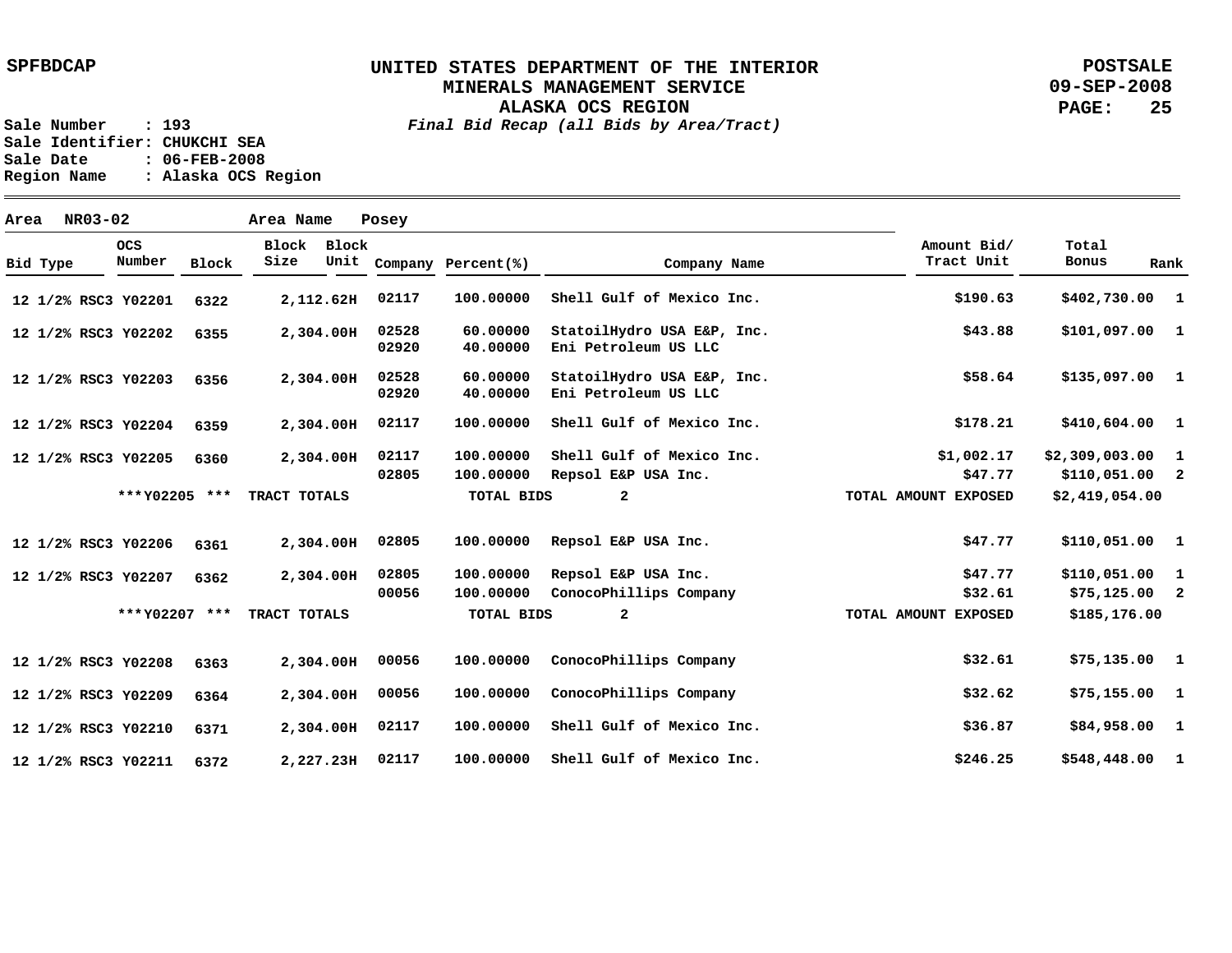# **UNITED STATES DEPARTMENT OF THE INTERIOR MINERALS MANAGEMENT SERVICE**

**POSTSALE 09-SEP-2008 PAGE: 26**

**ALASKA OCS REGION Sale Number : 193** *Final Bid Recap (all Bids by Area/Tract)*

Sale Identifier: CHUKCHI SEA<br>Sale Date : 06-FEB-2008 **Sale Date : 06-FEB-2008 Region Name : Alaska OCS Region**

| Area |          | NR03-02 |                     |              | Area Name     |               | Posey          |                        |                                                  |                           |                                   |              |
|------|----------|---------|---------------------|--------------|---------------|---------------|----------------|------------------------|--------------------------------------------------|---------------------------|-----------------------------------|--------------|
|      | Bid Type |         | OCS<br>Number       | <b>Block</b> | Block<br>Size | Block<br>Unit |                | Company Percent(%)     | Company Name                                     | Amount Bid/<br>Tract Unit | Total<br><b>Bonus</b>             | Rank         |
|      |          |         | 12 1/2% RSC3 Y02212 | 6409         |               | 2,304.00H     | 02117          | 100.00000              | Shell Gulf of Mexico Inc.                        | \$267.17                  | \$615,569.00                      | $\mathbf{1}$ |
|      |          |         | 12 1/2% RSC3 Y02213 | 6410         |               | 2,304.00H     | 02117<br>02805 | 100.00000<br>100.00000 | Shell Gulf of Mexico Inc.<br>Repsol E&P USA Inc. | \$328.46<br>\$47.77       | \$756,780.00<br>$$110,051.00$ 2   | $\mathbf{1}$ |
|      |          |         | *** Y02213 ***      |              | TRACT TOTALS  |               |                | <b>TOTAL BIDS</b>      | $\overline{a}$                                   | TOTAL AMOUNT EXPOSED      | \$866,831.00                      |              |
|      |          |         | 12 1/2% RSC3 Y02214 | 6411         |               | 2,304.00H     | 02805<br>00056 | 100.00000<br>100.00000 | Repsol E&P USA Inc.<br>ConocoPhillips Company    | \$47.77<br>\$32.82        | $$110,051.00$ 1<br>$$75,625.00$ 2 |              |
|      |          |         | *** Y02214 ***      |              | TRACT TOTALS  |               |                | <b>TOTAL BIDS</b>      | $\mathbf{2}$                                     | TOTAL AMOUNT EXPOSED      | \$185,676.00                      |              |
|      |          |         | 12 1/2% RSC3 Y02215 | 6412         |               | 2,304.00H     | 00056          | 100.00000              | ConocoPhillips Company                           | \$54.31                   | $$125,130.00$ 1                   |              |
|      |          |         | 12 1/2% RSC3 Y02216 | 6413         |               | 2,304.00H     | 00056          | 100.00000              | ConocoPhillips Company                           | \$54.96                   | $$126,625.00$ 1                   |              |
|      |          |         | 12 1/2% RSC3 Y02217 | 6414         |               | 2,304.00H     | 00056          | 100.00000              | ConocoPhillips Company                           | \$32.87                   | $$75,725.00$ 1                    |              |
|      |          |         | 12 1/2% RSC3 Y02218 | 6422         |               | 2,302.35H     | 02117          | 100.00000              | Shell Gulf of Mexico Inc.                        | \$48.83                   | $$112,435.00$ 1                   |              |
|      |          |         | 12 1/2% RSC1 Y02219 | 6423         |               | 39.47H        | 02117          | 100.00000              | Shell Gulf of Mexico Inc.                        | \$634.88                  | \$25,060.00 1                     |              |
|      |          |         | 12 1/2% RSC3 Y02220 | 6459         |               | 2,304.00H     | 02117          | 100.00000              | Shell Gulf of Mexico Inc.                        | \$184.16                  | \$424,301.00 1                    |              |
|      |          |         | 12 1/2% RSC3 Y02221 | 6460         |               | 2,304.00H     | 02805          | 100.00000              | Repsol E&P USA Inc.                              | \$47.77                   | \$110,051.00 1                    |              |
|      |          |         | 12 1/2% RSC3 Y02222 | 6461         |               | 2,304.00H     | 02805          | 100.00000              | Repsol E&P USA Inc.                              | \$47.77                   | $$110,051.00$ 1                   |              |
|      |          |         | 12 1/2% RSC3 Y02223 | 6462         |               | 2,304.00H     | 00056          | 100,00000              | ConocoPhillips Company                           | \$54.57                   | \$125,735.00                      | $\mathbf{1}$ |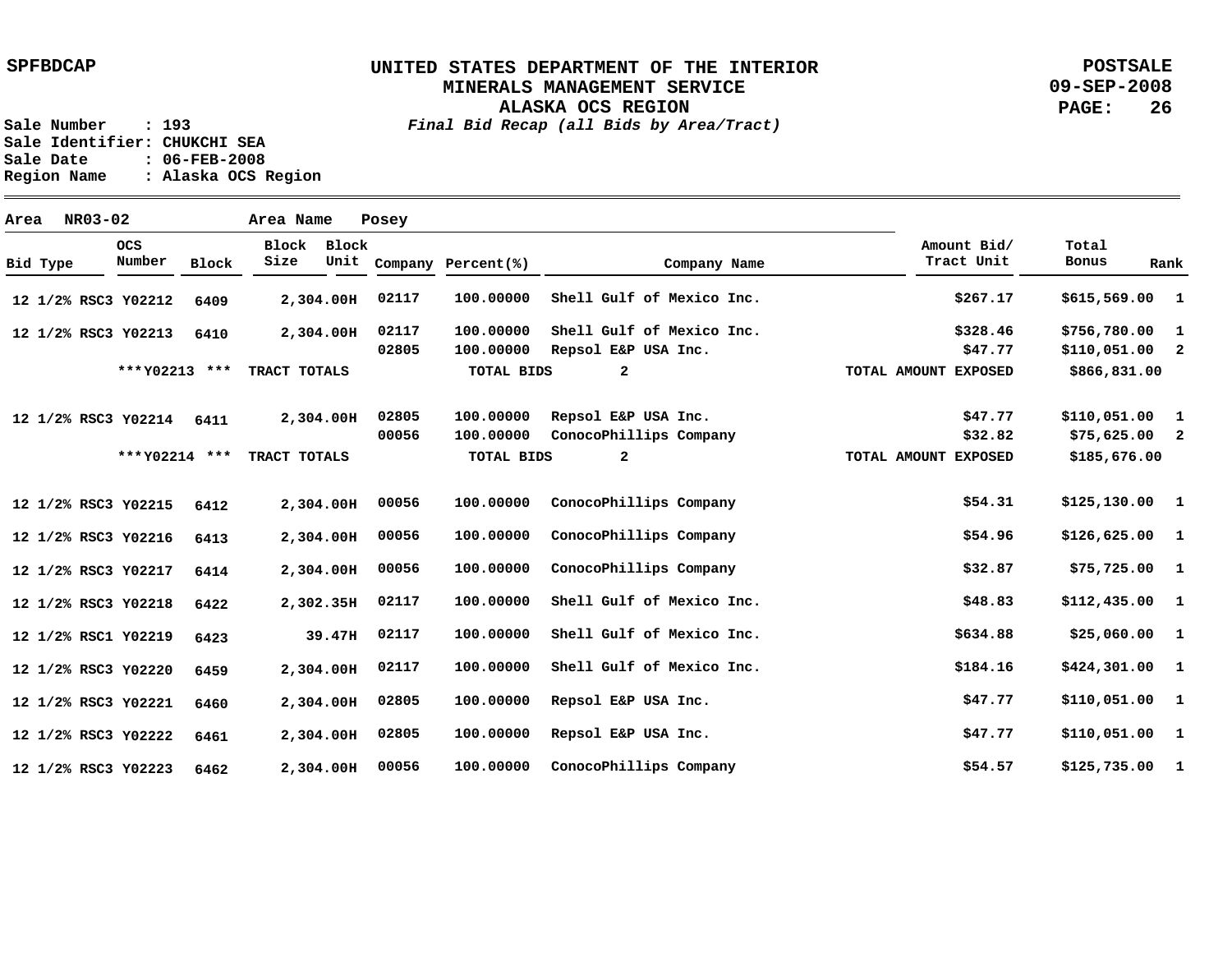**ALASKA OCS REGION**

**POSTSALE 09-SEP-2008 PAGE: 27**

**Sale Number : 193** *Final Bid Recap (all Bids by Area/Tract)*

Sale Identifier: CHUKCHI SEA<br>Sale Date : 06-FEB-2008 **Sale Date : 06-FEB-2008 Region Name : Alaska OCS Region**

| Area |          | NR03-02 |                      |       | Area Name     |           | Posey |                         |                           |                           |                 |      |
|------|----------|---------|----------------------|-------|---------------|-----------|-------|-------------------------|---------------------------|---------------------------|-----------------|------|
|      | Bid Type |         | <b>OCS</b><br>Number | Block | Block<br>Size | Block     |       | Unit Company Percent(%) | Company Name              | Amount Bid/<br>Tract Unit | Total<br>Bonus  | Rank |
|      |          |         | 12 1/2% RSC3 Y02224  | 6463  |               | 2,304.00H | 00056 | 100.00000               | ConocoPhillips Company    | \$54.52                   | $$125,625.00$ 1 |      |
|      |          |         | 12 1/2% RSC3 Y02225  | 6464  |               | 2,304.00H | 00056 | 100.00000               | ConocoPhillips Company    | \$32.61                   | $$75,135.00$ 1  |      |
|      |          |         | 12 1/2% RSC3 Y02226  | 6508  |               | 2,304.00H | 02117 | 100.00000               | Shell Gulf of Mexico Inc. | \$73.08                   | $$168,369.00$ 1 |      |
|      |          |         | 12 1/2% RSC3 Y02227  | 6510  |               | 2,304.00H | 02805 | 100.00000               | Repsol E&P USA Inc.       | \$47.77                   | $$110,051.00$ 1 |      |
|      |          |         | 12 1/2% RSC3 Y02228  | 6511  |               | 2,304.00H | 02805 | 100.00000               | Repsol E&P USA Inc.       | \$47.77                   | \$110,051.00 1  |      |
|      |          |         | 12 1/2% RSC3 Y02229  | 6512  |               | 2,304.00H | 00056 | 100.00000               | ConocoPhillips Company    | \$33.04                   | $$76,135.00$ 1  |      |
|      |          |         | 12 1/2% RSC3 Y02230  | 6513  |               | 2,304.00H | 00056 | 100.00000               | ConocoPhillips Company    | \$33.48                   | $$77,135.00$ 1  |      |
|      |          |         | 12 1/2% RSC3 Y02231  | 6551  |               | 2,304.00H | 02805 | 100.00000               | Repsol E&P USA Inc.       | \$65.55                   | \$151,023.00 1  |      |
|      |          |         | 12 1/2% RSC3 Y02232  | 6552  |               | 2,304.00H | 02805 | 100.00000               | Repsol E&P USA Inc.       | \$65.55                   | \$151,023.00 1  |      |
|      |          |         | 12 1/2% RSC3 Y02233  | 6558  |               | 2,304.00H | 02117 | 100.00000               | Shell Gulf of Mexico Inc. | \$75.05                   | \$172,919.00 1  |      |
|      |          |         | 12 1/2% RSC3 Y02234  | 6559  |               | 2,304.00H | 02805 | 100.00000               | Repsol E&P USA Inc.       | \$47.77                   | $$110,051.00$ 1 |      |
|      |          |         | 12 1/2% RSC3 Y02235  | 6560  |               | 2,304.00H | 02805 | 100.00000               | Repsol E&P USA Inc.       | \$71.61                   | \$165,000.001   |      |
|      |          |         | 12 1/2% RSC3 Y02236  | 6562  |               | 2,304.00H | 00056 | 100.00000               | ConocoPhillips Company    | \$26.53                   | $$61,135.00$ 1  |      |
|      |          |         | 12 1/2% RSC3 Y02237  | 6601  |               | 2,304.00H | 02805 | 100.00000               | Repsol E&P USA Inc.       | \$65.55                   | $$151,023.00$ 1 |      |
|      |          |         | 12 1/2% RSC3 Y02238  | 6602  |               | 2,304.00H | 02805 | 100.00000               | Repsol E&P USA Inc.       | \$65.55                   | $$151,023.00$ 1 |      |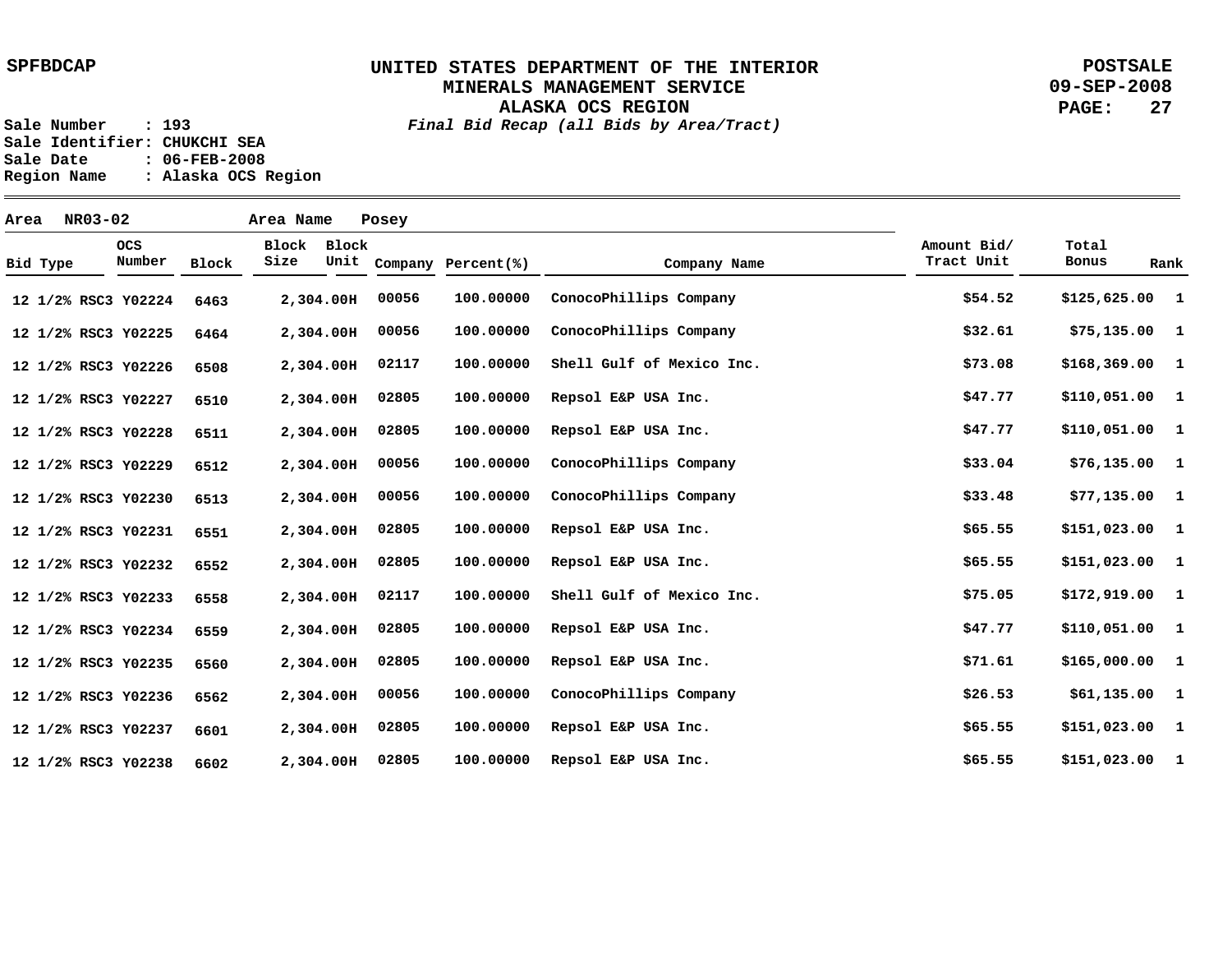**ALASKA OCS REGION**

**POSTSALE 09-SEP-2008 PAGE: 28**

**Sale Number : 193** *Final Bid Recap (all Bids by Area/Tract)* Sale Identifier: CHUKCHI SEA<br>Sale Date : 06-FEB-2008 **Sale Date : 06-FEB-2008**

**Region Name : Alaska OCS Region**

| Area     | NR03-02 |                      |       | Area Name     |               | Posey          |                        |                                                |                           |                                  |              |
|----------|---------|----------------------|-------|---------------|---------------|----------------|------------------------|------------------------------------------------|---------------------------|----------------------------------|--------------|
| Bid Type |         | <b>OCS</b><br>Number | Block | Block<br>Size | Block<br>Unit |                | Company Percent(%)     | Company Name                                   | Amount Bid/<br>Tract Unit | Total<br>Bonus                   | Rank         |
|          |         | 12 1/2% RSC3 Y02239  | 6605  |               | 2,304.00H     | 02805          | 100.00000              | Repsol E&P USA Inc.                            | \$65.55                   | \$151,023.00 1                   |              |
|          |         | 12 1/2% RSC3 Y02240  | 6606  |               | 2,304.00H     | 02805          | 100.00000              | Repsol E&P USA Inc.                            | \$65.55                   | $$151,023.00$ 1                  |              |
|          |         | 12 1/2% RSC3 Y02241  | 6608  |               | 2,304.00H     | 02117          | 100.00000              | Shell Gulf of Mexico Inc.                      | \$74.27                   | $$171,114.00$ 1                  |              |
|          |         | 12 1/2% RSC3 Y02242  | 6609  |               | 2,304.00H     | 02805          | 100.00000              | Repsol E&P USA Inc.                            | \$47.77                   | \$110,051.00 1                   |              |
|          |         | 12 1/2% RSC3 Y02243  | 6610  |               | 2,304.00H     | 02805          | 100.00000              | Repsol E&P USA Inc.                            | \$71.61                   | \$165,000.00 1                   |              |
|          |         | 12 1/2% RSC3 Y02244  | 6651  |               | 2,304.00H     | 02805          | 100.00000              | Repsol E&P USA Inc.                            | \$65.55                   | $$151,023.00$ 1                  |              |
|          |         | 12 1/2% RSC3 Y02245  | 6652  |               | 2,304.00H     | 02805          | 100.00000              | Repsol E&P USA Inc.                            | \$65.55                   | $$151,023.00$ 1                  |              |
|          |         | 12 1/2% RSC3 Y02246  | 6655  |               | 2,304.00H     | 02805          | 100.00000              | Repsol E&P USA Inc.                            | \$65.55                   | \$151,023.00 1                   |              |
|          |         | 12 1/2% RSC3 Y02247  | 6656  |               | 2,304.00H     | 02805          | 100.00000              | Repsol E&P USA Inc.                            | \$65.55                   | $$151,023.00$ 1                  |              |
|          |         | 12 1/2% RSC3 Y02248  | 6658  |               | 2,304.00H     | 02117          | 100.00000              | Shell Gulf of Mexico Inc.                      | \$74.90                   | $$172,559.00$ 1                  |              |
|          |         | 12 1/2% RSC3 Y02249  | 6659  |               | 2,304.00H     | 02805          | 100.00000              | Repsol E&P USA Inc.                            | \$47.77                   | \$110,051.00 1                   |              |
|          |         | 12 1/2% RSC3 Y02250  | 6660  |               | 2,304.00H     | 02805          | 100.00000              | Repsol E&P USA Inc.                            | \$71.61                   | \$165,000.00 1                   |              |
|          |         | 12 1/2% RSC3 Y02251  | 6661  |               | 2,304.00H     | 00056          | 100.00000              | ConocoPhillips Company                         | \$911.95                  | $$2,101,125.00$ 1                |              |
|          |         | 12 1/2% RSC3 Y02252  | 6662  |               | 2,304.00H     | 00056<br>02920 | 100.00000<br>100.00000 | ConocoPhillips Company<br>Eni Petroleum US LLC | \$1,346.41<br>\$27.04     | \$3,102,135.00<br>$$62,307.00$ 2 | $\mathbf{1}$ |
|          |         | *** Y02252 ***       |       | TRACT TOTALS  |               |                | <b>TOTAL BIDS</b>      | $\mathbf{2}$                                   | TOTAL AMOUNT EXPOSED      | \$3,164,442.00                   |              |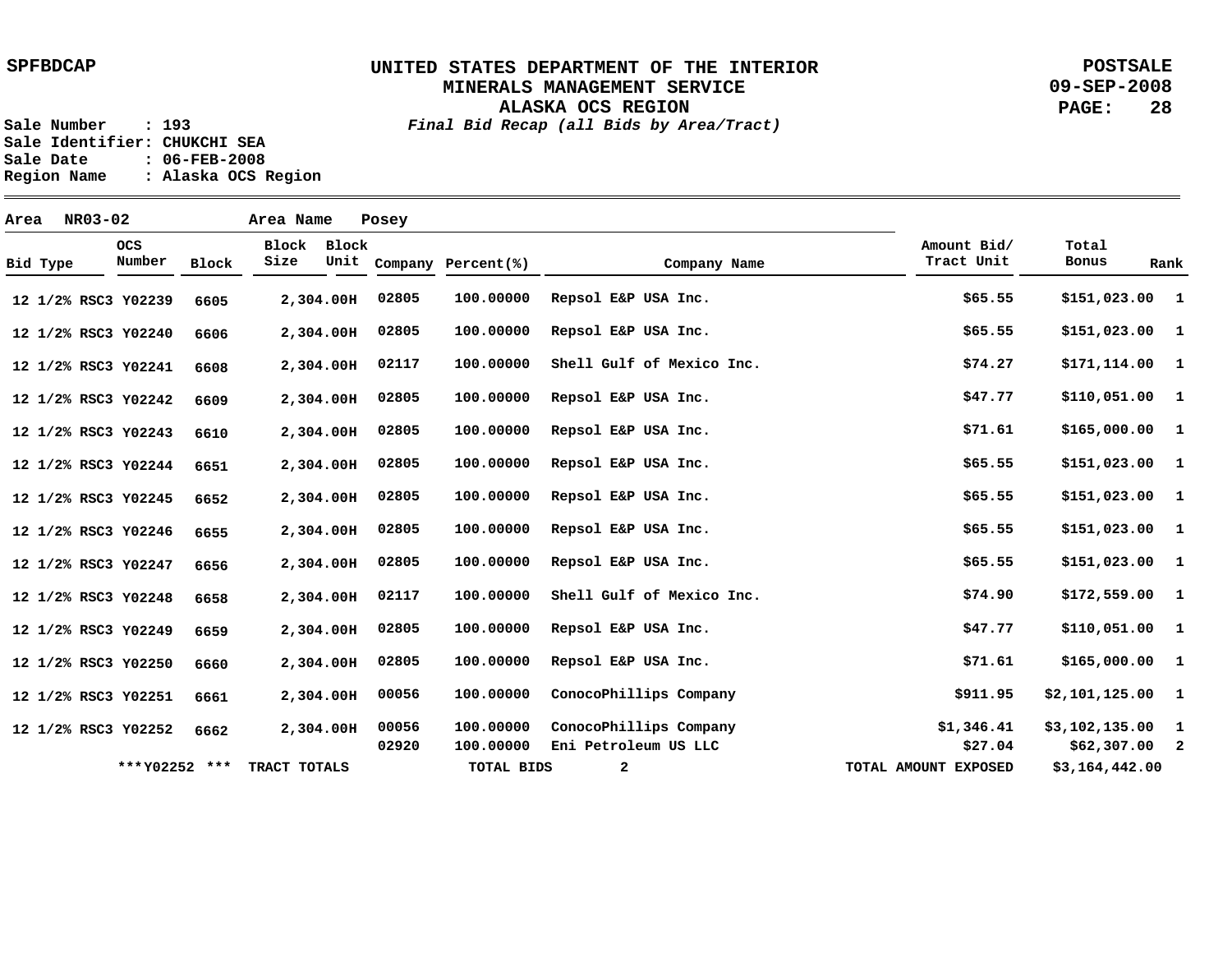## **UNITED STATES DEPARTMENT OF THE INTERIOR MINERALS MANAGEMENT SERVICE**

**ALASKA OCS REGION**

**POSTSALE 09-SEP-2008 PAGE: 29**

**Sale Number : 193** *Final Bid Recap (all Bids by Area/Tract)* **Sale Identifier: CHUKCHI SEA Sale Date : 06-FEB-2008 Region Name : Alaska OCS Region**

**Area NR03-02 Area Name Posey Y02253 12 1/2% RSC3 Y02254 12 1/2% RSC3 Y02255 12 1/2% RSC3 Y02256 12 1/2% RSC3 Y02257 12 1/2% RSC3 Y02258 12 1/2% RSC3 Y02259 12 1/2% RSC3 Y02260 12 1/2% RSC3 Y02261 12 1/2% RSC3 Y02262 12 1/2% RSC3 Y02263 12 1/2% RSC3 Y02264 12 1/2% RSC3 2,304.00 H 2,304.00 H 2,304.00 H 2,304.00 H 2,304.00 H 2,304.00 H 2,304.00 H 2,304.00 H 2,304.00 H 2,304.00 H 2,304.00 H 2,304.00 H 6663 6664 6671 6672 6701 6702 6705 6706 6708 6709 6710 6711 1 \$2,103,125.00 2 3 \$523,688.00 4 \$61,000.00 1 1 1 \$635,506.00 1 1 \$151,023.00 1 1 1 \$168,315.00 1 1 \$165,000.00 1 \$20,102,135.00 \$2,001,137.00 \$201,125.00 \$634,092.00 \$151,023.00 \$151,023.00 \$151,023.00 \$110,051.00 \$912.81 \$868.55 \$227.30 \$26.48 \$87.29 \$275.21 \$275.83 \$65.55 \$65.55 \$65.55 \$65.55 \$73.05 \$47.77 \$71.61 \$8,724.88 100.00000 100.00000 100.00000 100.00000 Iona Energy Company (US) Limited 100.00000 100.00000 100.00000 100.00000 100.00000 100.00000 100.00000 100.00000 100.00000 100.00000 100.00000 00056 02117 02920 03010 00056 02117 02117 02805 02805 02805 02805 02117 02805 02805 00056 ConocoPhillips Company Shell Gulf of Mexico Inc. Eni Petroleum US LLC ConocoPhillips Company Shell Gulf of Mexico Inc. Shell Gulf of Mexico Inc. Repsol E&P USA Inc. Repsol E&P USA Inc. Repsol E&P USA Inc. Repsol E&P USA Inc. Shell Gulf of Mexico Inc. Repsol E&P USA Inc. Repsol E&P USA Inc. ConocoPhillips Company Bid Type OCS Number Block Block Block Size Unit Company Percent(%) Company Name Amount Bid/ Tract Unit Total Bonus Rank \*\*\*Y02253 \*\*\* TRACT TOTALS TOTAL BIDS 4 TOTAL AMOUNT EXPOSED \$4,688,950.00**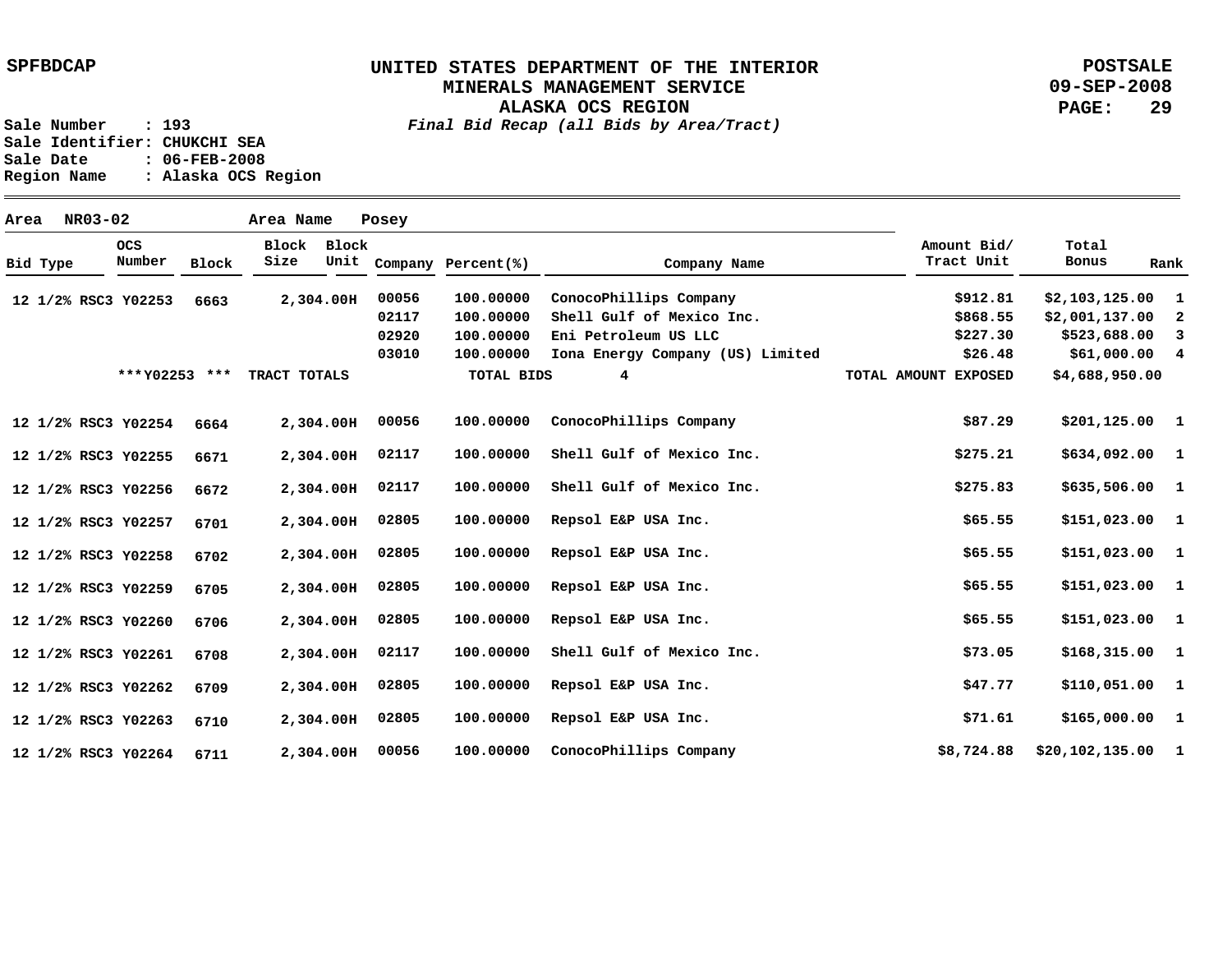**ALASKA OCS REGION**

**POSTSALE 09-SEP-2008 PAGE: 30**

**Sale Number : 193** *Final Bid Recap (all Bids by Area/Tract)* **Sale Identifier: CHUKCHI SEA Sale Date : 06-FEB-2008 Region Name : Alaska OCS Region**

**Area NR03-02 Area Name Posey Y02265 12 1/2% RSC3 Y02266 6713 12 1/2% RSC3 Y02267 12 1/2% RSC3 Y02268 12 1/2% RSC3 2,304.00 H 2,304.00 H 2,304.00 H 2,304.00 H 6712 6714 6715 1 2 3 4 \$119,000.00 1 2 3 4 1 2 3 4 1 2 3 4 \$35,101,125.00 \$10,505,505.00 \$495,380.00 \$87,307,895.00 \$71,106,175.00 \$119,000.00 \$104,245.00 \$16,507,074.00 \$15,102,135.00 \$513,522.00 \$61,000.00 \$2,002,129.00 \$219,229.00 \$201,125.00 \$61,000.00 \$15,234.86 \$4,559.68 \$215.01 \$51.65 \$37,894.05 \$30,862.06 \$51.65 \$45.25 \$7,164.53 \$6,554.75 \$222.88 \$26.48 \$868.98 \$95.15 \$87.29 \$26.48 100.00000 100.00000 100.00000 Eni Petroleum US LLC 100.00000 Iona Energy Company (US) Limited 100.00000 100.00000 100.00000 100.00000 Eni Petroleum US LLC 100.00000 100.00000 100.00000 100.00000 Iona Energy Company (US) Limited 100.00000 100.00000 100.00000 100.00000 Iona Energy Company (US) Limited 00056 02117 02920 03010 02117 00056 03010 02920 02117 00056 02920 03010 02117 02920 00056 03010 ConocoPhillips Company Shell Gulf of Mexico Inc. Shell Gulf of Mexico Inc. ConocoPhillips Company Iona Energy Company (US) Limited Shell Gulf of Mexico Inc. ConocoPhillips Company Eni Petroleum US LLC Shell Gulf of Mexico Inc. Eni Petroleum US LLC ConocoPhillips Company Bid Type OCS Number Block Block Block Size Unit Company Percent(%) Company Name Amount Bid/ Tract Unit Total Bonus Rank \$46,221,010.00 \$158,637,315.00 \$32,183,731.00 \$2,483,483.00 4 4 4 4 \*\*\* \*\*\* TRACT TOTALS Y02265 \*\*\* \*\*\* TRACT TOTALS Y02266 \*\*\* \*\*\* TRACT TOTALS Y02267 \*\*\* \*\*\* TRACT TOTALS Y02268 TOTAL BIDS TOTAL BIDS TOTAL BIDS TOTAL BIDS TOTAL AMOUNT EXPOSED TOTAL AMOUNT EXPOSED TOTAL AMOUNT EXPOSED TOTAL AMOUNT EXPOSED**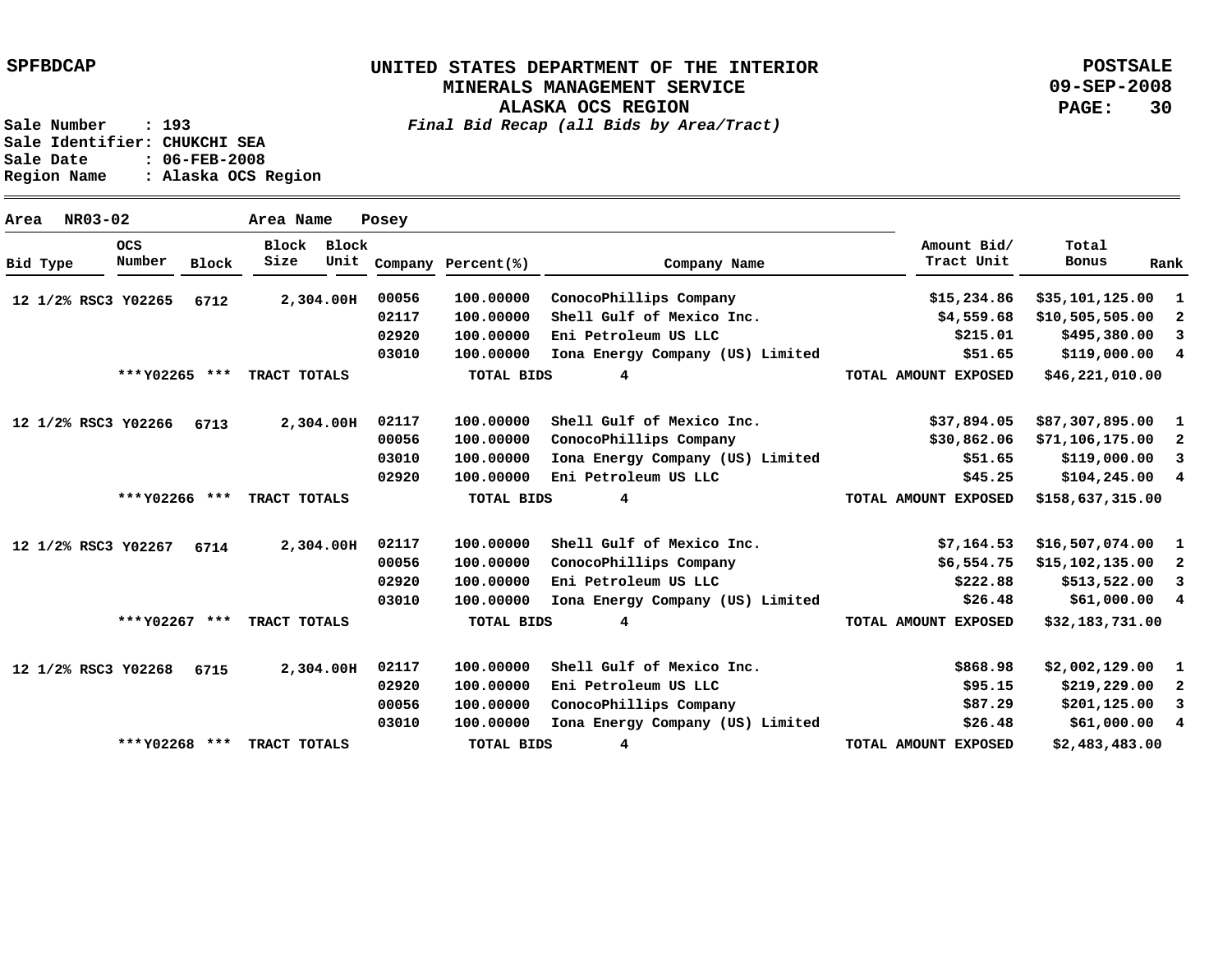**ALASKA OCS REGION**

**POSTSALE 09-SEP-2008 PAGE: 31**

| Area |                                           | NR03-02       |                     |      | Area Name          |              | Posey                     |                |                                  |                      |                  |                         |
|------|-------------------------------------------|---------------|---------------------|------|--------------------|--------------|---------------------------|----------------|----------------------------------|----------------------|------------------|-------------------------|
|      | <b>OCS</b><br>Number<br>Block<br>Bid Type | Block<br>Size | Block<br>Unit       |      | Company Percent(%) | Company Name | Amount Bid/<br>Tract Unit | Total<br>Bonus | Rank                             |                      |                  |                         |
|      |                                           |               | 12 1/2% RSC3 Y02269 | 6721 |                    | 2,304.00H    | 02117                     | 100.00000      | Shell Gulf of Mexico Inc.        | \$276.64             | \$637,388.00 1   |                         |
|      |                                           |               | 12 1/2% RSC3 Y02270 | 6722 | 2,304.00H          |              | 02117                     | 100.00000      | Shell Gulf of Mexico Inc.        | \$274.86             | \$633,285.00 1   |                         |
|      |                                           |               | 12 1/2% RSC3 Y02271 | 6751 |                    | 2,304.00H    | 02805                     | 100.00000      | Repsol E&P USA Inc.              | \$108.94             | \$251,000.001    |                         |
|      |                                           |               | 12 1/2% RSC3 Y02272 | 6752 | 2,304.00H          |              | 02805                     | 100.00000      | Repsol E&P USA Inc.              | \$108.94             | \$251,000.001    |                         |
|      |                                           |               | 12 1/2% RSC3 Y02273 | 6755 | 2,304.00H          |              | 02805                     | 100.00000      | Repsol E&P USA Inc.              | \$65.55              | \$151,023.00 1   |                         |
|      |                                           |               | 12 1/2% RSC3 Y02274 | 6757 |                    | 2,304.00H    | 02117                     | 100.00000      | Shell Gulf of Mexico Inc.        | \$42.34              | $$97,549.00$ 1   |                         |
|      |                                           |               | 12 1/2% RSC3 Y02275 | 6759 | 2,304.00H          |              | 02805                     | 100.00000      | Repsol E&P USA Inc.              | \$47.77              | \$110,051.00 1   |                         |
|      |                                           |               | 12 1/2% RSC3 Y02276 | 6760 |                    | 2,304.00H    | 02805                     | 100.00000      | Repsol E&P USA Inc.              | \$71.61              | \$165,000.00 1   |                         |
|      |                                           |               | 12 1/2% RSC3 Y02277 | 6761 |                    | 2,304.00H    | 02117                     | 100.00000      | Shell Gulf of Mexico Inc.        | \$11,505.58          | \$26,508,859.00  | $\mathbf{1}$            |
|      |                                           |               |                     |      |                    |              | 00056                     | 100.00000      | ConocoPhillips Company           | \$11,219.00          | \$25,848,570.00  | $\overline{2}$          |
|      |                                           |               |                     |      |                    |              | 02920                     | 100,00000      | Eni Petroleum US LLC             | \$218.58             | \$503,603.00     | $\overline{\mathbf{3}}$ |
|      |                                           |               |                     |      |                    |              | 03010                     | 100.00000      | Iona Energy Company (US) Limited | \$26.48              | \$61,000.00 4    |                         |
|      |                                           |               | *** Y02277 ***      |      | TRACT TOTALS       |              |                           | TOTAL BIDS     | 4                                | TOTAL AMOUNT EXPOSED | \$52,922,032.00  |                         |
|      |                                           |               | 12 1/2% RSC3 Y02278 | 6762 | 2,304.00H          |              | 02117                     | 100.00000      | Shell Gulf of Mexico Inc.        | \$40,887.10          | \$94,203,883.00  | $\mathbf{1}$            |
|      |                                           |               |                     |      |                    |              | 00056                     | 100.00000      | ConocoPhillips Company           | \$22,179.80          | \$51,102,250.00  | $\overline{\mathbf{2}}$ |
|      |                                           |               |                     |      |                    |              | 03010                     | 100.00000      | Iona Energy Company (US) Limited | \$195.75             | \$451,000.00     | 3                       |
|      |                                           |               |                     |      |                    |              | 02920                     | 100.00000      | Eni Petroleum US LLC             | \$45.11              | $$103,924.00$ 4  |                         |
|      |                                           |               | *** Y02278 ***      |      | TRACT TOTALS       |              |                           | TOTAL BIDS     | 4                                | TOTAL AMOUNT EXPOSED | \$145,861,057.00 |                         |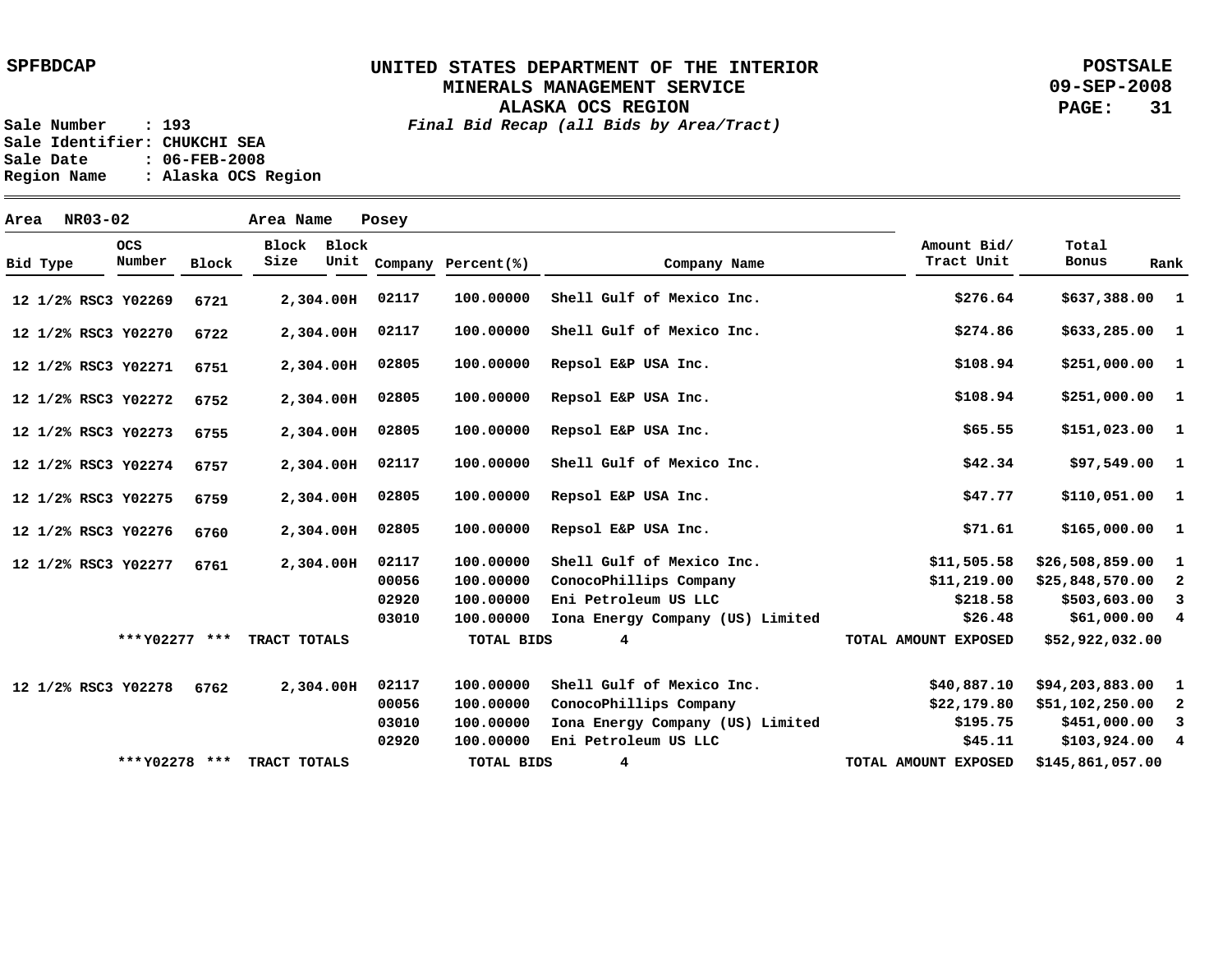**ALASKA OCS REGION**

**POSTSALE 09-SEP-2008 PAGE: 32**

**Sale Number : 193** *Final Bid Recap (all Bids by Area/Tract)*

**Sale Identifier: CHUKCHI SEA Sale Date : 06-FEB-2008 Region Name : Alaska OCS Region**

| Area     | NR03-02             |                      |              | Area Name           |           | Posey |                    |                                  |                           |                    |                          |
|----------|---------------------|----------------------|--------------|---------------------|-----------|-------|--------------------|----------------------------------|---------------------------|--------------------|--------------------------|
| Bid Type |                     | <b>OCS</b><br>Number | <b>Block</b> | Block Block<br>Size | Unit      |       | Company Percent(%) | Company Name                     | Amount Bid/<br>Tract Unit | Total<br>Bonus     | Rank                     |
|          | 12 1/2% RSC3 Y02279 |                      | 6763         |                     | 2,304.00H | 02117 | 100.00000          | Shell Gulf of Mexico Inc.        | \$45,705.11               | \$105,304,581.00   | $\mathbf{1}$             |
|          |                     |                      |              |                     |           | 00056 | 100.00000          | ConocoPhillips Company           | \$15,669.76               | \$36,103,125.00    | 2                        |
|          |                     |                      |              |                     |           | 03010 | 100.00000          | Iona Energy Company (US) Limited | \$195.75                  | \$451,000.00       | 3                        |
|          |                     |                      |              |                     |           | 02920 | 100.00000          | Eni Petroleum US LLC             | \$45.00                   | $$103,679.00$ 4    |                          |
|          |                     | *** Y02279 ***       |              | TRACT TOTALS        |           |       | <b>TOTAL BIDS</b>  | 4                                | TOTAL AMOUNT EXPOSED      | \$141,962,385.00   |                          |
|          | 12 1/2% RSC3 Y02280 |                      | 6764         |                     | 2,304.00H | 02117 | 100.00000          | Shell Gulf of Mexico Inc.        | \$38,284.83               | \$88,208,240.00 1  |                          |
|          |                     |                      |              |                     |           | 00056 | 100.00000          | ConocoPhillips Company           | \$26,520.47               | $$61,103,155.00$ 2 |                          |
|          |                     |                      |              |                     |           | 03010 | 100.00000          | Iona Energy Company (US) Limited | \$195.75                  | \$451,000.00       | 3                        |
|          |                     |                      |              |                     |           | 02920 | 100.00000          | Eni Petroleum US LLC             | \$45.00                   | \$103,679.00 4     |                          |
|          |                     | *** Y02280 ***       |              | TRACT TOTALS        |           |       | <b>TOTAL BIDS</b>  | 4                                | TOTAL AMOUNT EXPOSED      | \$149,866,074.00   |                          |
|          | 12 1/2% RSC3 Y02281 |                      | 6765         |                     | 2,304.00H | 02117 | 100.00000          | Shell Gulf of Mexico Inc.        | \$13,502.28               | $$31,109,253.00$ 1 |                          |
|          |                     |                      |              |                     |           | 00056 | 100.00000          | ConocoPhillips Company           | \$5,686.25                | \$13,101,125.00    | $\mathbf{2}$             |
|          |                     |                      |              |                     |           | 02528 | 50.00000           | StatoilHydro USA E&P, Inc.       | \$2,570.42                | \$5,922,255.00     | $\overline{\phantom{a}}$ |
|          |                     |                      |              |                     |           | 02920 | 50.00000           | Eni Petroleum US LLC             |                           |                    |                          |
|          |                     |                      |              |                     |           | 03010 | 100.00000          | Iona Energy Company (US) Limited | \$51.65                   | \$119,000.00 4     |                          |
|          |                     | *** Y02281 ***       |              | TRACT TOTALS        |           |       | <b>TOTAL BIDS</b>  | 4                                | TOTAL AMOUNT EXPOSED      | \$50,251,633.00    |                          |
|          | 12 1/2% RSC3 Y02282 |                      | 6766         |                     | 2,304.00H | 02117 | 100.00000          | Shell Gulf of Mexico Inc.        | \$2,606.36                | $$6,005,044.00$ 1  |                          |
|          |                     |                      |              |                     |           | 00056 | 100.00000          | ConocoPhillips Company           | \$87.73                   | \$202,125.00       | $\overline{\phantom{a}}$ |
|          |                     |                      |              |                     |           | 02920 | 100.00000          | Eni Petroleum US LLC             | \$44.07                   | \$101,538.00       | 3                        |
|          |                     |                      |              |                     |           | 03010 | 100.00000          | Iona Energy Company (US) Limited | \$26.48                   | \$61,000.004       |                          |
|          |                     | *** Y02282 ***       |              | TRACT TOTALS        |           |       | <b>TOTAL BIDS</b>  | 4                                | TOTAL AMOUNT EXPOSED      | \$6,369,707.00     |                          |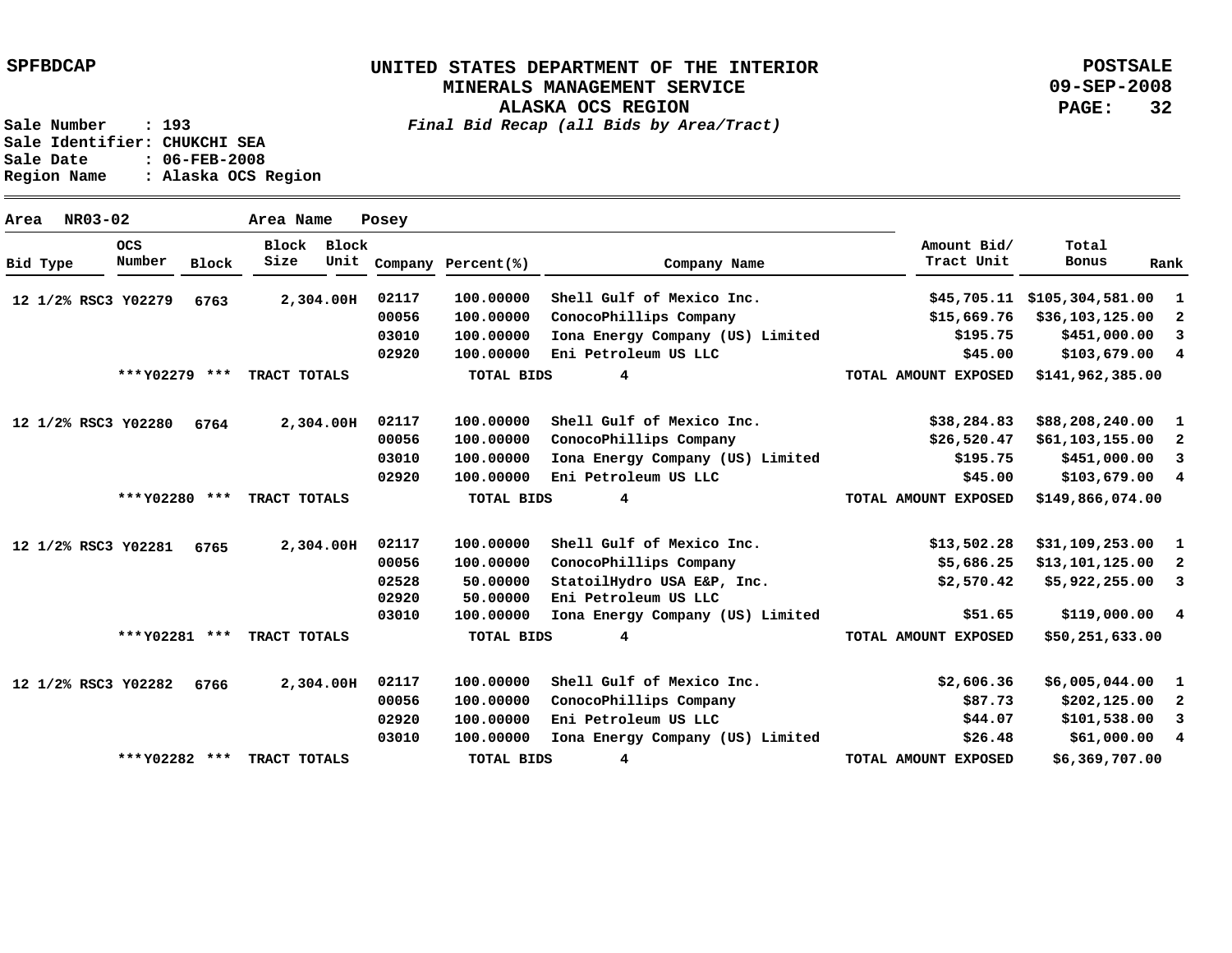**ALASKA OCS REGION**

**POSTSALE 09-SEP-2008 PAGE: 33**

**Sale Number : 193** *Final Bid Recap (all Bids by Area/Tract)* **Sale Identifier: CHUKCHI SEA Sale Date : 06-FEB-2008 Region Name : Alaska OCS Region**

**Area NR03-02 Area Name Posey Y02283 12 1/2% RSC3 Y02284 12 1/2% RSC3 Y02285 12 1/2% RSC3 Y02286 12 1/2% RSC3 Y02287 12 1/2% RSC3 Y02288 12 1/2% RSC3 Y02289 12 1/2% RSC3 Y02290 12 1/2% RSC3 Y02291 12 1/2% RSC3 Y02292 12 1/2% RSC3 Y02293 12 1/2% RSC3 2,304.00 H 2,304.00 H 2,304.00 H 2,304.00 H 2,304.00 H 2,304.00 H 2,304.00 H 2,304.00 H 2,304.00 H 2,304.00 H 2,304.00 H 6767 6768 6769 6771 6801 6802 6805 6807 6809 6810 6811 1 \$61,000.00 1 1 1 1 1 1 1 \$103,270.00 1 1 \$165,000.00 1 2 3 4 \$119,000.00 \$125,115.00 \$125,610.00 \$635,149.00 \$251,000.00 \$251,000.00 \$151,023.00 \$110,051.00 \$22,207,197.00 \$21,102,135.00 \$546,457.00 \$26.48 \$54.30 \$54.52 \$275.67 \$108.94 \$108.94 \$65.55 \$44.82 \$47.77 \$71.61 \$9,638.54 \$9,158.91 \$237.18 \$51.65 100.00000 100.00000 100.00000 100.00000 100.00000 100.00000 100.00000 100.00000 100.00000 100.00000 100.00000 100.00000 100.00000 100.00000 03010 00056 00056 02117 02805 02805 02805 02117 02805 02805 02117 00056 02920 03010 Iona Energy Company (US) Limited ConocoPhillips Company ConocoPhillips Company Shell Gulf of Mexico Inc. Repsol E&P USA Inc. Repsol E&P USA Inc. Repsol E&P USA Inc. Shell Gulf of Mexico Inc. Repsol E&P USA Inc. Repsol E&P USA Inc. Shell Gulf of Mexico Inc. ConocoPhillips Company Eni Petroleum US LLC Iona Energy Company (US) Limited Bid Type OCS Number Block Block Block Size Unit Company Percent(%) Company Name Amount Bid/ Tract Unit Total Bonus Rank \*\*\*Y02293 \*\*\* TRACT TOTALS TOTAL BIDS 4 TOTAL AMOUNT EXPOSED \$43,974,789.00**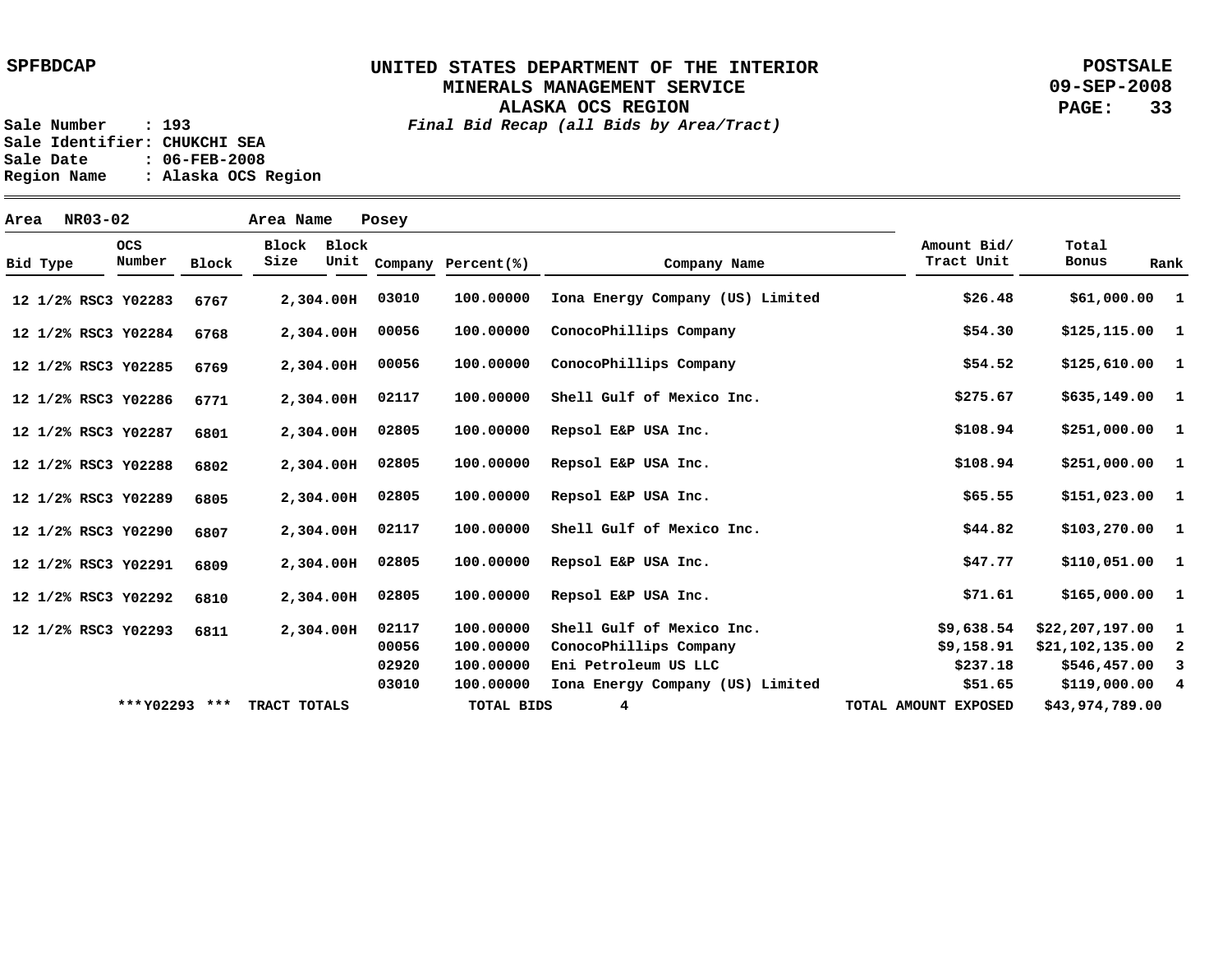**ALASKA OCS REGION**

**POSTSALE 09-SEP-2008 PAGE: 34**

**Sale Number : 193** *Final Bid Recap (all Bids by Area/Tract)* **Sale Identifier: CHUKCHI SEA Sale Date : 06-FEB-2008 Region Name : Alaska OCS Region**

**Area NR03-02 Area Name Posey Y02294 12 1/2% RSC3 Y02295 6813 12 1/2% RSC3 Y02296 12 1/2% RSC3 Y02297 12 1/2% RSC3 2,304.00 H 2,304.00 H 2,304.00 H 2,304.00 H 6812 6814 6815 1 2 3 4 1 2 3 1 2 3 4 1 2 3 4 \$119,000.00 \$81,303,132.00 \$51,102,165.00 \$451,000.00 \$103,679.00 \$81,308,182.00 \$451,000.00 \$103,679.00 \$51,108,414.00 \$6,101,135.00 \$451,000.00 \$103,679.00 \$81,200,434.00 \$26,102,135.00 \$6,114,407.00 \$35,287.82 \$22,179.76 \$195.75 \$45.00 \$35,290.01 \$195.75 \$45.00 \$22,182.47 \$2,648.06 \$195.75 \$45.00 \$35,243.24 \$11,329.05 \$2,653.82 \$51.65 100.00000 100.00000 100.00000 100.00000 Eni Petroleum US LLC 100.00000 100.00000 100.00000 Eni Petroleum US LLC 100.00000 100.00000 100.00000 100.00000 Eni Petroleum US LLC 100.00000 100.00000 50.00000 50.00000 100.00000 02117 00056 03010 02920 02117 03010 02920 02117 00056 03010 02920 02117 00056 02528 02920 03010 Shell Gulf of Mexico Inc. ConocoPhillips Company Iona Energy Company (US) Limited Shell Gulf of Mexico Inc. Iona Energy Company (US) Limited Shell Gulf of Mexico Inc. ConocoPhillips Company Iona Energy Company (US) Limited Shell Gulf of Mexico Inc. ConocoPhillips Company StatoilHydro USA E&P, Inc. Eni Petroleum US LLC Iona Energy Company (US) Limited Bid Type OCS Number Block Block Block Size Unit Company Percent(%) Company Name Amount Bid/ Tract Unit Total Bonus Rank \$132,959,976.00 \$81,862,861.00 \$57,764,228.00 \$113,535,976.00 4 3 4 4 \*\*\* \*\*\* TRACT TOTALS Y02294 \*\*\* \*\*\* TRACT TOTALS Y02295 \*\*\* \*\*\* TRACT TOTALS Y02296 \*\*\* \*\*\* TRACT TOTALS Y02297 TOTAL BIDS TOTAL BIDS TOTAL BIDS TOTAL BIDS TOTAL AMOUNT EXPOSED TOTAL AMOUNT EXPOSED TOTAL AMOUNT EXPOSED TOTAL AMOUNT EXPOSED**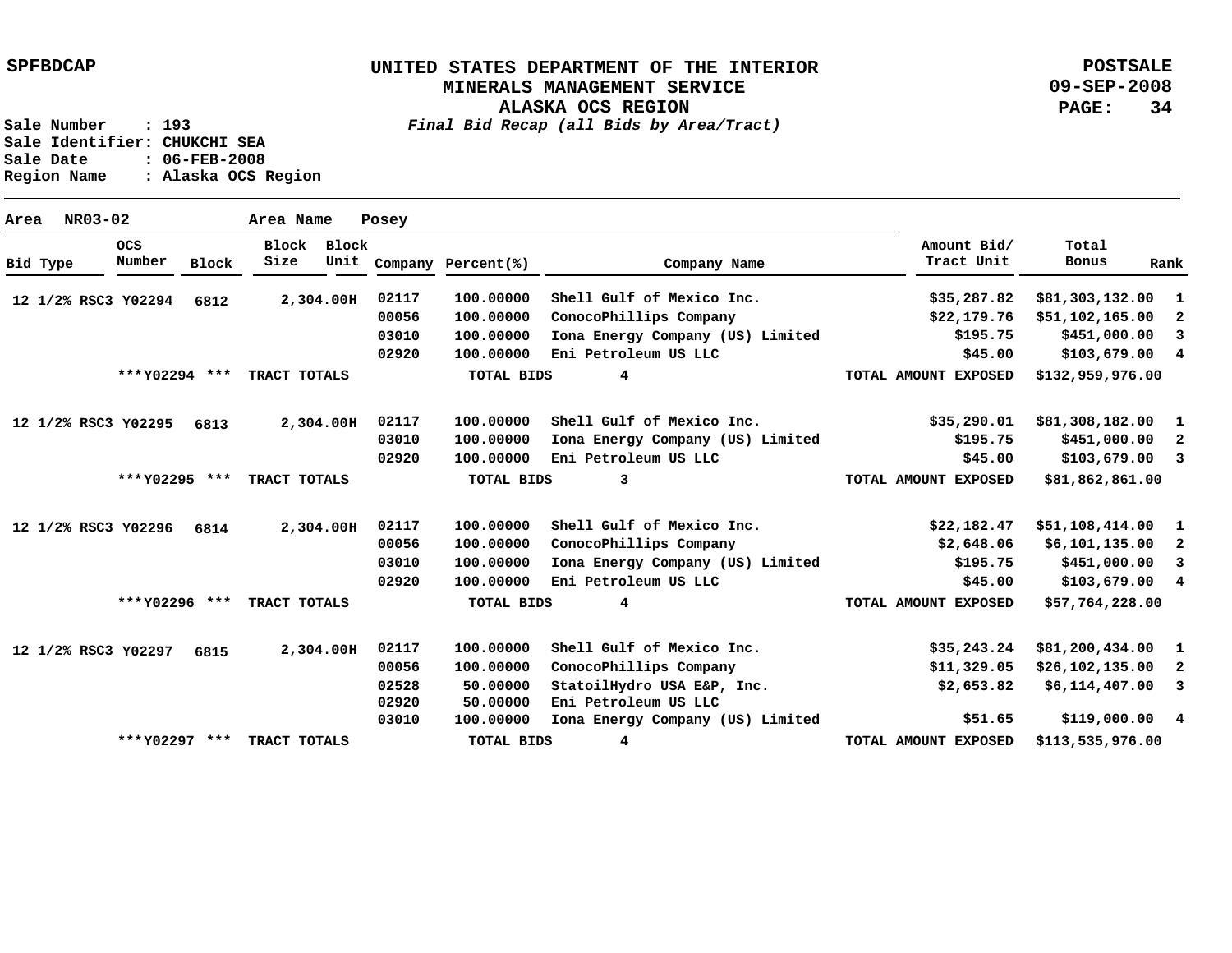**POSTSALE 09-SEP-2008 PAGE: 35**

| NR03-02<br>Area     |                      |       | Area Name     |               | Posey |                    |                                  |                           |                   |                         |
|---------------------|----------------------|-------|---------------|---------------|-------|--------------------|----------------------------------|---------------------------|-------------------|-------------------------|
| Bid Type            | <b>OCS</b><br>Number | Block | Block<br>Size | Block<br>Unit |       | Company Percent(%) | Company Name                     | Amount Bid/<br>Tract Unit | Total<br>Bonus    | Rank                    |
| 12 1/2% RSC3 Y02298 |                      | 6816  |               | 2,304.00H     | 02117 | 100.00000          | Shell Gulf of Mexico Inc.        | \$4,384.35                | \$10,101,550.00   | -1                      |
|                     |                      |       |               |               | 02528 | 50.00000           | StatoilHydro USA E&P, Inc.       | \$1,199.14                | \$2,762,822.00    | $\overline{\mathbf{2}}$ |
|                     |                      |       |               |               | 02920 | 50.00000           | Eni Petroleum US LLC             |                           |                   |                         |
|                     |                      |       |               |               | 00056 | 100.00000          | ConocoPhillips Company           | \$130.70                  | \$301,125.00      | $\overline{\mathbf{3}}$ |
|                     |                      |       |               |               | 03010 | 100.00000          | Iona Energy Company (US) Limited | \$26.48                   | \$61,000.00 4     |                         |
|                     | *** Y02298 ***       |       | TRACT TOTALS  |               |       | <b>TOTAL BIDS</b>  | 4                                | TOTAL AMOUNT EXPOSED      | \$13, 226, 497.00 |                         |
| 12 1/2% RSC3 Y02299 |                      | 6817  |               | 2,304.00H     | 02117 | 100.00000          | Shell Gulf of Mexico Inc.        | \$438.21                  | \$1,009,627.00    | $\mathbf{1}$            |
|                     |                      |       |               |               | 03010 | 100.00000          | Iona Energy Company (US) Limited | \$26.48                   | $$61,000.00$ 2    |                         |
|                     | *** Y02299 ***       |       | TRACT TOTALS  |               |       | TOTAL BIDS         | $\mathbf{2}$                     | TOTAL AMOUNT EXPOSED      | \$1,070,627.00    |                         |
| 12 1/2% RSC3 Y02300 |                      | 6818  |               | 2,304.00H     | 00056 | 100.00000          | ConocoPhillips Company           | \$152.40                  | \$351,125.00 1    |                         |
| 12 1/2% RSC3 Y02301 |                      | 6819  |               | 2,304.00H     | 00056 | 100.00000          | ConocoPhillips Company           | \$109.21                  | $$251,615.00$ 1   |                         |
| 12 1/2% RSC3 Y02302 |                      | 6820  |               | 2,304.00H     | 00056 | 100.00000          | ConocoPhillips Company           | \$109.17                  | $$251,525.00$ 1   |                         |
| 12 1/2% RSC3 Y02303 |                      | 6855  |               | 2,304.00H     | 02805 | 100.00000          | Repsol E&P USA Inc.              | \$65.55                   | $$151,023.00$ 1   |                         |
| 12 1/2% RSC3 Y02304 |                      | 6856  |               | 2,304.00H     | 02117 | 100.00000          | Shell Gulf of Mexico Inc.        | \$41.93                   | \$96,603.00 1     |                         |
| 12 1/2% RSC3 Y02305 |                      | 6858  |               | 2,304.00H     | 02805 | 100.00000          | Repsol E&P USA Inc.              | \$47.77                   | $$110,051.00$ 1   |                         |
| 12 1/2% RSC3 Y02306 |                      | 6859  |               | 2,304.00H     | 02805 | 100.00000          | Repsol E&P USA Inc.              | \$47.77                   | \$110,051.00      | $\mathbf{1}$            |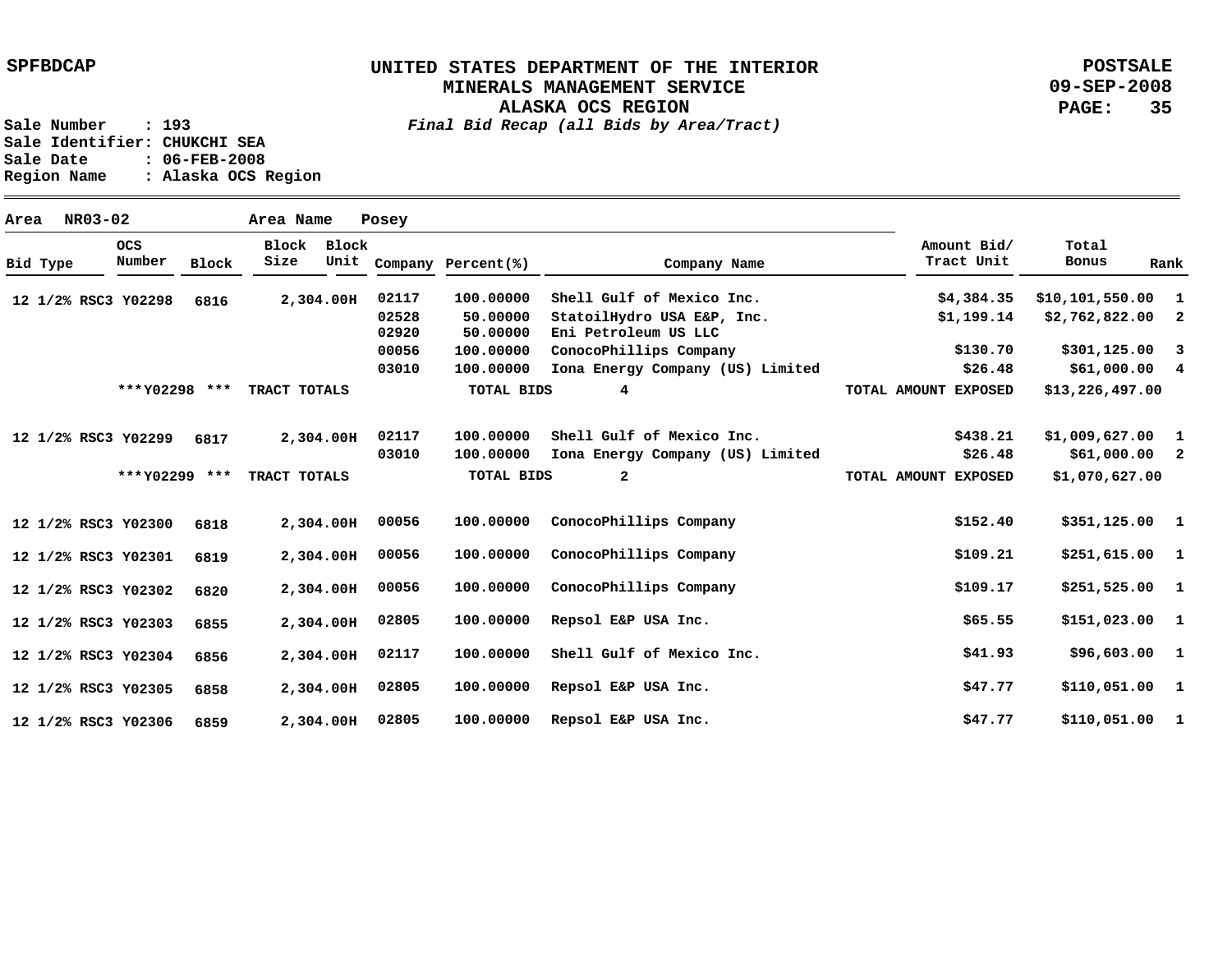**POSTSALE 09-SEP-2008 PAGE: 36**

| Area |          | NR03-02              |                | Area Name     |               | Posey |                    |                                  |                           |                    |                         |
|------|----------|----------------------|----------------|---------------|---------------|-------|--------------------|----------------------------------|---------------------------|--------------------|-------------------------|
|      | Bid Type | <b>OCS</b><br>Number | <b>Block</b>   | Block<br>Size | Block<br>Unit |       | Company Percent(%) | Company Name                     | Amount Bid/<br>Tract Unit | Total<br>Bonus     | Rank                    |
|      |          | 12 1/2% RSC3 Y02307  | 6861           |               | 2,304.00H     | 00056 | 100.00000          | ConocoPhillips Company           | \$15, 235.30              | \$35,102,135.00    | -1                      |
|      |          |                      |                |               |               | 02117 | 100.00000          | Shell Gulf of Mexico Inc.        | \$5,210.59                | \$12,005,207.00    | 2                       |
|      |          |                      |                |               |               | 02920 | 100,00000          | Eni Petroleum US LLC             | \$220.62                  | \$508,319.00       | $_{3}$                  |
|      |          |                      |                |               |               | 03010 | 100.00000          | Iona Energy Company (US) Limited | \$51.65                   | \$119,000.004      |                         |
|      |          |                      | *** Y02307 *** | TRACT TOTALS  |               |       | <b>TOTAL BIDS</b>  | 4                                | TOTAL AMOUNT EXPOSED      | \$47,734,661.00    |                         |
|      |          | 12 1/2% RSC3 Y02308  | 6862           |               | 2,304.00H     | 02117 | 100.00000          | Shell Gulf of Mexico Inc.        | \$23,962.07               | $$55,208,617.00$ 1 |                         |
|      |          |                      |                |               |               | 00056 | 100,00000          | ConocoPhillips Company           | \$7,650.23                | \$17,626,125.00    | - 2                     |
|      |          |                      |                |               |               | 03010 | 100.00000          | Iona Energy Company (US) Limited | \$195.75                  | \$451,000.00       | $\overline{\mathbf{3}}$ |
|      |          |                      |                |               |               | 02920 | 100.00000          | Eni Petroleum US LLC             | \$45.00                   | $$103,679.00$ 4    |                         |
|      |          |                      | *** Y02308 *** | TRACT TOTALS  |               |       | <b>TOTAL BIDS</b>  | 4                                | TOTAL AMOUNT EXPOSED      | \$73,389,421.00    |                         |
|      |          | 12 1/2% RSC3 Y02309  | 6863           |               | 2,304.00H     | 02117 | 100,00000          | Shell Gulf of Mexico Inc.        | \$22,180.00               | \$51,102,718.00    | 1                       |
|      |          |                      |                |               |               | 03010 | 100,00000          | Iona Energy Company (US) Limited | \$195.75                  | \$451,000.00       | $\mathbf{2}$            |
|      |          |                      |                |               |               | 02920 | 100.00000          | Eni Petroleum US LLC             | \$45.00                   | $$103,679.00$ 3    |                         |
|      |          |                      | *** Y02309 *** | TRACT TOTALS  |               |       | <b>TOTAL BIDS</b>  | 3                                | TOTAL AMOUNT EXPOSED      | \$51,657,397.00    |                         |
|      |          | 12 1/2% RSC3 Y02310  | 6864           |               | 2,304.00H     | 02117 | 100.00000          | Shell Gulf of Mexico Inc.        | \$23,482.99               | \$54,104,814.00    | -1                      |
|      |          |                      |                |               |               | 00056 | 100,00000          | ConocoPhillips Company           | \$2,648.06                | \$6,101,125.00     | 2                       |
|      |          |                      |                |               |               | 03010 | 100,00000          | Iona Energy Company (US) Limited | \$195.75                  | \$451,000.00       | $\overline{\mathbf{3}}$ |
|      |          |                      |                |               |               | 02920 | 100.00000          | Eni Petroleum US LLC             | \$45.00                   | $$103,679.00$ 4    |                         |
|      |          |                      | *** Y02310 *** | TRACT TOTALS  |               |       | TOTAL BIDS         | 4                                | TOTAL AMOUNT EXPOSED      | \$60,760,618.00    |                         |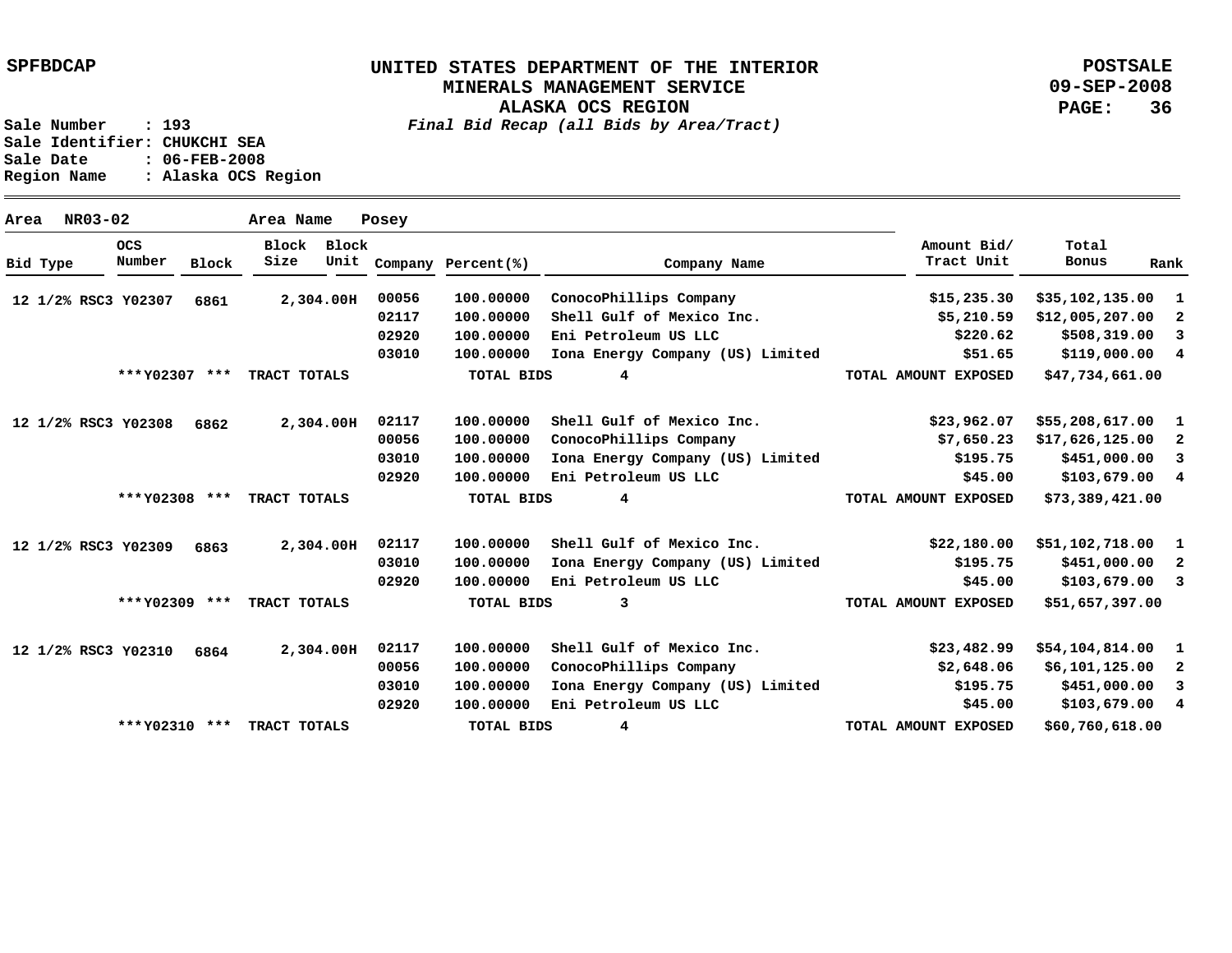**ALASKA OCS REGION**

**POSTSALE 09-SEP-2008 PAGE: 37**

**Sale Number : 193** *Final Bid Recap (all Bids by Area/Tract)*

Sale Identifier: CHUKCHI SEA<br>Sale Date : 06-FEB-2008 **Sale Date : 06-FEB-2008 Region Name : Alaska OCS Region**

|          | NR03-02<br>Area     |                      |              | Area Name           |           | Posey          |                      |                                                    |                           |                   |                         |
|----------|---------------------|----------------------|--------------|---------------------|-----------|----------------|----------------------|----------------------------------------------------|---------------------------|-------------------|-------------------------|
| Bid Type |                     | <b>OCS</b><br>Number | <b>Block</b> | Block Block<br>Size | Unit      |                | Company Percent(%)   | Company Name                                       | Amount Bid/<br>Tract Unit | Total<br>Bonus    | Rank                    |
|          | 12 1/2% RSC3 Y02311 |                      | 6865         |                     | 2,304.00H | 02117          | 100,00000            | Shell Gulf of Mexico Inc.                          | \$36,111.70               | \$83,201,359.00   | $\mathbf{1}$            |
|          |                     |                      |              |                     |           | 00056          | 100.00000            | ConocoPhillips Company                             | \$13,499.20               | \$31,102,165.00   | -2                      |
|          |                     |                      |              |                     |           | 02528<br>02920 | 50.00000<br>50.00000 | StatoilHydro USA E&P, Inc.<br>Eni Petroleum US LLC | \$2,613.46                | \$6,021,407.00    | $\overline{\mathbf{3}}$ |
|          |                     |                      |              |                     |           | 03010          | 100.00000            | Iona Energy Company (US) Limited                   | \$51.65                   | \$119,000.004     |                         |
|          |                     | *** Y02311 ***       |              | TRACT TOTALS        |           |                | <b>TOTAL BIDS</b>    | 4                                                  | TOTAL AMOUNT EXPOSED      | \$120,443,931.00  |                         |
|          | 12 1/2% RSC3 Y02312 |                      | 6866         |                     | 2,304.00H | 02117          | 100.00000            | Shell Gulf of Mexico Inc.                          | \$2,629.20                | \$6,057,679.00    | $\mathbf{1}$            |
|          |                     |                      |              |                     |           | 02528          | 50.00000             | StatoilHydro USA E&P, Inc.                         | \$1,135.31                | $$2,615,746.00$ 2 |                         |
|          |                     |                      |              |                     |           | 02920          | 50.00000             | Eni Petroleum US LLC                               |                           |                   |                         |
|          |                     |                      |              |                     |           | 00056          | 100,00000            | ConocoPhillips Company                             | \$130.70                  | $$301,125.00$ 3   |                         |
|          |                     |                      |              |                     |           | 03010          | 100.00000            | Iona Energy Company (US) Limited                   | \$26.48                   | \$61,000.00 4     |                         |
|          |                     | *** Y02312 ***       |              | TRACT TOTALS        |           |                | TOTAL BIDS           | 4                                                  | TOTAL AMOUNT EXPOSED      | \$9,035,550.00    |                         |
|          | 12 1/2% RSC3 Y02313 |                      | 6868         |                     | 2,304.00H | 00056          | 100.00000            | ConocoPhillips Company                             | \$110.95                  | $$255,625.00$ 1   |                         |
|          | 12 1/2% RSC3 Y02314 |                      | 6869         |                     | 2,304.00H | 00056          | 100.00000            | ConocoPhillips Company                             | \$152.58                  | \$351,535.00 1    |                         |
|          | 12 1/2% RSC3 Y02315 |                      | 6870         |                     | 2,304.00H | 00056          | 100.00000            | ConocoPhillips Company                             | \$154.13                  | \$355,115.00 1    |                         |
|          | 12 1/2% RSC3 Y02316 |                      | 6871         |                     | 2,304.00H | 00056          | 100.00000            | ConocoPhillips Company                             | \$54.30                   | $$125,115.00$ 1   |                         |
|          | 12 1/2% RSC3 Y02317 |                      | 6905         |                     | 2,304.00H | 02117          | 100.00000            | Shell Gulf of Mexico Inc.                          | \$44.79                   | $$103,195.00$ 1   |                         |
|          | 12 1/2% RSC3 Y02318 |                      | 6908         |                     | 2,304.00H | 02805          | 100.00000            | Repsol E&P USA Inc.                                | \$47.77                   | \$110,051.00 1    |                         |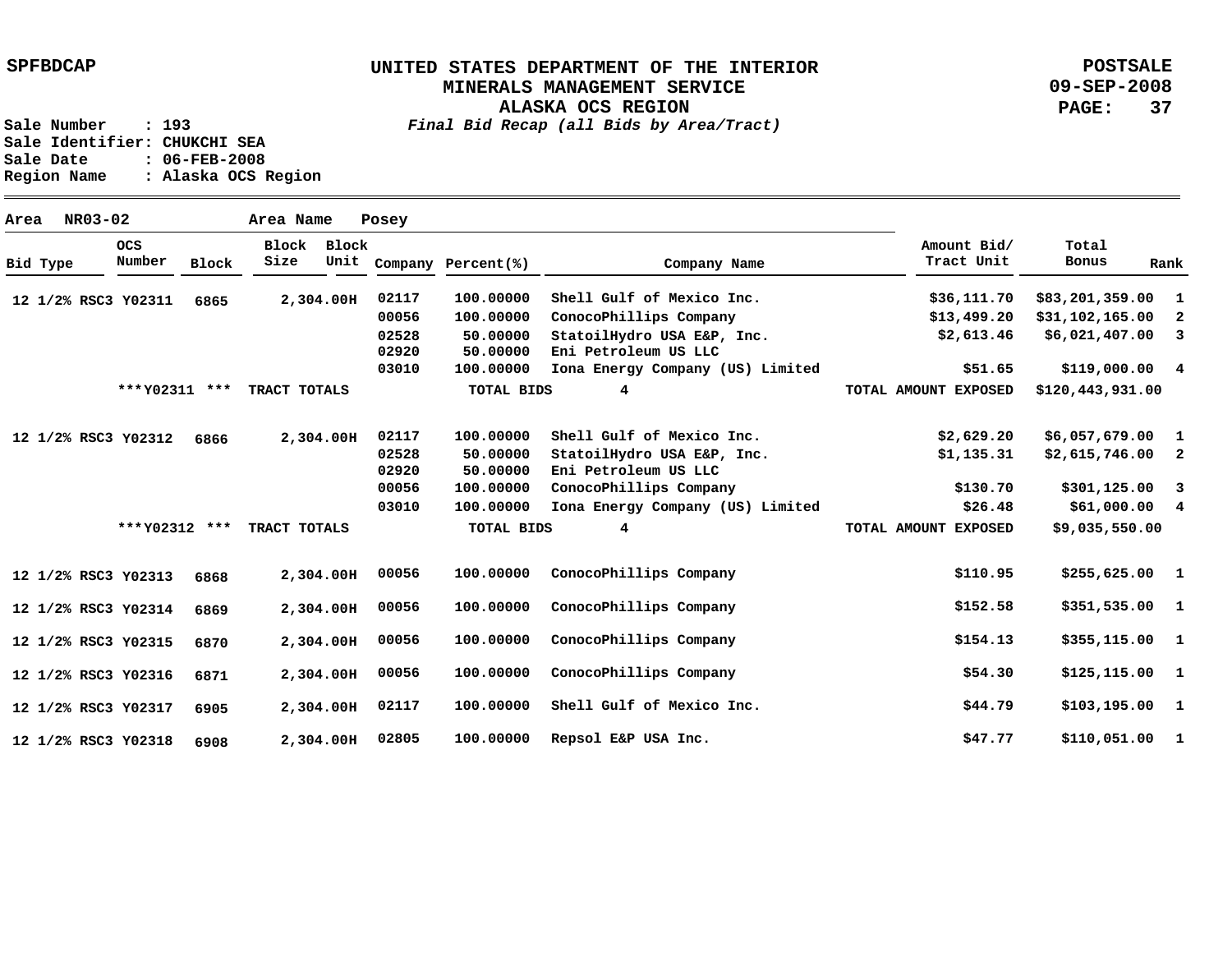**ALASKA OCS REGION**

**POSTSALE 09-SEP-2008 PAGE: 38**

**Sale Number : 193** *Final Bid Recap (all Bids by Area/Tract)* **Sale Identifier: CHUKCHI SEA Sale Date : 06-FEB-2008 Region Name : Alaska OCS Region**

**Area NR03-02 Area Name Posey Y02319 12 1/2% RSC3 Y02320 12 1/2% RSC3 Y02321 12 1/2% RSC3 Y02322 12 1/2% RSC3 2,304.00 H 2,304.00 H 2,304.00 H 2,304.00 H 6910 6911 6912 6913 1 2 1 2 3 4 1 2 3 4 1 2 3 4 \$103,679.00 \$2,101,125.00 \$61,000.00 \$56,106,135.00 \$22,900,580.00 \$540,303.00 \$119,000.00 \$90,243,848.00 \$50,102,155.00 \$451,000.00 \$103,679.00 \$75,309,115.00 \$41,102,155.00 \$451,000.00 \$911.95 \$26.48 \$24,351.62 \$9,939.49 \$234.51 \$51.65 \$39,168.34 \$21,745.73 \$195.75 \$45.00 \$32,686.25 \$17,839.48 \$195.75 \$45.00 100.00000 100.00000 100.00000 100.00000 100.00000 100.00000 100.00000 100.00000 100.00000 100.00000 Eni Petroleum US LLC 100.00000 100.00000 100.00000 100.00000 Eni Petroleum US LLC 00056 03010 00056 02117 02920 03010 02117 00056 03010 02920 02117 00056 03010 02920 ConocoPhillips Company Iona Energy Company (US) Limited ConocoPhillips Company Shell Gulf of Mexico Inc. Eni Petroleum US LLC Iona Energy Company (US) Limited Shell Gulf of Mexico Inc. ConocoPhillips Company Iona Energy Company (US) Limited Shell Gulf of Mexico Inc. ConocoPhillips Company Iona Energy Company (US) Limited Bid Type OCS Number Block Block Block Size Unit Company Percent(%) Company Name Amount Bid/ Tract Unit Total Bonus Rank \$2,162,125.00 \$79,666,018.00 \$140,900,682.00 \$116,965,949.00 2 4 4 4 \*\*\* \*\*\* TRACT TOTALS Y02319 \*\*\* \*\*\* TRACT TOTALS Y02320 \*\*\* \*\*\* TRACT TOTALS Y02321 \*\*\* \*\*\* TRACT TOTALS Y02322 TOTAL BIDS TOTAL BIDS TOTAL BIDS TOTAL BIDS TOTAL AMOUNT EXPOSED TOTAL AMOUNT EXPOSED TOTAL AMOUNT EXPOSED TOTAL AMOUNT EXPOSED**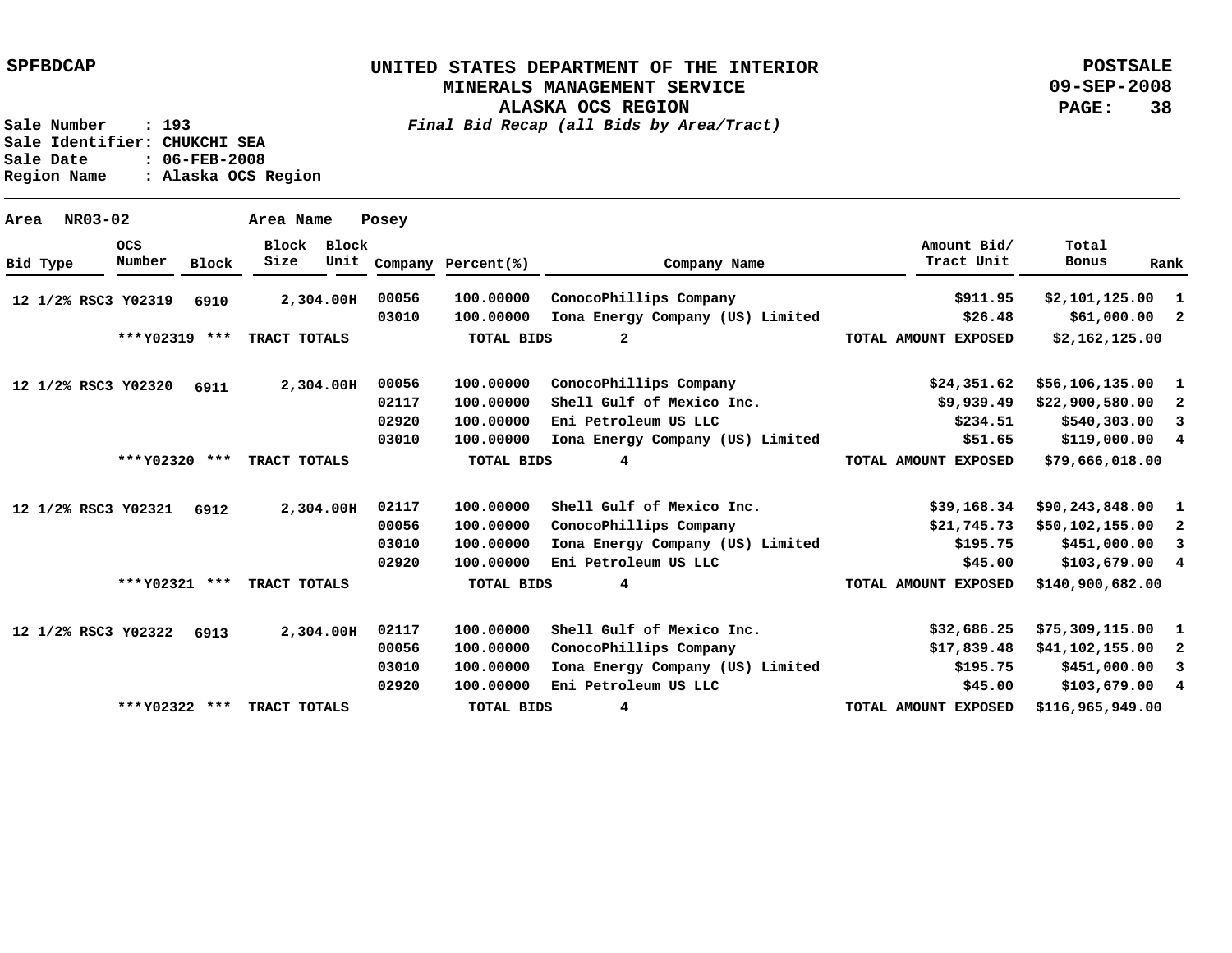**ALASKA OCS REGION**

**POSTSALE 09-SEP-2008 PAGE: 39**

**Sale Number : 193** *Final Bid Recap (all Bids by Area/Tract)*

Sale Identifier: CHUKCHI SEA<br>Sale Date : 06-FEB-2008 **Sale Date : 06-FEB-2008 Region Name : Alaska OCS Region**

| Area |          | NR03-02              |                     |               | Area Name     |           | Posey              |                      |                                                    |                      |                  |                         |
|------|----------|----------------------|---------------------|---------------|---------------|-----------|--------------------|----------------------|----------------------------------------------------|----------------------|------------------|-------------------------|
|      | Bid Type | <b>OCS</b><br>Number | Block               | Block<br>Size | Block<br>Unit |           | Company Percent(%) | Company Name         | Amount Bid/<br>Tract Unit                          | Total<br>Bonus       | Rank             |                         |
|      |          |                      | 12 1/2% RSC3 Y02323 | 6914          |               | 2,304.00H | 02117              | 100,00000            | Shell Gulf of Mexico Inc.                          | \$33,076.05          | \$76,207,228.00  | -1                      |
|      |          |                      |                     |               |               |           | 00056              | 100.00000            | ConocoPhillips Company                             | \$13,499.19          | \$31,102,135.00  | -2                      |
|      |          |                      |                     |               |               |           | 03010              | 100,00000            | Iona Energy Company (US) Limited                   | \$195.75             | \$451,000.00     | 3                       |
|      |          |                      |                     |               |               |           | 02920              | 100.00000            | Eni Petroleum US LLC                               | \$45.00              | \$103,679.00     | $\overline{\mathbf{4}}$ |
|      |          |                      | *** Y02323 ***      |               | TRACT TOTALS  |           |                    | TOTAL BIDS           | 4                                                  | TOTAL AMOUNT EXPOSED | \$107,864,042.00 |                         |
|      |          |                      | 12 1/2% RSC3 Y02324 | 6915          |               | 2,304.00H | 02117              | 100,00000            | Shell Gulf of Mexico Inc.                          | \$23,959.39          | \$55,202,431.00  | $\mathbf{1}$            |
|      |          |                      |                     |               |               |           | 00056              | 100.00000            | ConocoPhillips Company                             | \$3,082.09           | \$7,101,125.00   | -2                      |
|      |          |                      |                     |               |               |           | 02528<br>02920     | 50.00000<br>50.00000 | StatoilHydro USA E&P, Inc.<br>Eni Petroleum US LLC | \$2,550.84           | \$5,877,124.00   | 3                       |
|      |          |                      |                     |               |               |           | 03010              | 100.00000            | Iona Energy Company (US) Limited                   | \$51.65              | \$119,000.00 4   |                         |
|      |          |                      | *** Y02324 ***      |               | TRACT TOTALS  |           |                    | TOTAL BIDS           | 4                                                  | TOTAL AMOUNT EXPOSED | \$68,299,680.00  |                         |
|      |          |                      | 12 1/2% RSC3 Y02325 | 6916          |               | 2,304.00H | 02117              | 100.00000            | Shell Gulf of Mexico Inc.                          | \$1,519.63           | \$3,501,237.00   | $\blacksquare$          |
|      |          |                      |                     |               |               |           | 02920              | 100.00000            | Eni Petroleum US LLC                               | \$151.24             | \$348,458.00     | 2                       |
|      |          |                      |                     |               |               |           | 00056              | 100,00000            | ConocoPhillips Company                             | \$87.73              | \$202,135.00     | $\overline{\mathbf{3}}$ |
|      |          |                      |                     |               |               |           | 03010              | 100.00000            | Iona Energy Company (US) Limited                   | \$26.48              | \$61,000.00      | $\overline{4}$          |
|      |          |                      | ***Y02325 ***       |               | TRACT TOTALS  |           |                    | <b>TOTAL BIDS</b>    | 4                                                  | TOTAL AMOUNT EXPOSED | \$4,112,830.00   |                         |
|      |          |                      | 12 1/2% RSC3 Y02326 | 6918          |               | 2,304.00H | 00056              | 100,00000            | ConocoPhillips Company                             | \$108.56             | $$250,125.00$ 1  |                         |
|      |          |                      | 12 1/2% RSC3 Y02327 | 6919          |               | 2,304.00H | 00056              | 100.00000            | ConocoPhillips Company                             | \$152.61             | \$351,615.00     | $\blacksquare$          |
|      |          |                      | 12 1/2% RSC3 Y02328 | 6920          |               | 2,304.00H | 00056              | 100.00000            | ConocoPhillips Company                             | \$152.83             | \$352,125.00     | - 1                     |
|      |          |                      | 12 1/2% RSC3 Y02329 | 6921          |               | 2,304.00H | 00056              | 100.00000            | ConocoPhillips Company                             | \$54.52              | \$125,610.00     | $\mathbf{1}$            |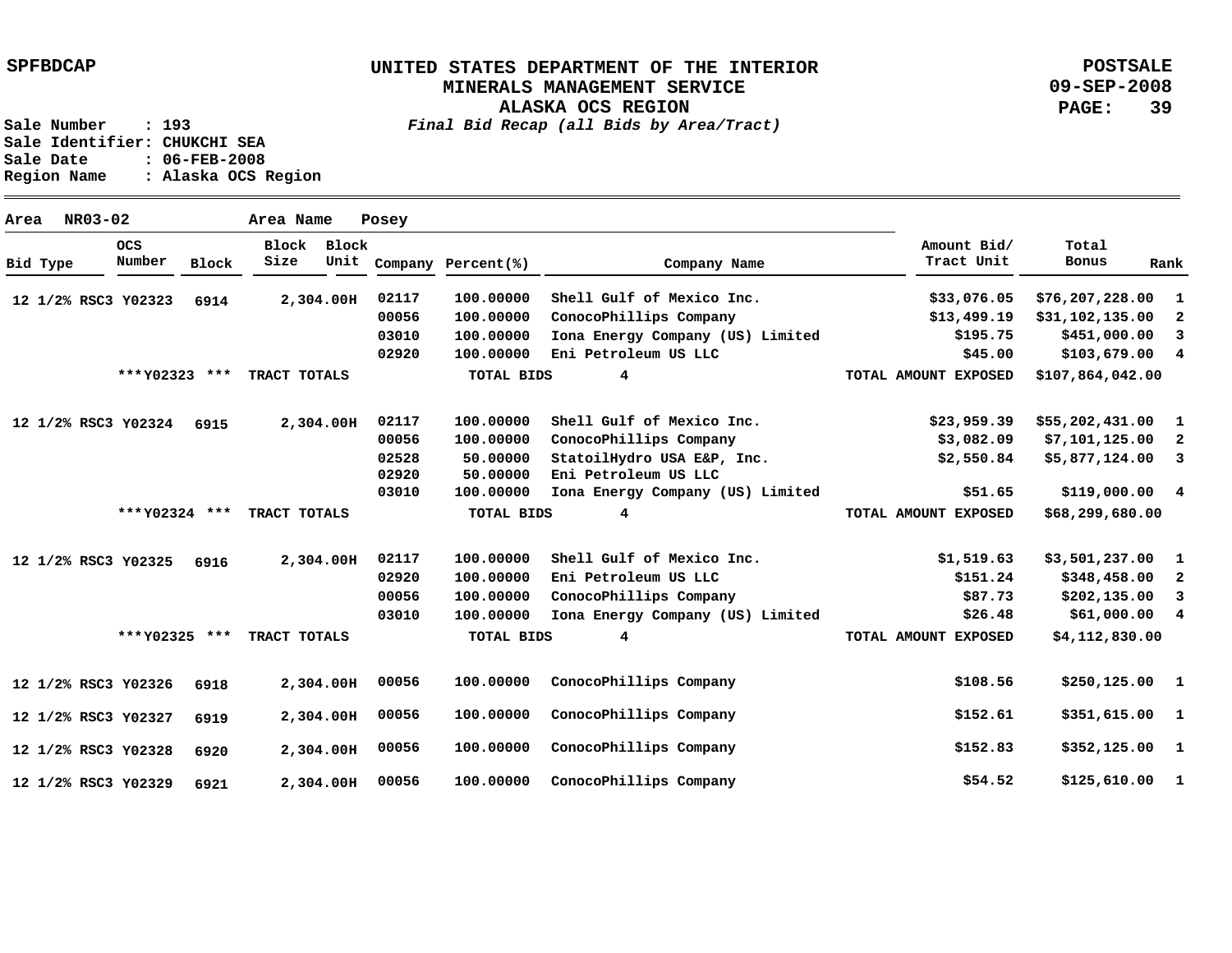**ALASKA OCS REGION**

**POSTSALE 09-SEP-2008 PAGE: 40**

| Area |          | NR03-02 |                      |              | Area Name     |               | Posey                                     |                                                             |                                                                                                                                               |                                                 |                                                                              |                |
|------|----------|---------|----------------------|--------------|---------------|---------------|-------------------------------------------|-------------------------------------------------------------|-----------------------------------------------------------------------------------------------------------------------------------------------|-------------------------------------------------|------------------------------------------------------------------------------|----------------|
|      | Bid Type |         | <b>OCS</b><br>Number | <b>Block</b> | Block<br>Size | Block<br>Unit |                                           | Company Percent(%)                                          | Company Name                                                                                                                                  | Amount Bid/<br>Tract Unit                       | Total<br>Bonus                                                               | Rank           |
|      |          |         | 12 1/2% RSC3 Y02330  | 6957         |               | 2,304.00H     | 02805                                     | 100.00000                                                   | Repsol E&P USA Inc.                                                                                                                           | \$47.77                                         | \$110,051.00 1                                                               |                |
|      |          |         | 12 1/2% RSC3 Y02331  | 6958         |               | 2,304.00H     | 02805                                     | 100.00000                                                   | Repsol E&P USA Inc.                                                                                                                           | \$47.77                                         | $$110,051.00$ 1                                                              |                |
|      |          |         | 12 1/2% RSC3 Y02332  | 6960         |               | 2,304.00H     | 00056<br>03010                            | 100.00000<br>100.00000                                      | ConocoPhillips Company<br>Iona Energy Company (US) Limited                                                                                    | \$174.10<br>\$26.48                             | $$401,135.00$ 1<br>$$61,000.00$ 2                                            |                |
|      |          |         | *** Y02332 ***       |              | TRACT TOTALS  |               |                                           | <b>TOTAL BIDS</b>                                           | $\overline{a}$                                                                                                                                | TOTAL AMOUNT EXPOSED                            | \$462,135.00                                                                 |                |
|      |          |         | 12 1/2% RSC3 Y02333  | 6961         |               | 2,304.00H     | 00056                                     | 100.00000                                                   | ConocoPhillips Company                                                                                                                        | \$3,082.52                                      | $$7,102,135.00$ 1                                                            |                |
|      |          |         |                      |              |               |               | 02117<br>02920                            | 100.00000<br>100,00000                                      | Shell Gulf of Mexico Inc.<br>Eni Petroleum US LLC                                                                                             | \$1,739.71<br>\$220.15                          | \$4,008,288.00<br>$$507,226.00$ 3                                            | $\overline{2}$ |
|      |          |         | *** Y02333 ***       |              | TRACT TOTALS  |               | 03010                                     | 100.00000<br><b>TOTAL BIDS</b>                              | Iona Energy Company (US) Limited<br>4                                                                                                         | \$26.48<br>TOTAL AMOUNT EXPOSED                 | \$61,000.00 4<br>\$11,678,649.00                                             |                |
|      |          |         | 12 1/2% RSC3 Y02334  | 6962         |               | 2,304.00H     | 02117<br>00056<br>02528<br>02920<br>03010 | 100,00000<br>100.00000<br>50.00000<br>50.00000<br>100.00000 | Shell Gulf of Mexico Inc.<br>ConocoPhillips Company<br>StatoilHydro USA E&P, Inc.<br>Eni Petroleum US LLC<br>Iona Energy Company (US) Limited | \$9,464.35<br>\$6,556.48<br>\$315.54<br>\$51.65 | $$21,805,853.00$ 1<br>$$15,106,135.00$ 2<br>$$727,007.00$ 3<br>\$119,000.004 |                |
|      |          |         | *** Y02334 ***       |              | TRACT TOTALS  |               |                                           | <b>TOTAL BIDS</b>                                           | 4                                                                                                                                             | TOTAL AMOUNT EXPOSED                            | \$37,757,995.00                                                              |                |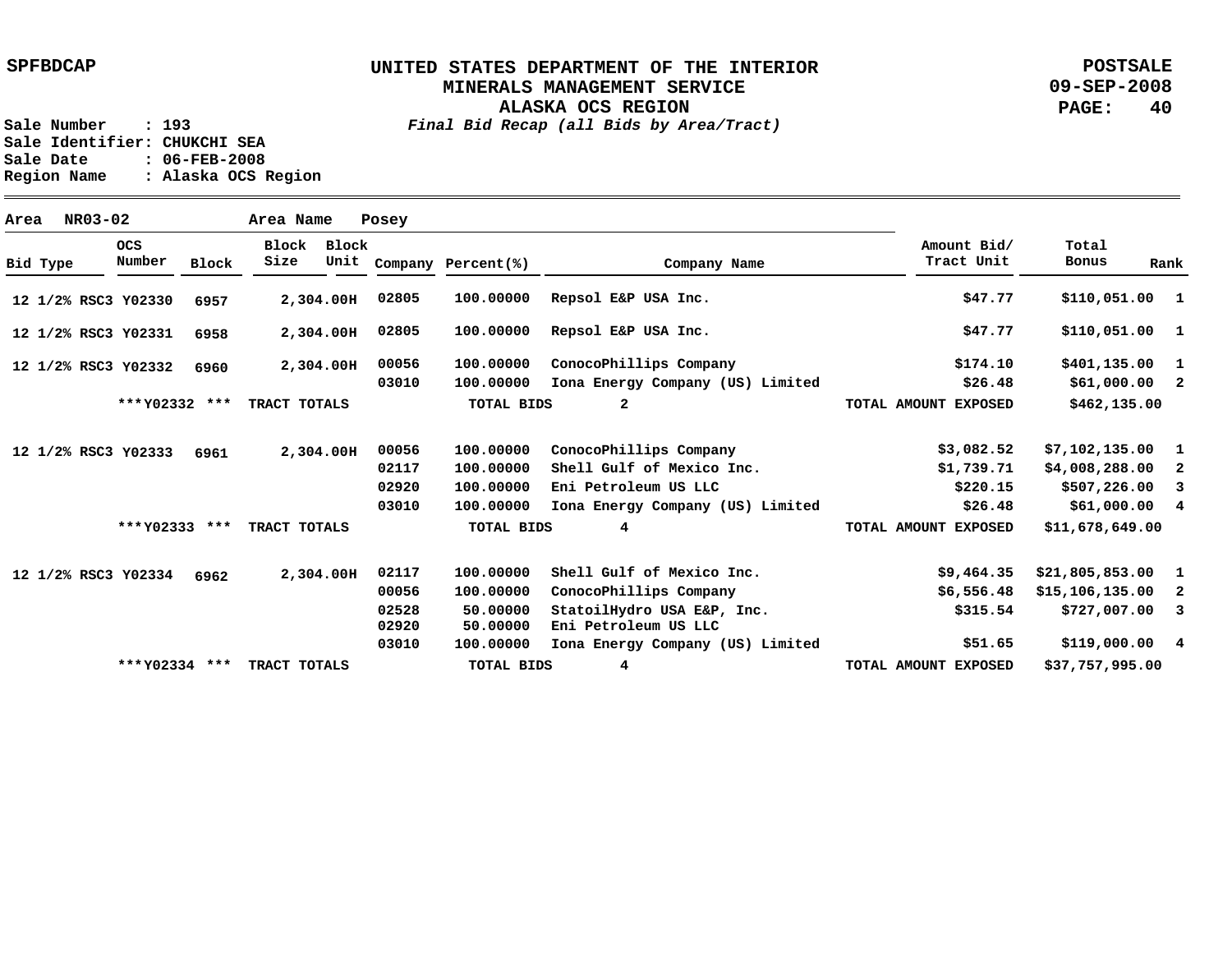**ALASKA OCS REGION**

**POSTSALE 09-SEP-2008 PAGE: 41**

**Sale Number : 193** *Final Bid Recap (all Bids by Area/Tract)* **Sale Identifier: CHUKCHI SEA Sale Date : 06-FEB-2008 Region Name : Alaska OCS Region**

**Area NR03-02 Area Name Posey Y02335 12 1/2% RSC3 Y02336 12 1/2% RSC3 Y02337 12 1/2% RSC3 Y02338 12 1/2% RSC3 Y02339 12 1/2% RSC3 Y02340 12 1/2% RSC3 2,304.00 H 2,304.00 H 2,304.00 H 2,304.00 H 2,304.00 H 2,304.00 H 6963 6964 6965 6969 6970 7019 1 2 3 4 \$119,000.00 1 2 3 4 1 2 3 4 \$61,000.00 1 1 1 \$125,610.00 \$24,307,601.00 \$11,102,165.00 \$915,124.00 \$12,103,575.00 \$911,124.00 \$602,135.00 \$119,000.00 \$5,007,878.00 \$346,151.00 \$301,135.00 \$255,115.00 \$251,625.00 \$10,550.17 \$4,818.65 \$397.19 \$51.65 \$5,253.29 \$395.45 \$261.34 \$51.65 \$2,173.56 \$150.24 \$130.70 \$26.48 \$110.73 \$109.21 \$54.52 100.00000 100.00000 50.00000 50.00000 100.00000 100.00000 50.00000 50.00000 100.00000 100.00000 Iona Energy Company (US) Limited 100.00000 100.00000 100.00000 100.00000 100.00000 100.00000 100.00000 ConocoPhillips Company 02117 00056 02528 02920 03010 02117 02528 02920 00056 03010 02117 02920 00056 03010 00056 00056 00056 Shell Gulf of Mexico Inc. ConocoPhillips Company StatoilHydro USA E&P, Inc. Eni Petroleum US LLC Iona Energy Company (US) Limited Shell Gulf of Mexico Inc. StatoilHydro USA E&P, Inc. Eni Petroleum US LLC ConocoPhillips Company Shell Gulf of Mexico Inc. Eni Petroleum US LLC ConocoPhillips Company Iona Energy Company (US) Limited ConocoPhillips Company ConocoPhillips Company Bid Type OCS Number Block Block Block Size Unit Company Percent(%) Company Name Amount Bid/ Tract Unit Total Bonus Rank \$36,443,890.00 \$13,735,834.00 \$5,716,164.00 4 4 4 \*\*\* \*\*\* TRACT TOTALS Y02335 \*\*\* \*\*\* TRACT TOTALS Y02336 \*\*\* \*\*\* TRACT TOTALS Y02337 TOTAL BIDS TOTAL BIDS TOTAL BIDS TOTAL AMOUNT EXPOSED TOTAL AMOUNT EXPOSED TOTAL AMOUNT EXPOSED**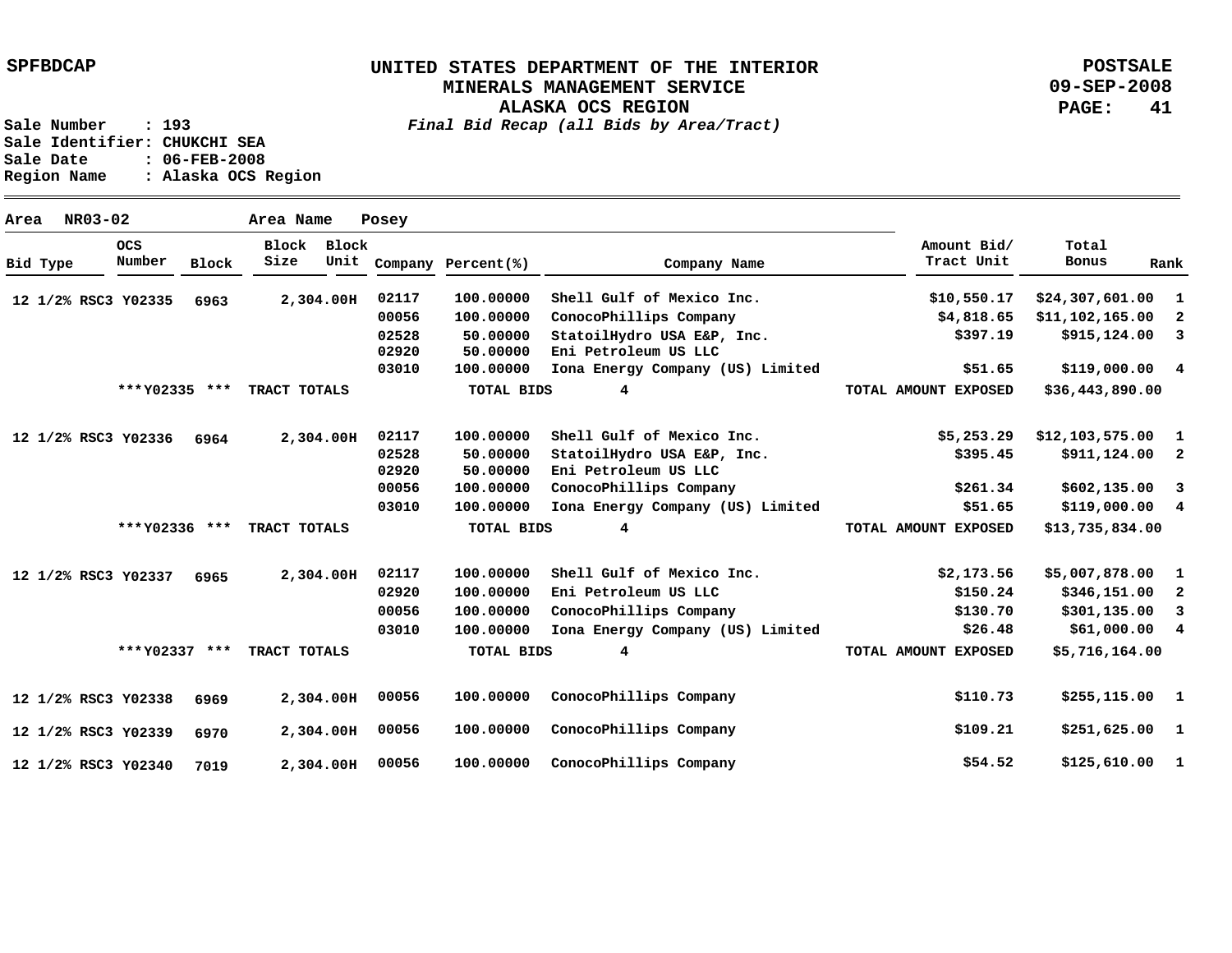**POSTSALE 09-SEP-2008 PAGE: 42**

| NR03-02<br>Area     |               |       | Area Name           |           | Posey |                    |                        |                           | Total<br>Bonus |              |
|---------------------|---------------|-------|---------------------|-----------|-------|--------------------|------------------------|---------------------------|----------------|--------------|
| Bid Type            | ocs<br>Number | Block | Block Block<br>Size | Unit      |       | Company Percent(%) | Company Name           | Amount Bid/<br>Tract Unit |                | Rank         |
| 12 1/2% RSC3 Y02341 |               | 7101  |                     | 2,304.00H | 00056 | 100.00000          | ConocoPhillips Company | \$108.56                  | \$250,125.00   | $\mathbf{1}$ |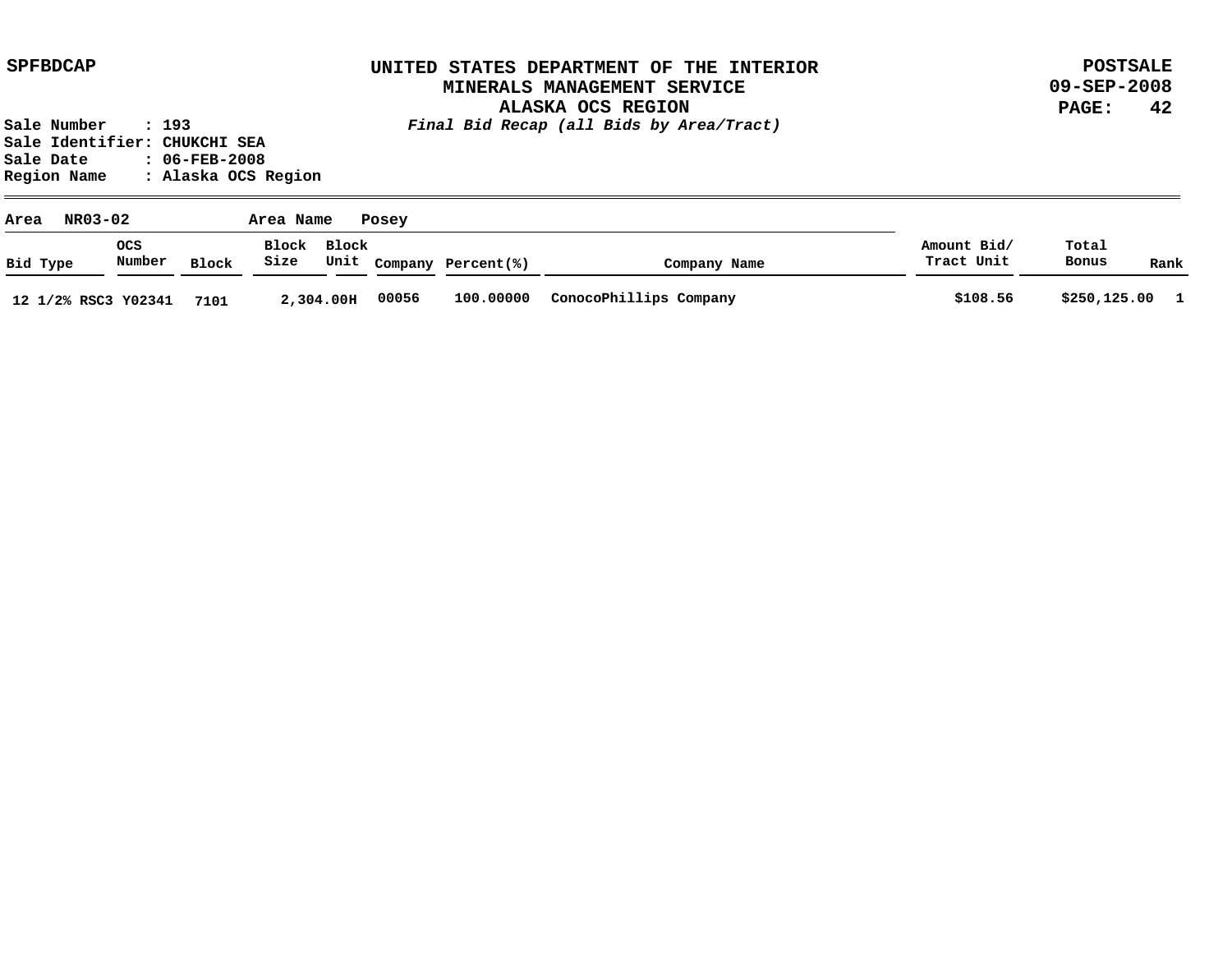**POSTSALE 09-SEP-2008 PAGE: 43**

| Area | <b>NR04-01</b>      |                      |       | Area Name     |           | Hanna Shoal |                         |                           |              |                           |                 |      |
|------|---------------------|----------------------|-------|---------------|-----------|-------------|-------------------------|---------------------------|--------------|---------------------------|-----------------|------|
|      | Bid Type            | <b>OCS</b><br>Number | Block | Block<br>Size | Block     |             | Unit Company Percent(%) |                           | Company Name | Amount Bid/<br>Tract Unit | Total<br>Bonus  | Rank |
|      | 12 1/2% RSC3 Y02342 |                      | 6352  | 2,227.23H     |           | 02117       | 100.00000               | Shell Gulf of Mexico Inc. |              | \$159.38                  | \$354,974.00 1  |      |
|      | 12 1/2% RSC1 Y02343 |                      | 6401  |               | 39.47H    | 02117       | 100.00000               | Shell Gulf of Mexico Inc. |              | \$672.10                  | $$26,529.00$ 1  |      |
|      | 12 1/2% RSC3 Y02344 |                      | 6402  | 2,302.35H     |           | 02117       | 100,00000               | Shell Gulf of Mexico Inc. |              | \$245.45                  | \$565,100.00 1  |      |
|      | 12 1/2% RSC3 Y02345 |                      | 6452  |               | 2,304.00H | 02117       | 100,00000               | Shell Gulf of Mexico Inc. |              | \$140.35                  | $$323,356.00$ 1 |      |
|      | 12 1/2% RSC3 Y02346 |                      | 6453  | 2,304.00H     |           | 02117       | 100.00000               | Shell Gulf of Mexico Inc. |              | \$113.19                  | \$260,798.00 1  |      |
|      | 12 1/2% RSC3 Y02347 |                      | 6503  | 2,304.00H     |           | 02117       | 100.00000               | Shell Gulf of Mexico Inc. |              | \$133.57                  | \$307,750.00 1  |      |
|      | 12 1/2% RSC3 Y02348 |                      | 6504  | 2,304.00H     |           | 02117       | 100,00000               | Shell Gulf of Mexico Inc. |              | \$144.23                  | $$332,302.00$ 1 |      |
|      | 12 1/2% RSC3 Y02349 |                      | 6554  | 2,304.00H     |           | 02117       | 100.00000               | Shell Gulf of Mexico Inc. |              | \$131.42                  | \$302,798.00 1  |      |
|      | 12 1/2% RSC3 Y02350 |                      | 6604  | 2,304.00H     |           | 02117       | 100,00000               | Shell Gulf of Mexico Inc. |              | \$115.93                  | $$267,103.00$ 1 |      |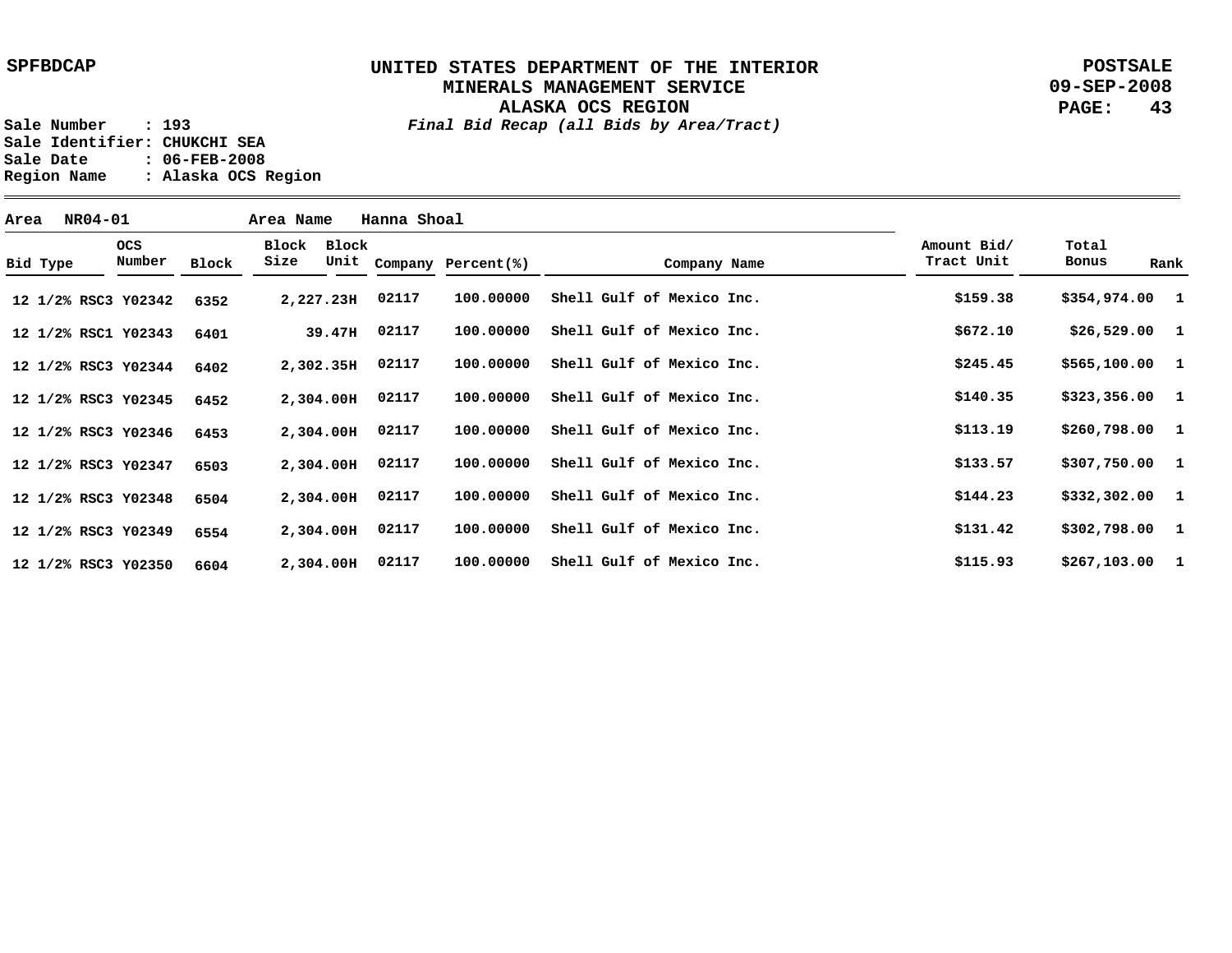**POSTSALE 09-SEP-2008 PAGE: 44**

| Area |          | NR03-03 |                      |              | Area Name     |               | Colbert |                    |                           |                           |                    |      |
|------|----------|---------|----------------------|--------------|---------------|---------------|---------|--------------------|---------------------------|---------------------------|--------------------|------|
|      | Bid Type |         | <b>OCS</b><br>Number | <b>Block</b> | Block<br>Size | Block<br>Unit |         | Company Percent(%) | Company Name              | Amount Bid/<br>Tract Unit | Total<br>Bonus     | Rank |
|      |          |         | 12 1/2% RSC3 Y02351  | 6007         |               | 2,304.00H     | 02117   | 100,00000          | Shell Gulf of Mexico Inc. | \$782.87                  | $$1,803,742.00$ 1  |      |
|      |          |         | 12 1/2% RSC3 Y02352  | 6008         |               | 2,304.00H     | 02117   | 100.00000          | Shell Gulf of Mexico Inc. | \$13,282.65               | \$30,603,228.00 1  |      |
|      |          |         |                      |              |               |               | 02920   | 100.00000          | Eni Petroleum US LLC      | \$45.47                   | $$104,763.00$ 2    |      |
|      |          |         | *** Y02352 ***       |              | TRACT TOTALS  |               |         | <b>TOTAL BIDS</b>  | $\overline{a}$            | TOTAL AMOUNT EXPOSED      | \$30,707,991.00    |      |
|      |          |         | 12 1/2% RSC3 Y02353  | 6009         |               | 2,304.00H     | 02117   | 100.00000          | Shell Gulf of Mexico Inc. | \$4,906.89                | $$11,305,477.00$ 1 |      |
|      |          |         |                      |              |               |               | 02920   | 100.00000          | Eni Petroleum US LLC      | \$161.14                  | \$371,278.00 2     |      |
|      |          |         | *** Y02353 ***       |              | TRACT TOTALS  |               |         | <b>TOTAL BIDS</b>  | $\overline{a}$            | TOTAL AMOUNT EXPOSED      | \$11,676,755.00    |      |
|      |          |         | 12 1/2% RSC3 Y02354  | 6010         |               | 2,304.00H     | 02117   | 100.00000          | Shell Gulf of Mexico Inc. | \$2,303.08                | $$5,306,306.00$ 1  |      |
|      |          |         |                      |              |               |               | 02920   | 100.00000          | Eni Petroleum US LLC      | \$121.59                  | $$280,143.00$ 2    |      |
|      |          |         | *** Y02354 ***       |              | TRACT TOTALS  |               |         | TOTAL BIDS         | $\overline{a}$            | TOTAL AMOUNT EXPOSED      | \$5,586,449.00     |      |
|      |          |         | 12 1/2% RSC3 Y02355  | 6017         |               | 2,304.00H     | 02117   | 100.00000          | Shell Gulf of Mexico Inc. | \$283.91                  | $$654,124.00$ 1    |      |
|      |          |         | 12 1/2% RSC3 Y02356  | 6018         |               | 2,304.00H     | 02117   | 100.00000          | Shell Gulf of Mexico Inc. | \$282.85                  | $$651,696.00$ 1    |      |
|      |          |         | 12 1/2% RSC3 Y02357  | 6020         |               | 2,304.00H     | 02117   | 100.00000          | Shell Gulf of Mexico Inc. | \$3,039.79                | $$7,003,682.00$ 1  |      |
|      |          |         |                      |              |               |               | 00056   | 100.00000          | ConocoPhillips Company    | \$87.29                   | $$201,115.00$ 2    |      |
|      |          |         | *** Y02357 ***       |              | TRACT TOTALS  |               |         | TOTAL BIDS         | 2                         | TOTAL AMOUNT EXPOSED      | \$7,204,797.00     |      |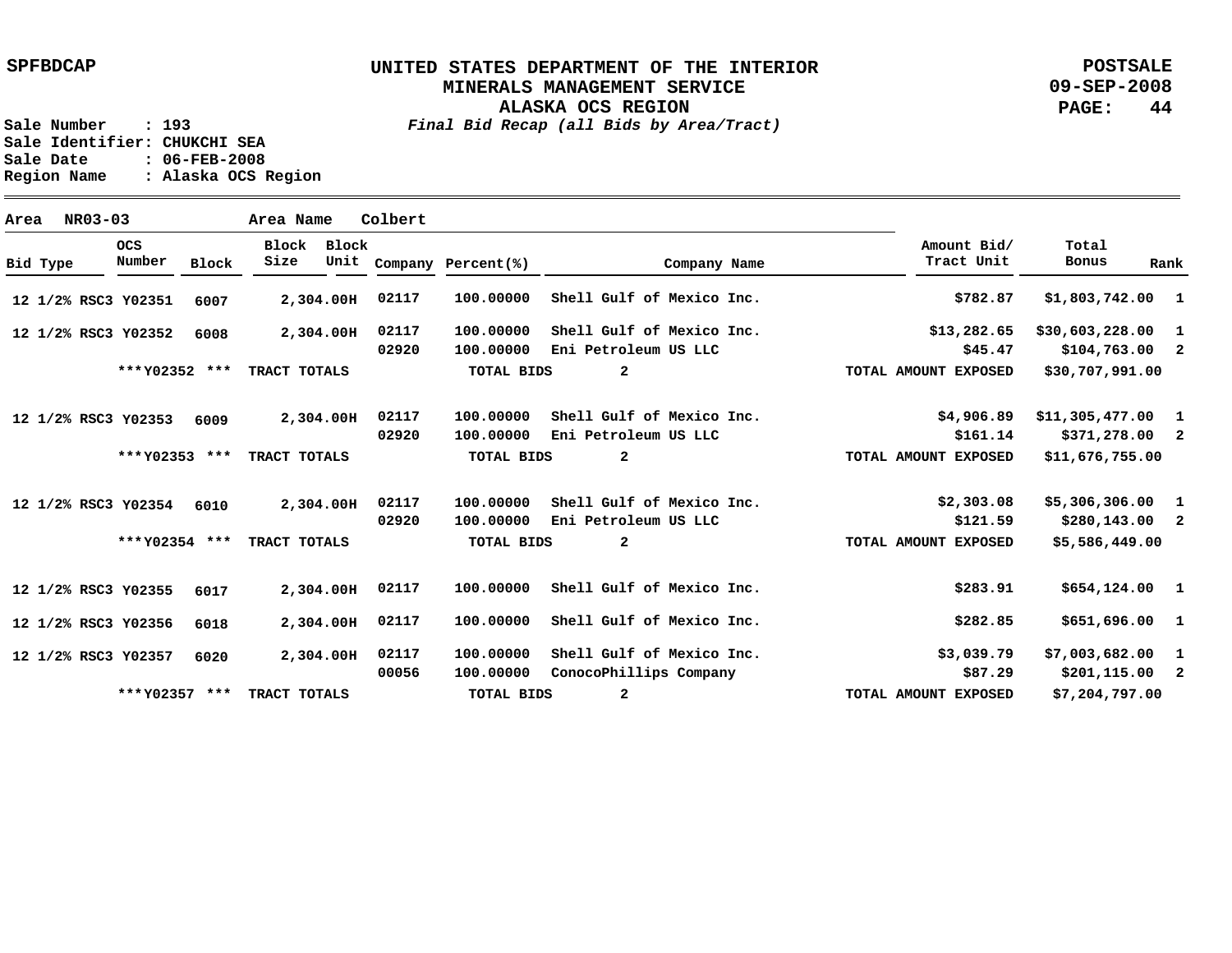**POSTSALE 09-SEP-2008 PAGE: 45**

**Sale Number : 193** *Final Bid Recap (all Bids by Area/Tract)* **Sale Identifier: CHUKCHI SEA Sale Date : 06-FEB-2008 Region Name : Alaska OCS Region**

**Area NR03-03 Area Name Colbert Y02358 12 1/2% RSC3 Y02359 12 1/2% RSC3 Y02360 6023 12 1/2% RSC3 Y02361 6024 12 1/2% RSC3 Y02362 12 1/2% RSC3 Y02363 12 1/2% RSC3 Y02364 12 1/2% RSC3 2,304.00 H 2,304.00 H 2,304.00 H 2,304.00 H 2,304.00 H 2,304.00 H 2,304.00 H 02117 6021 6022 6056 6057 6058 1 \$2,101,125.00 2 \$1,201,802.00 1 2 1 \$8,125,135.00 2 \$402,570.00 1 \$18,191,135.00 2 1 \$922,237.00 1 \$1,052,200.00 1 \$30,808,884.00 2 \$5,101,125.00 \$408,827.00 \$404,449.00 \$258,230.00 \$911.95 \$521.62 \$2,214.03 \$177.44 \$3,526.53 \$174.73 \$7,895.46 \$175.54 \$400.28 \$456.68 \$13,371.91 \$112.08 100.00000 ConocoPhillips Company 100.00000 Shell Gulf of Mexico Inc. 100.00000 100.00000 100.00000 ConocoPhillips Company 100.00000 Shell Gulf of Mexico Inc. 100.00000 100.00000 100.00000 100.00000 100.00000 Shell Gulf of Mexico Inc. 100.00000 Eni Petroleum US LLC 00056 02117 00056 02117 00056 02117 00056 02117 02117 02117 02920 ConocoPhillips Company Shell Gulf of Mexico Inc. ConocoPhillips Company Shell Gulf of Mexico Inc. Shell Gulf of Mexico Inc. Shell Gulf of Mexico Inc. Bid Type OCS Number Block Block Block Size Unit Company Percent(%) Company Name Amount Bid/ Tract Unit Total Bonus Rank \$3,302,927.00 \$5,509,952.00 \$8,527,705.00 \$18,595,584.00 \$31,067,114.00 2 2 2 2 2 \*\*\* \*\*\* TRACT TOTALS Y02358 \*\*\* \*\*\* TRACT TOTALS Y02359 \*\*\* \*\*\* TRACT TOTALS Y02360 \*\*\* \*\*\* TRACT TOTALS Y02361 \*\*\* \*\*\* TRACT TOTALS Y02364 TOTAL BIDS TOTAL BIDS TOTAL BIDS TOTAL BIDS TOTAL BIDS TOTAL AMOUNT EXPOSED TOTAL AMOUNT EXPOSED TOTAL AMOUNT EXPOSED TOTAL AMOUNT EXPOSED TOTAL AMOUNT EXPOSED**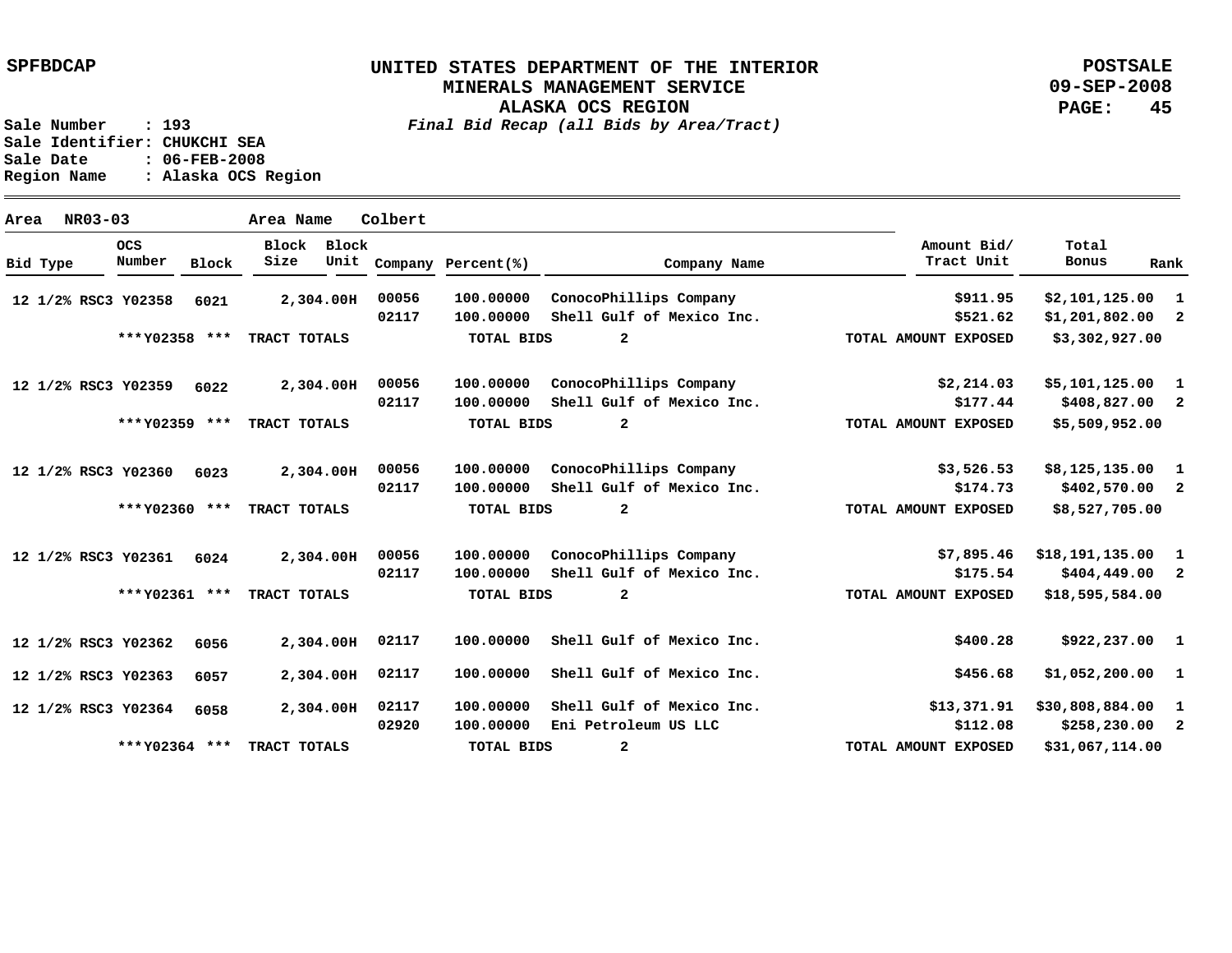## **UNITED STATES DEPARTMENT OF THE INTERIOR MINERALS MANAGEMENT SERVICE**

**ALASKA OCS REGION**

**POSTSALE 09-SEP-2008 PAGE: 46**

**Sale Number : 193** *Final Bid Recap (all Bids by Area/Tract)* **Sale Identifier: CHUKCHI SEA Sale Date : 06-FEB-2008 Region Name : Alaska OCS Region**

**Area NR03-03 Area Name Colbert Y02365 12 1/2% RSC3 Y02366 12 1/2% RSC3 Y02367 12 1/2% RSC3 Y02368 12 1/2% RSC3 Y02369 12 1/2% RSC3 Y02370 12 1/2% RSC3 Y02371 6071 12 1/2% RSC3 2,304.00 H 2,304.00 H 2,304.00 H 2,304.00 H 2,304.00 H 2,304.00 H 2,304.00 H 6059 6060 6067 6068 6069 6070 1 \$6,002,620.00 2 \$395,081.00 1 1 \$657,460.00 1 \$659,967.00 1 2 1 2 1 \$12,101,165.00 2 \$4,455,984.00 \$68,448.00 \$251,530.00 \$117,564.00 \$10,255,570.00 \$501,135.00 \$2,605.30 \$171.48 \$29.71 \$285.36 \$286.44 \$109.17 \$51.03 \$4,451.20 \$217.51 \$5,252.24 \$1,934.02 100.00000 100.00000 Eni Petroleum US LLC 100.00000 100.00000 Shell Gulf of Mexico Inc. 100.00000 Shell Gulf of Mexico Inc. 100.00000 100.00000 100.00000 100.00000 100.00000 ConocoPhillips Company 100.00000 Shell Gulf of Mexico Inc. 02117 02920 02920 02117 02117 00056 02117 02117 00056 00056 02117 Shell Gulf of Mexico Inc. Eni Petroleum US LLC ConocoPhillips Company Shell Gulf of Mexico Inc. Shell Gulf of Mexico Inc. ConocoPhillips Company Bid Type OCS Number Block Block Block Size Unit Company Percent(%) Company Name Amount Bid/ Tract Unit Total Bonus Rank \$6,397,701.00 \$369,094.00 \$10,756,705.00 \$16,557,149.00 2 2 2 2 \*\*\* \*\*\* TRACT TOTALS Y02365 \*\*\* \*\*\* TRACT TOTALS Y02369 \*\*\* \*\*\* TRACT TOTALS Y02370 \*\*\* \*\*\* TRACT TOTALS Y02371 TOTAL BIDS TOTAL BIDS TOTAL BIDS TOTAL BIDS TOTAL AMOUNT EXPOSED TOTAL AMOUNT EXPOSED TOTAL AMOUNT EXPOSED TOTAL AMOUNT EXPOSED**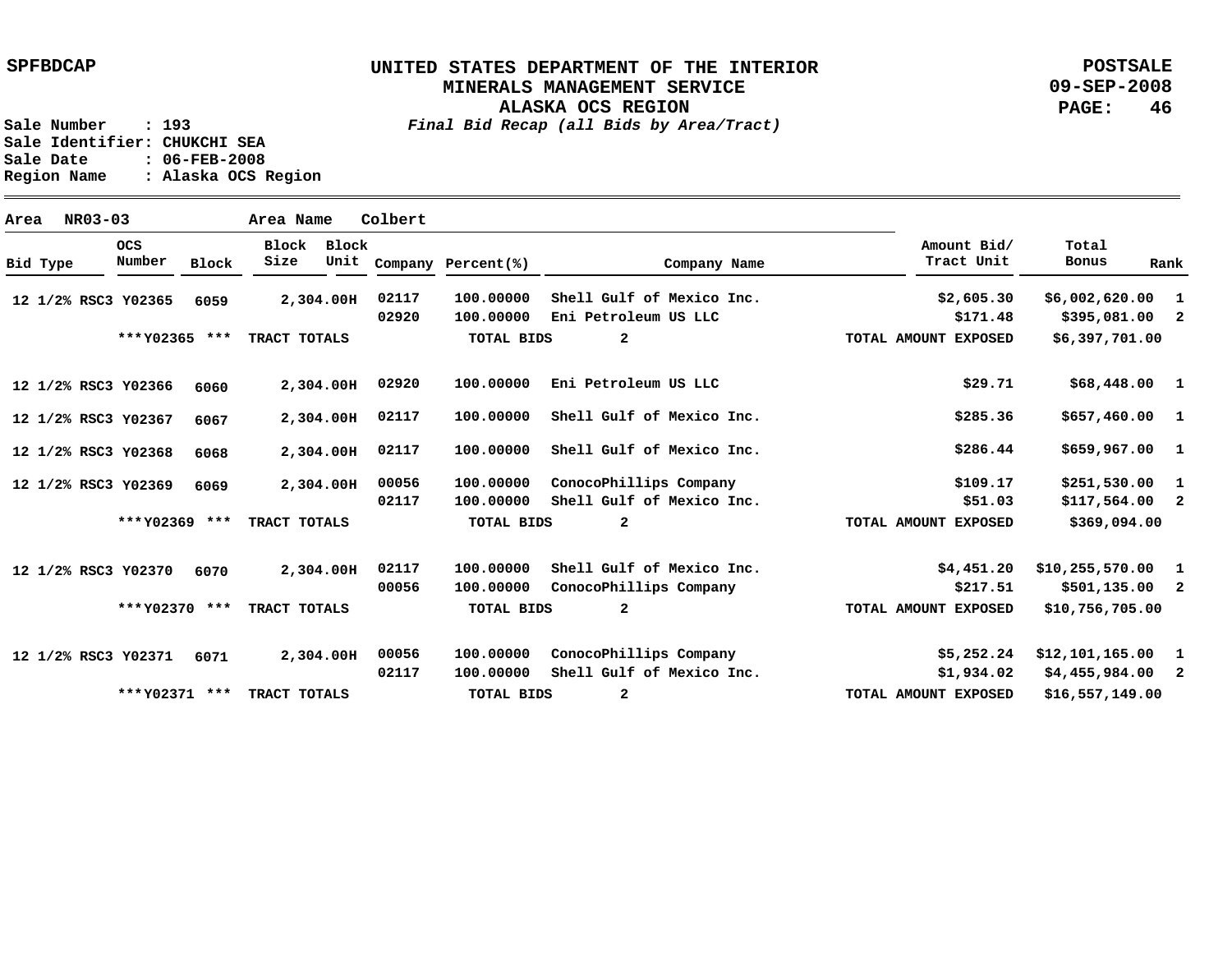**POSTSALE 09-SEP-2008 PAGE: 47**

**Sale Number : 193** *Final Bid Recap (all Bids by Area/Tract)* **Sale Identifier: CHUKCHI SEA Sale Date : 06-FEB-2008 Region Name : Alaska OCS Region**

**Area NR03-03 Area Name Colbert Y02372 12 1/2% RSC3 Y02373 6073 12 1/2% RSC3 Y02374 6074 12 1/2% RSC3 Y02375 12 1/2% RSC3 Y02376 12 1/2% RSC3 Y02377 12 1/2% RSC3 Y02378 12 1/2% RSC3 2,304.00 H 2,304.00 H 2,304.00 H 2,304.00 H 2,304.00 H 2,304.00 H 2,304.00 H 00056 6072 6108 6109 6119 6120 1 \$25,125,135.00 2 \$1,309,832.00 1 2 1 \$31,135,155.00 2 \$1,409,287.00 1 \$5,405,826.00 2 1 \$58,777.00 1 \$251,625.00 1 \$5,101,135.00 2 \$36,126,125.00 \$1,306,902.00 \$256,681.00 \$3,855,802.00 \$10,905.01 \$568.50 \$15,679.74 \$567.23 \$13,513.52 \$611.67 \$2,346.28 \$111.41 \$25.51 \$109.21 \$2,214.03 \$1,673.53 100.00000 ConocoPhillips Company 100.00000 Shell Gulf of Mexico Inc. 100.00000 100.00000 100.00000 ConocoPhillips Company 100.00000 Shell Gulf of Mexico Inc. 100.00000 Shell Gulf of Mexico Inc. 100.00000 100.00000 100.00000 ConocoPhillips Company 100.00000 ConocoPhillips Company 100.00000 Shell Gulf of Mexico Inc. 00056 02117 00056 02117 00056 02117 02117 02920 02920 00056 02117 ConocoPhillips Company Shell Gulf of Mexico Inc. Eni Petroleum US LLC Eni Petroleum US LLC Bid Type OCS Number Block Block Block Size Unit Company Percent(%) Company Name Amount Bid/ Tract Unit Total Bonus Rank \$26,434,967.00 \$37,433,027.00 \$32,544,442.00 \$5,662,507.00 \$8,956,937.00 2 2 2 2 2 \*\*\* \*\*\* TRACT TOTALS Y02372 \*\*\* \*\*\* TRACT TOTALS Y02373 \*\*\* \*\*\* TRACT TOTALS Y02374 \*\*\* \*\*\* TRACT TOTALS Y02375 \*\*\* \*\*\* TRACT TOTALS Y02378 TOTAL BIDS TOTAL BIDS TOTAL BIDS TOTAL BIDS TOTAL BIDS TOTAL AMOUNT EXPOSED TOTAL AMOUNT EXPOSED TOTAL AMOUNT EXPOSED TOTAL AMOUNT EXPOSED TOTAL AMOUNT EXPOSED**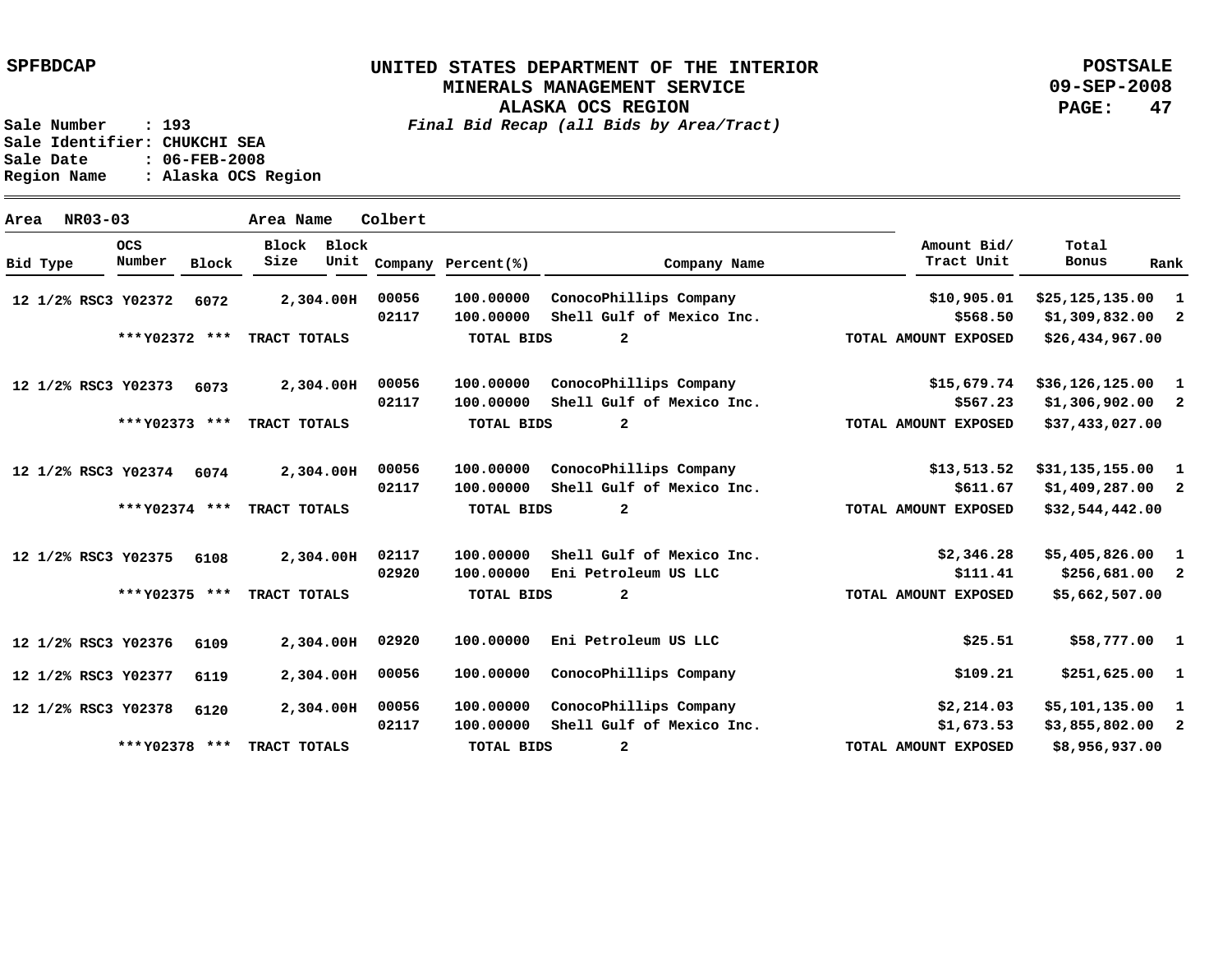**POSTSALE 09-SEP-2008 PAGE: 48**

**Sale Number : 193** *Final Bid Recap (all Bids by Area/Tract)* **Sale Identifier: CHUKCHI SEA Sale Date : 06-FEB-2008 Region Name : Alaska OCS Region**

**Area NR03-03 Area Name Colbert Y02379 12 1/2% RSC3 Y02380 12 1/2% RSC3 Y02381 6123 12 1/2% RSC3 Y02382 6124 12 1/2% RSC3 Y02383 12 1/2% RSC3 Y02384 12 1/2% RSC3 Y02385 12 1/2% RSC3 2,304.00 H 2,304.00 H 2,304.00 H 2,304.00 H 2,304.00 H 2,304.00 H 2,304.00 H 00056 6121 6122 6158 6168 6169 1 \$18,101,125.00 2 \$4,903,707.00 1 \$21,101,135.00 2 1 \$25,106,125.00 2 \$402,394.00 1 \$20,106,125.00 2 1 \$149,905.00 1 \$121,125.00 1 \$251,135.00 \$111,830.00 \$402,991.00 \$7,856.39 \$2,128.35 \$9,158.48 \$48.54 \$10,896.76 \$174.65 \$8,726.62 \$174.91 \$65.06 \$52.57 \$109.00 100.00000 ConocoPhillips Company 100.00000 Shell Gulf of Mexico Inc. 100.00000 100.00000 100.00000 ConocoPhillips Company 100.00000 Shell Gulf of Mexico Inc. 100.00000 ConocoPhillips Company 100.00000 100.00000 100.00000 100.00000 ConocoPhillips Company 00056 02117 00056 02117 00056 02117 00056 02117 02920 00056 ConocoPhillips Company Shell Gulf of Mexico Inc. Shell Gulf of Mexico Inc. Eni Petroleum US LLC ConocoPhillips Company Bid Type OCS Number Block Block Block Size Unit Company Percent(%) Company Name Amount Bid/ Tract Unit Total Bonus Rank \$23,004,832.00 \$21,212,965.00 \$25,508,519.00 \$20,509,116.00 2 2 2 2 \*\*\* \*\*\* TRACT TOTALS Y02379 \*\*\* \*\*\* TRACT TOTALS Y02380 \*\*\* \*\*\* TRACT TOTALS Y02381 \*\*\* \*\*\* TRACT TOTALS Y02382 TOTAL BIDS TOTAL BIDS TOTAL BIDS TOTAL BIDS TOTAL AMOUNT EXPOSED TOTAL AMOUNT EXPOSED TOTAL AMOUNT EXPOSED TOTAL AMOUNT EXPOSED**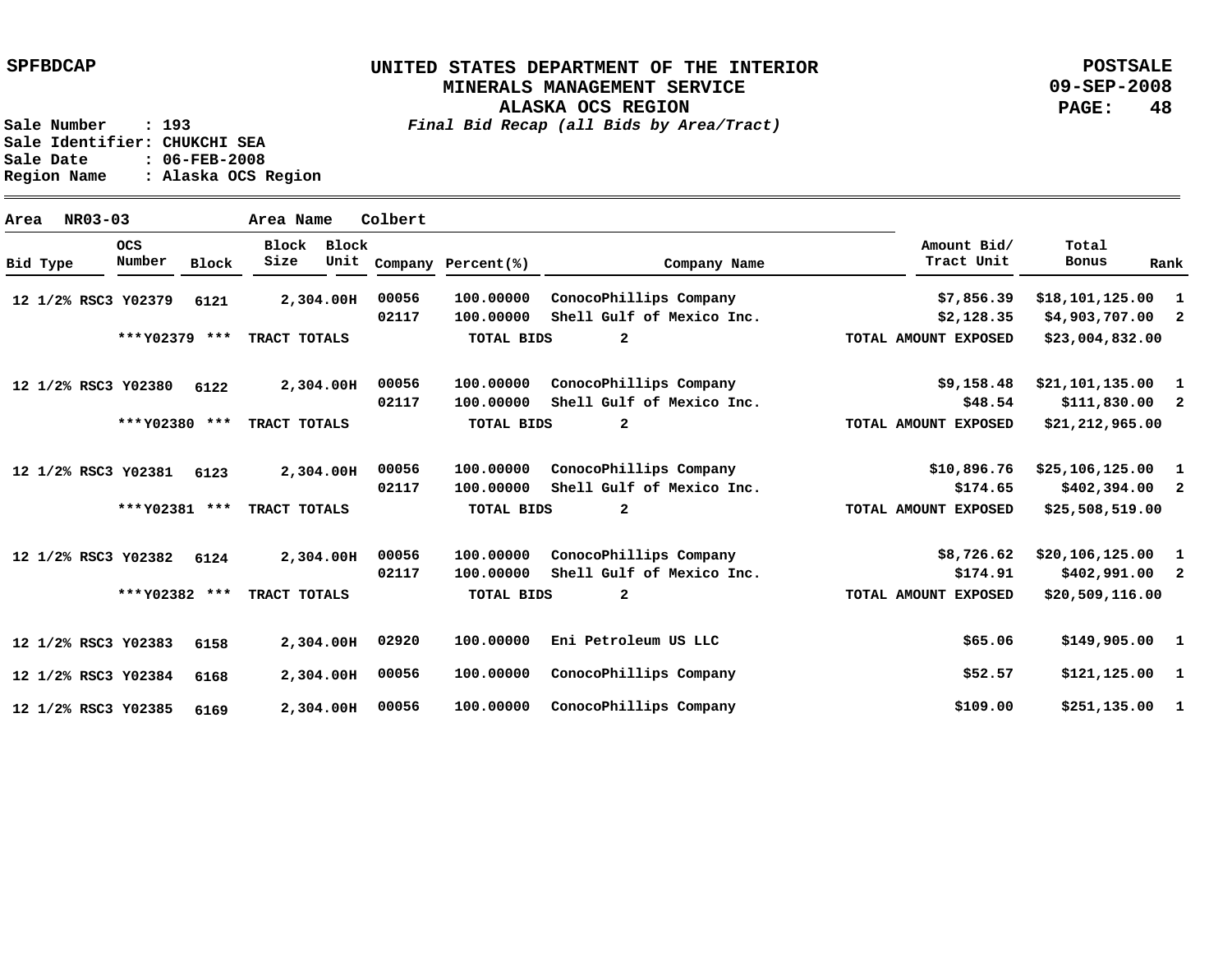**POSTSALE 09-SEP-2008 PAGE: 49**

**Sale Number : 193** *Final Bid Recap (all Bids by Area/Tract)* **Sale Identifier: CHUKCHI SEA Sale Date : 06-FEB-2008 Region Name : Alaska OCS Region**

**Area NR03-03 Area Name Colbert Y02386 12 1/2% RSC3 Y02387 12 1/2% RSC3 Y02388 12 1/2% RSC3 Y02389 12 1/2% RSC3 Y02390 12 1/2% RSC3 Y02391 12 1/2% RSC3 Y02392 12 1/2% RSC3 Y02393 12 1/2% RSC3 Y02394 12 1/2% RSC3 2,304.00 H 2,304.00 H 2,304.00 H 2,304.00 H 2,304.00 H 2,304.00 H 2,304.00 H 2,304.00 H 2,304.00 H 6170 6171 6172 6173 6174 6208 6218 6219 6220 1 \$5,101,125.00 2 \$116,273.00 1 2 1 1 \$12,101,135.00 1 1 1 \$121,130.00 1 2 1 \$3,101,135.00 2 \$650,244.00 \$15,101,135.00 \$1,902,984.00 \$12,101,125.00 \$11,101,125.00 \$61,402.00 \$653,698.00 \$251,525.00 \$2,214.03 \$50.47 \$6,554.31 \$825.95 \$5,252.22 \$5,252.23 \$4,818.20 \$26.65 \$52.57 \$283.72 \$109.17 \$1,345.98 \$282.22 100.00000 ConocoPhillips Company 100.00000 100.00000 100.00000 100.00000 100.00000 100.00000 100.00000 100.00000 ConocoPhillips Company 100.00000 100.00000 100.00000 100.00000 00056 02117 00056 02117 00056 00056 00056 02920 00056 02117 00056 00056 02117 Shell Gulf of Mexico Inc. ConocoPhillips Company Shell Gulf of Mexico Inc. ConocoPhillips Company ConocoPhillips Company ConocoPhillips Company Eni Petroleum US LLC Shell Gulf of Mexico Inc. ConocoPhillips Company ConocoPhillips Company Shell Gulf of Mexico Inc. Bid Type OCS Number Block Block Block Size Unit Company Percent(%) Company Name Amount Bid/ Tract Unit Total Bonus Rank \$5,217,398.00 \$17,004,119.00 \$905,223.00 \$3,751,379.00 2 2 2 2 \*\*\* \*\*\* TRACT TOTALS Y02386 \*\*\* \*\*\* TRACT TOTALS Y02387 \*\*\* \*\*\* TRACT TOTALS Y02393 \*\*\* \*\*\* TRACT TOTALS Y02394 TOTAL BIDS TOTAL BIDS TOTAL BIDS TOTAL BIDS TOTAL AMOUNT EXPOSED TOTAL AMOUNT EXPOSED TOTAL AMOUNT EXPOSED TOTAL AMOUNT EXPOSED**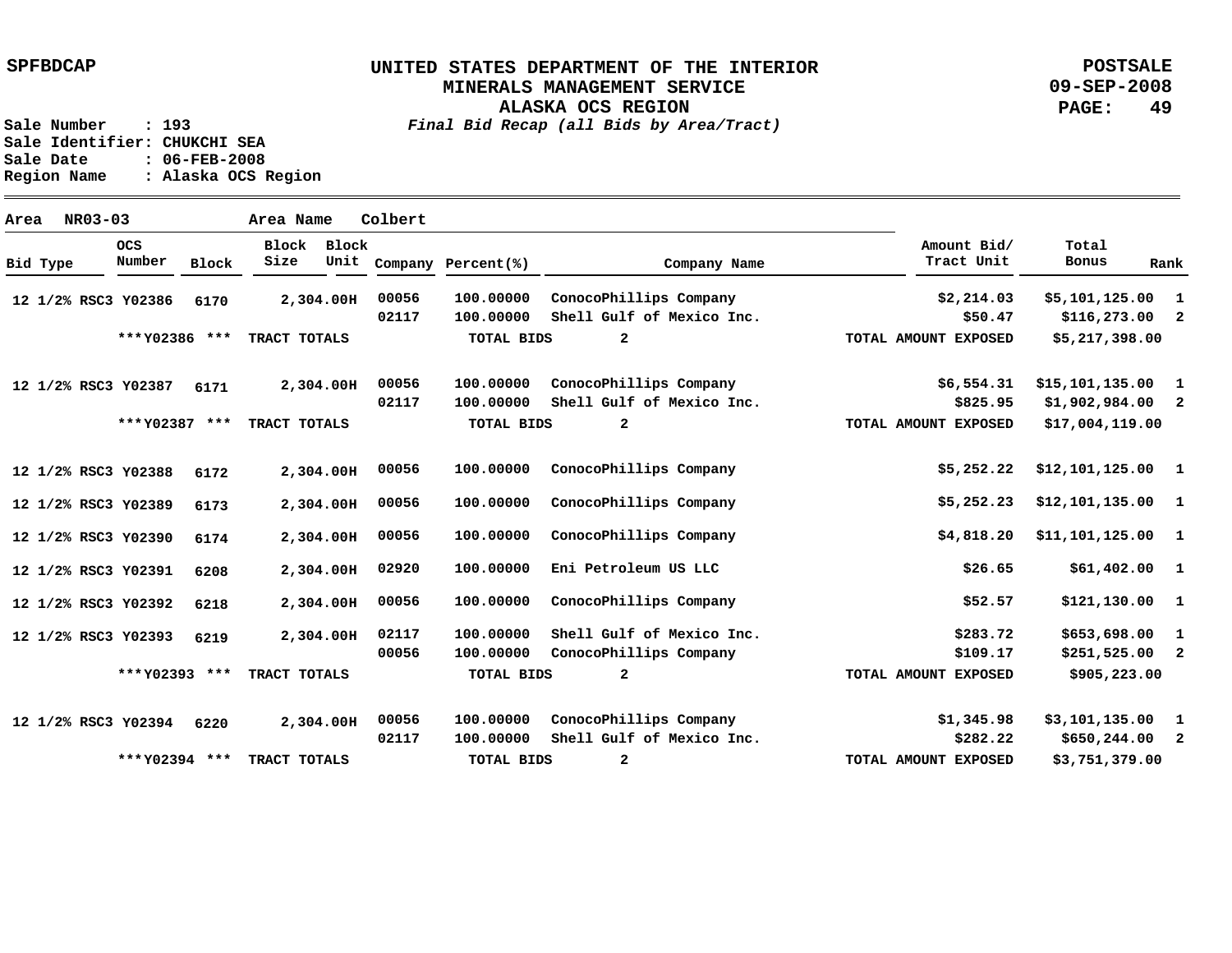**POSTSALE 09-SEP-2008 PAGE: 50**

**Sale Number : 193** *Final Bid Recap (all Bids by Area/Tract)* **Sale Identifier: CHUKCHI SEA Sale Date : 06-FEB-2008 Region Name : Alaska OCS Region**

**Area NR03-03 Area Name Colbert Y02395 12 1/2% RSC3 Y02396 12 1/2% RSC3 Y02397 12 1/2% RSC3 Y02398 12 1/2% RSC3 Y02399 12 1/2% RSC3 Y02400 12 1/2% RSC3 Y02401 12 1/2% RSC3 Y02402 12 1/2% RSC3 Y02403 12 1/2% RSC3 Y02404 12 1/2% RSC3 Y02405 12 1/2% RSC3 Y02406 12 1/2% RSC3 Y02407 12 1/2% RSC3 Y02408 12 1/2% RSC3 Y02409 12 1/2% RSC3 2,304.00 H 2,304.00 H 2,304.00 H 2,304.00 H 2,304.00 H 2,304.00 H 2,304.00 H 2,304.00 H 2,304.00 H 2,304.00 H 2,304.00 H 2,304.00 H 2,304.00 H 2,304.00 H 2,304.00 H 6221 6222 6223 6224 6268 6270 6271 6272 6273 6274 6317 6321 6322 6323 6324 1 \$16,102,125.00 1 1 1 1 1 1 1 1 1 1 1 1 1 1 \$7,602,125.00 \$6,101,125.00 \$4,101,125.00 \$122,125.00 \$251,135.00 \$4,101,125.00 \$1,101,125.00 \$1,101,110.00 \$701,125.00 \$61,125.00 \$301,125.00 \$701,135.00 \$701,125.00 \$101,125.00 \$6,988.77 \$3,299.53 \$2,648.06 \$1,780.00 \$53.01 \$109.00 \$1,780.00 \$477.92 \$477.91 \$304.31 \$26.53 \$130.70 \$304.31 \$304.31 \$43.89 100.00000 100.00000 100.00000 100.00000 100.00000 100.00000 100.00000 100.00000 100.00000 100.00000 100.00000 100.00000 100.00000 100.00000 100.00000 00056 00056 00056 00056 00056 00056 00056 00056 00056 00056 00056 00056 00056 00056 00056 ConocoPhillips Company ConocoPhillips Company ConocoPhillips Company ConocoPhillips Company ConocoPhillips Company ConocoPhillips Company ConocoPhillips Company ConocoPhillips Company ConocoPhillips Company ConocoPhillips Company ConocoPhillips Company ConocoPhillips Company ConocoPhillips Company ConocoPhillips Company ConocoPhillips Company Bid Type OCS Number Block Block Block Size Unit Company Percent(%) Company Name Amount Bid/ Tract Unit Total Bonus Rank**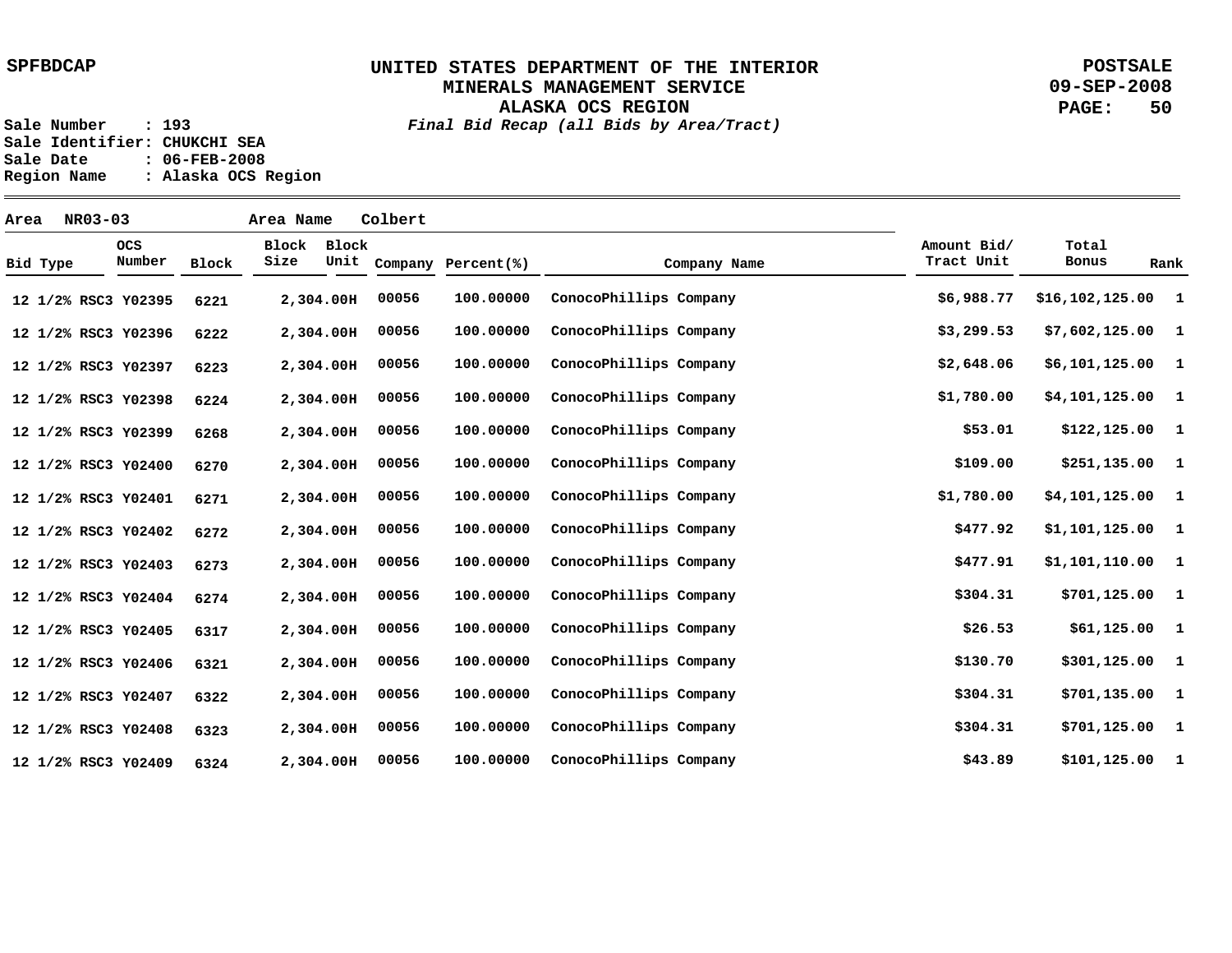**POSTSALE 09-SEP-2008 PAGE: 51**

**Sale Number : 193** *Final Bid Recap (all Bids by Area/Tract)*

**ALASKA OCS REGION**

Sale Identifier: CHUKCHI SEA<br>Sale Date : 06-FEB-2008 **Sale Date : 06-FEB-2008 Region Name : Alaska OCS Region**

| Area |          | NR03-03 |                      |       | Area Name     |           | Colbert |                         |                           |                           |                        |
|------|----------|---------|----------------------|-------|---------------|-----------|---------|-------------------------|---------------------------|---------------------------|------------------------|
|      | Bid Type |         | <b>OCS</b><br>Number | Block | Block<br>Size | Block     |         | Unit Company Percent(%) | Company Name              | Amount Bid/<br>Tract Unit | Total<br>Bonus<br>Rank |
|      |          |         | 12 1/2% RSC3 Y02410  | 6372  |               | 2,304.00H | 00056   | 100.00000               | ConocoPhillips Company    | \$43.89                   | $$101, 125.00$ 1       |
|      |          |         | 12 1/2% RSC3 Y02411  | 6373  |               | 2,304.00H | 00056   | 100.00000               | ConocoPhillips Company    | \$43.89                   | $$101,120.00$ 1        |
|      |          |         | 12 1/2% RSC3 Y02412  | 6560  |               | 2,304.00H | 02117   | 100.00000               | Shell Gulf of Mexico Inc. | \$33.07                   | $$76,204.00$ 1         |
|      |          |         | 12 1/2% RSC3 Y02413  | 6561  |               | 2,304.00H | 02117   | 100.00000               | Shell Gulf of Mexico Inc. | \$33.32                   | $$76,772.00$ 1         |
|      |          |         | 12 1/2% RSC3 Y02414  | 6609  |               | 2,304.00H | 02117   | 100.00000               | Shell Gulf of Mexico Inc. | \$33.36                   | $$76,857.00$ 1         |
|      |          |         | 12 1/2% RSC3 Y02415  | 6610  |               | 2,304.00H | 02117   | 100.00000               | Shell Gulf of Mexico Inc. | \$33.16                   | $$76,392.00$ 1         |
|      |          |         | 12 1/2% RSC3 Y02416  | 6611  |               | 2,304.00H | 02117   | 100.00000               | Shell Gulf of Mexico Inc. | \$35.92                   | \$82,764.00 1          |
|      |          |         | 12 1/2% RSC3 Y02417  | 6658  |               | 2,304.00H | 02117   | 100.00000               | Shell Gulf of Mexico Inc. | \$36.24                   | $$83,504.00$ 1         |
|      |          |         | 12 1/2% RSC3 Y02418  | 6659  |               | 2,304.00H | 02117   | 100.00000               | Shell Gulf of Mexico Inc. | \$36.02                   | $$82,994.00$ 1         |
|      |          |         | 12 1/2% RSC3 Y02419  | 6660  |               | 2,304.00H | 02117   | 100.00000               | Shell Gulf of Mexico Inc. | \$34.74                   | \$80,036.00 1          |
|      |          |         | 12 1/2% RSC3 Y02420  | 6709  |               | 2,304.00H | 02117   | 100.00000               | Shell Gulf of Mexico Inc. | \$32.64                   | $$75,210.00$ 1         |
|      |          |         | 12 1/2% RSC3 Y02421  | 6721  |               | 2,304.00H | 02117   | 100.00000               | Shell Gulf of Mexico Inc. | \$48.32                   | $$111,330.00$ 1        |
|      |          |         | 12 1/2% RSC3 Y02422  | 6722  |               | 2,304.00H | 02117   | 100.00000               | Shell Gulf of Mexico Inc. | \$48.25                   | $$111,167.00$ 1        |
|      |          |         | 12 1/2% RSC3 Y02423  | 6723  |               | 2,304.00H | 02117   | 100.00000               | Shell Gulf of Mexico Inc. | \$45.73                   | $$105,356.00$ 1        |
|      |          |         | 12 1/2% RSC3 Y02424  | 6759  |               | 2,304.00H | 02117   | 100.00000               | Shell Gulf of Mexico Inc. | \$35.63                   | \$82,088.00 1          |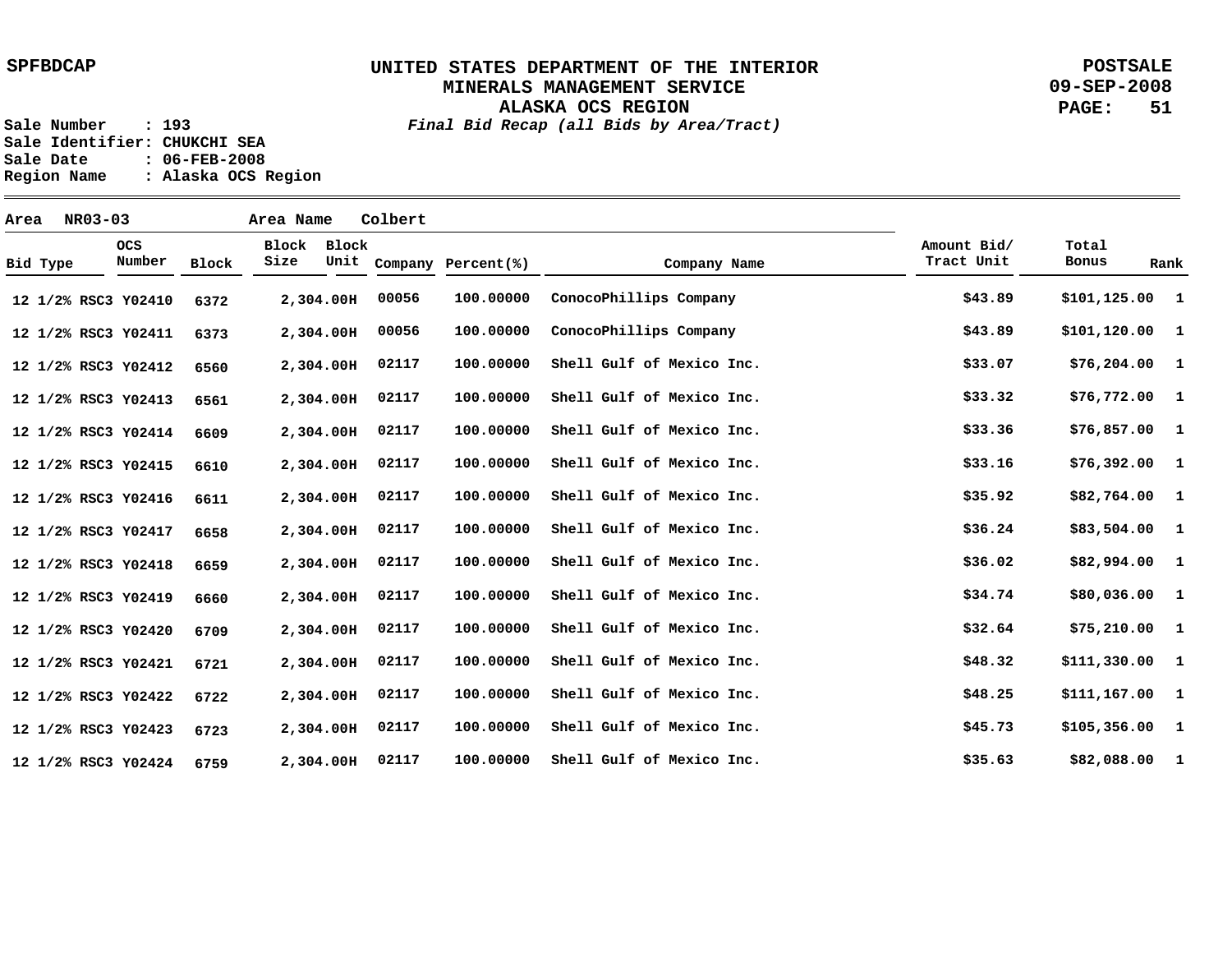**POSTSALE 09-SEP-2008 PAGE: 52**

| Area | NR03-03             |                      |       | Area Name     |           | Colbert |                         |                           |  |                           |                 |      |
|------|---------------------|----------------------|-------|---------------|-----------|---------|-------------------------|---------------------------|--|---------------------------|-----------------|------|
|      | Bid Type            | <b>OCS</b><br>Number | Block | Block<br>Size | Block     |         | Unit Company Percent(%) | Company Name              |  | Amount Bid/<br>Tract Unit | Total<br>Bonus  | Rank |
|      | 12 1/2% RSC3 Y02425 |                      | 6771  |               | 2,304.00H | 02117   | 100,00000               | Shell Gulf of Mexico Inc. |  | \$47.27                   | $$108,915.00$ 1 |      |
|      | 12 1/2% RSC3 Y02426 |                      | 6772  |               | 2,304.00H | 02117   | 100,00000               | Shell Gulf of Mexico Inc. |  | \$44.65                   | $$102,884.00$ 1 |      |
|      | 12 1/2% RSC3 Y02427 |                      | 6773  |               | 2,304.00H | 02117   | 100,00000               | Shell Gulf of Mexico Inc. |  | \$44.46                   | $$102,434.00$ 1 |      |
|      | 12 1/2% RSC3 Y02428 |                      | 6823  |               | 2,304.00H | 02117   | 100,00000               | Shell Gulf of Mexico Inc. |  | \$45.72                   | $$105,341.00$ 1 |      |